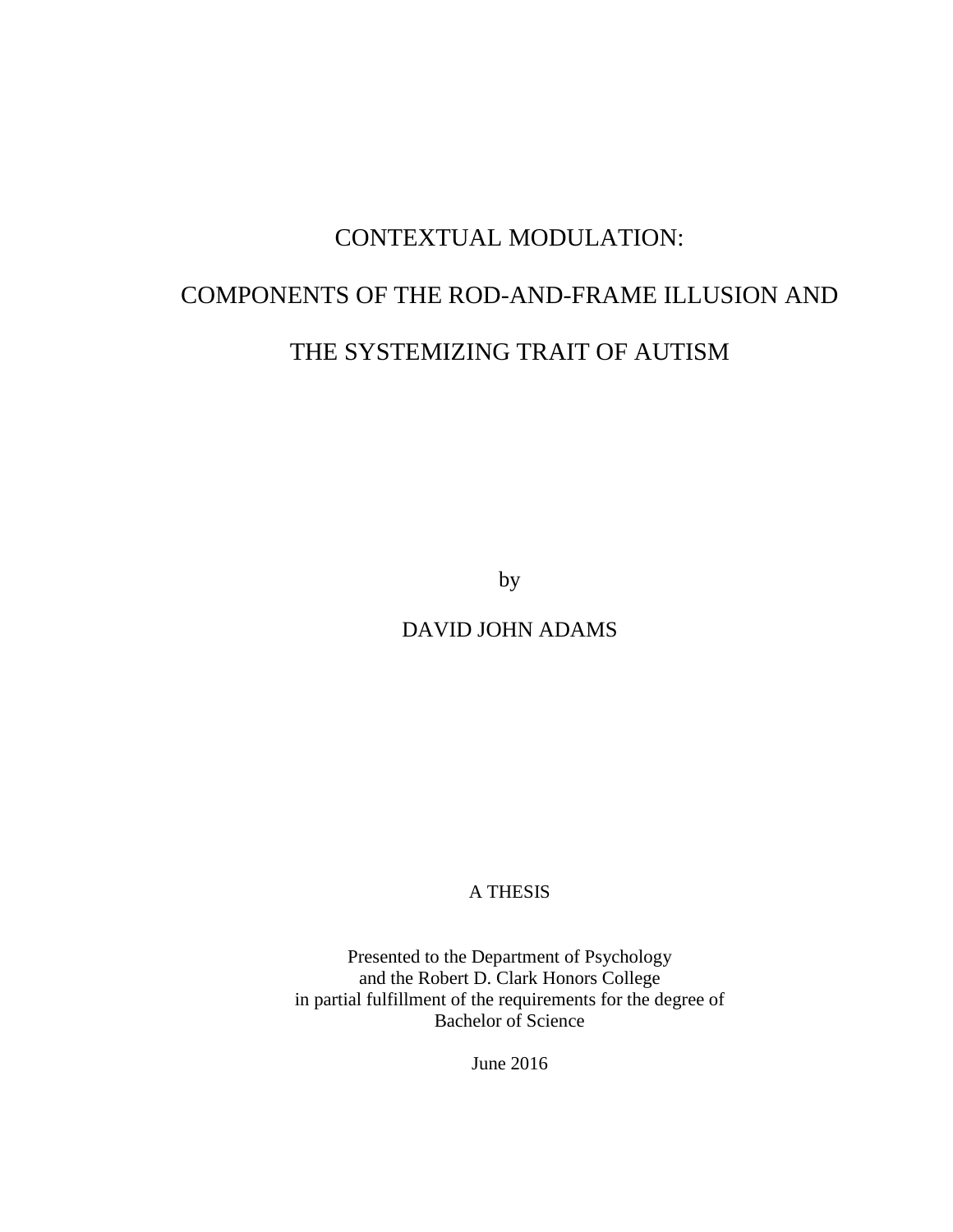#### **An Abstract of the Thesis of**

**David John Adams for the degree of Bachelor of Science in the Department of Psychology to be taken June 2016** 

**Title: Contextual Modulation: Components of the Rod-and-Frame Illusion and the Systemizing Trait of Autism** 

Approved:  $\overleftrightarrow{a}$ 

**Paul Dassonville, Ph.D.** 

**Individuals with autism tend to have superior sensory discrimination abilities and a locally-oriented cognitive style. The mechanisms that underlie these phenomena are unknown and may be linked to atypicalities in the contextual modulation occurring**  through mutually inhibitory interactions of neurons in early visual cortex. Prior work, in **both monkeys and humans, has demonstrated that the perceived orientation of a line is distorted when presented in the context of other tilted lines (flankers), with the magnitude and direction of these effects dependent on the orientation and location of the flankers. With collateral flankers, the test line is perceived to be tilted away from flankers with 15 degree tilts, but this "perceptual repulsion" becomes smaller (or even a "perceptual attraction") with smaller flanker tilts. Experiment I examined the relationship between these contextual effects and the systemizing trait of autism. Individuals who scored high on the "insistence on sameness" subcomponent of systemizing were more sensitive in their orientation judgments, while showing a greater repulsive effect of the flankers. However, when the flankers were replaced with a small**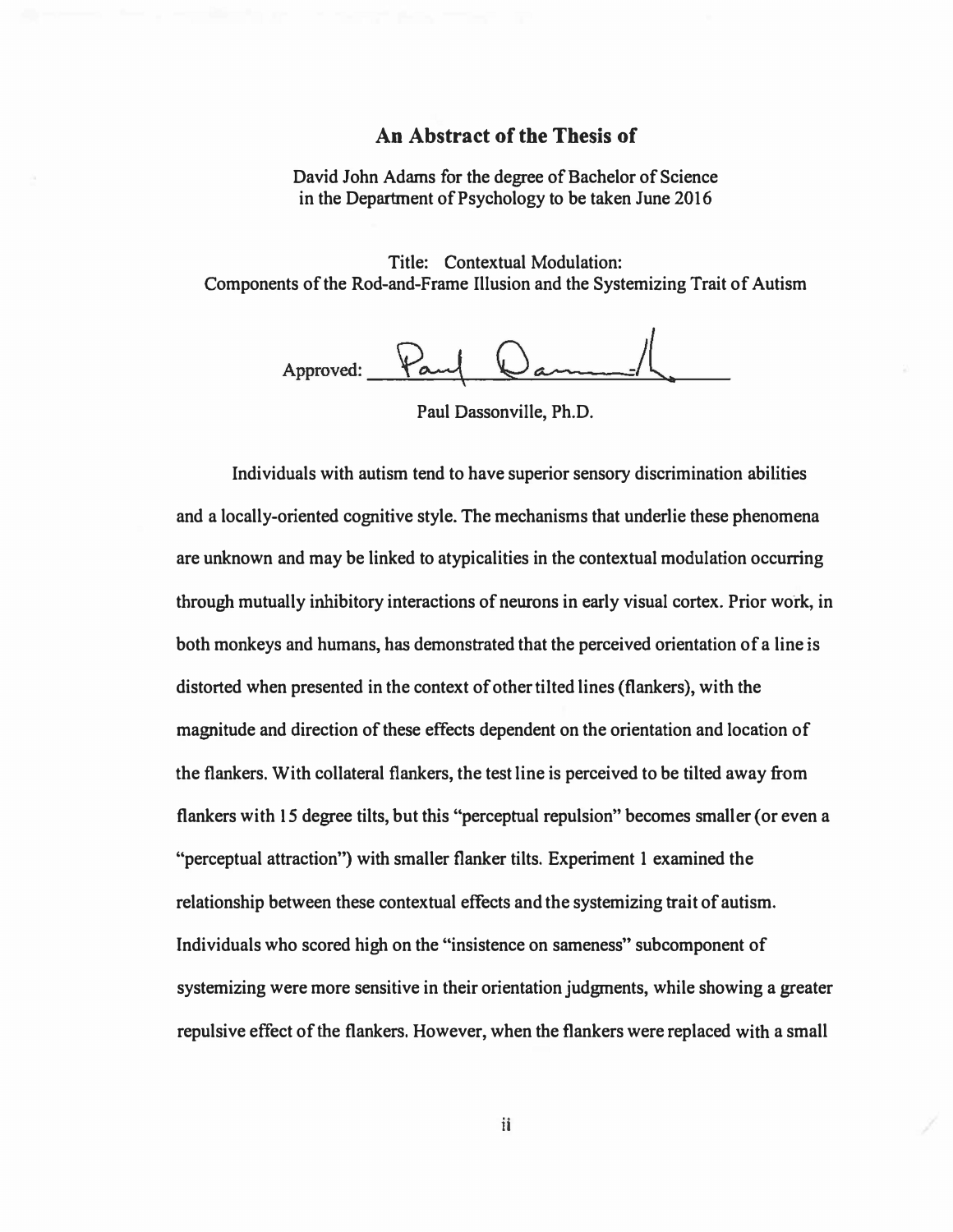tilted frame, the resulting repulsive effects (known as the Rod-and-Frame illusion) were even larger, but they were uncorrelated with insistence on sameness.

In Experiment 2, we dissected the frame into its component parts in an attempt to determine the specific features that drive the orientation contrast effects of the Rodand-Frame illusion. We discovered that the left and right sides of the frame induced a significantly smaller repulsive effect than lateral flankers of the same tilt. However, the top and bottom of the frame induced a large repulsive effect that even exceeded that of the intact frame. These results indicate that the Rod-and-Frame illusion is the result of an underadditive combination of two independent contextual effects, though neither of these effects are correlated with insistence on sameness. Future work should further investigate this underadditivity, as well as the link between autism and local contrast effects. Such work may provide clues into how neural architecture differs in individuals with autism.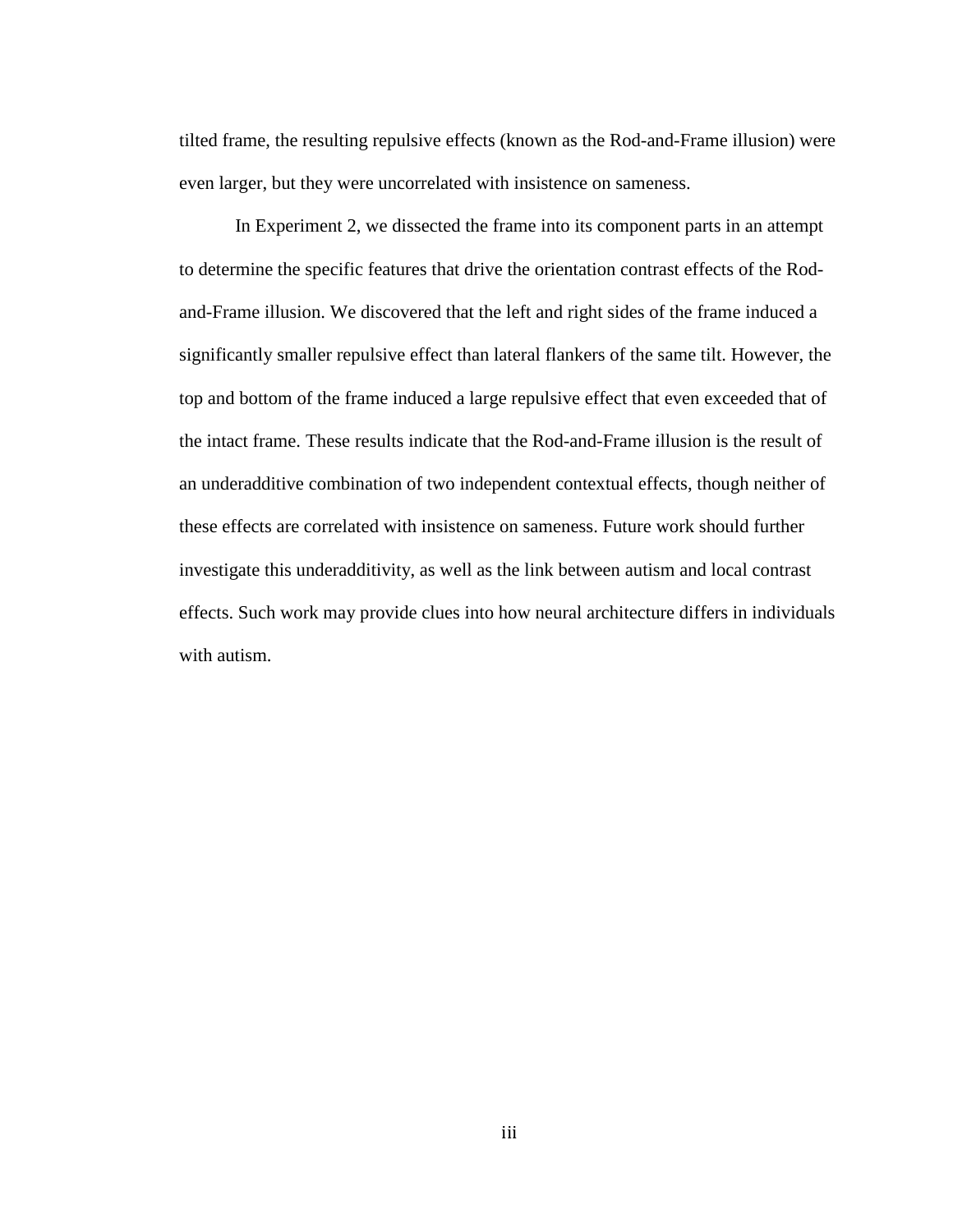#### **Acknowledgements**

First and foremost, I would like to thank my advisor, Professor Paul Dassonville, for his guidance through this process and his invaluable assistance in the preparation of this thesis. His patient and insightful mentorship these last three years has shaped my undergraduate experience. Much of my growth, as both a scientist and person, I owe to him. I would also like to thank the members of the Dassonville Lab and my committee members, Professors Cris Niell and Samantha Hopkins, for their important contributions to the project. My work with Sam in the Clark Honors Introductory Program – among many other settings – helped me come into my own as a leader and an academic. I would like to thank the Robert D. Clark Honors College, the McNair Scholars program, and the Department of Psychology for their financial and emotional support of this work. I extend my deepest appreciation to Dr. Elizabeth Raisanen, who feverishly edited the manuscript into the final days of its development. And finally, I would like to acknowledge my closest friends and colleagues at the University of Oregon, who kept me sane through this process. Without their support, I am certain I would not have achieved this great academic milestone.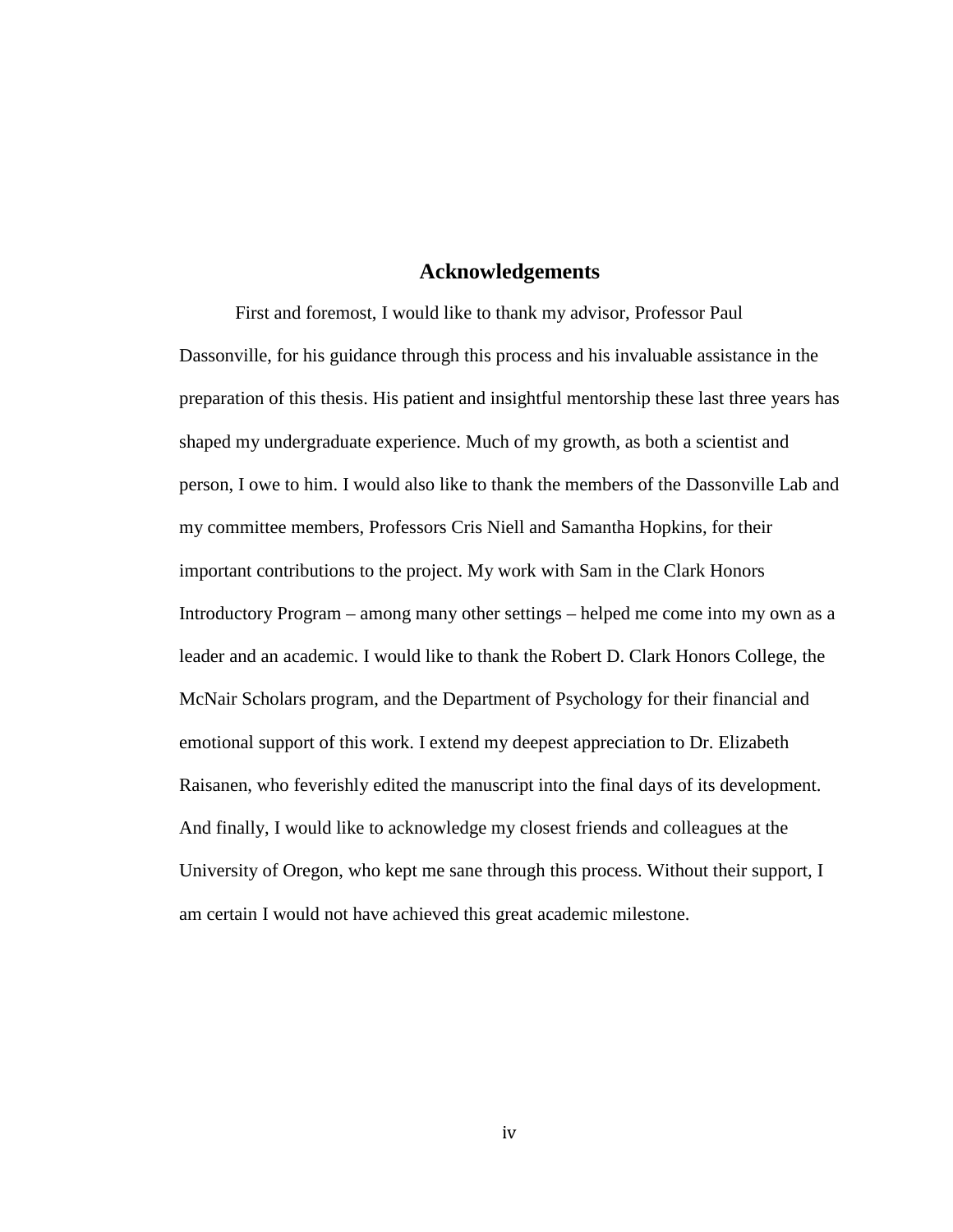# **Table of Contents**

| Introduction                                                       | $\mathbf{1}$ |
|--------------------------------------------------------------------|--------------|
| Autism: An Abridged History                                        | $\mathbf{1}$ |
| Sensory and Perceptual Abnormalities in ASD                        | 3            |
| Demonstrations of a Local Processing Bias                          | 4            |
| Possible Neural Bases of a Local Processing Bias - Systems Level   | 9            |
| Possible Neural Bases of a Local Processing Bias - Cellular Level  | 12           |
| <b>Present Study</b>                                               | 16           |
| Experiment 1                                                       | 18           |
| Methods                                                            | 18           |
| Participants                                                       | 18           |
| Materials                                                          | 18           |
| <b>Measures of Autistic Tendencies</b>                             | 18           |
| Stimuli                                                            | 19           |
| Procedure                                                          | 21           |
| Analysis                                                           | 22           |
| Results                                                            | 23           |
| AQ and SQ-R                                                        | 23           |
| <b>Flanker Task</b>                                                | 23           |
| Relationship between Sensitivity and Insistence on Sameness        | 25           |
| Relationship between Contextual Effects and Insistence on Sameness | 27           |
| Discussion                                                         | 30           |
| <b>Experiment 2</b>                                                | 34           |
| Methods                                                            | 34           |
| Participants                                                       | 34           |
| Materials                                                          | 34           |
| <b>Measures of Autistic Tendencies</b>                             | 34           |
| Measures of Obsessive-Compulsive Tendencies                        | 35           |
| <b>Measure of Visual Acuity</b>                                    | 36           |
| Stimuli                                                            | 36           |
| Procedure                                                          | 37           |
| Analysis                                                           | 38           |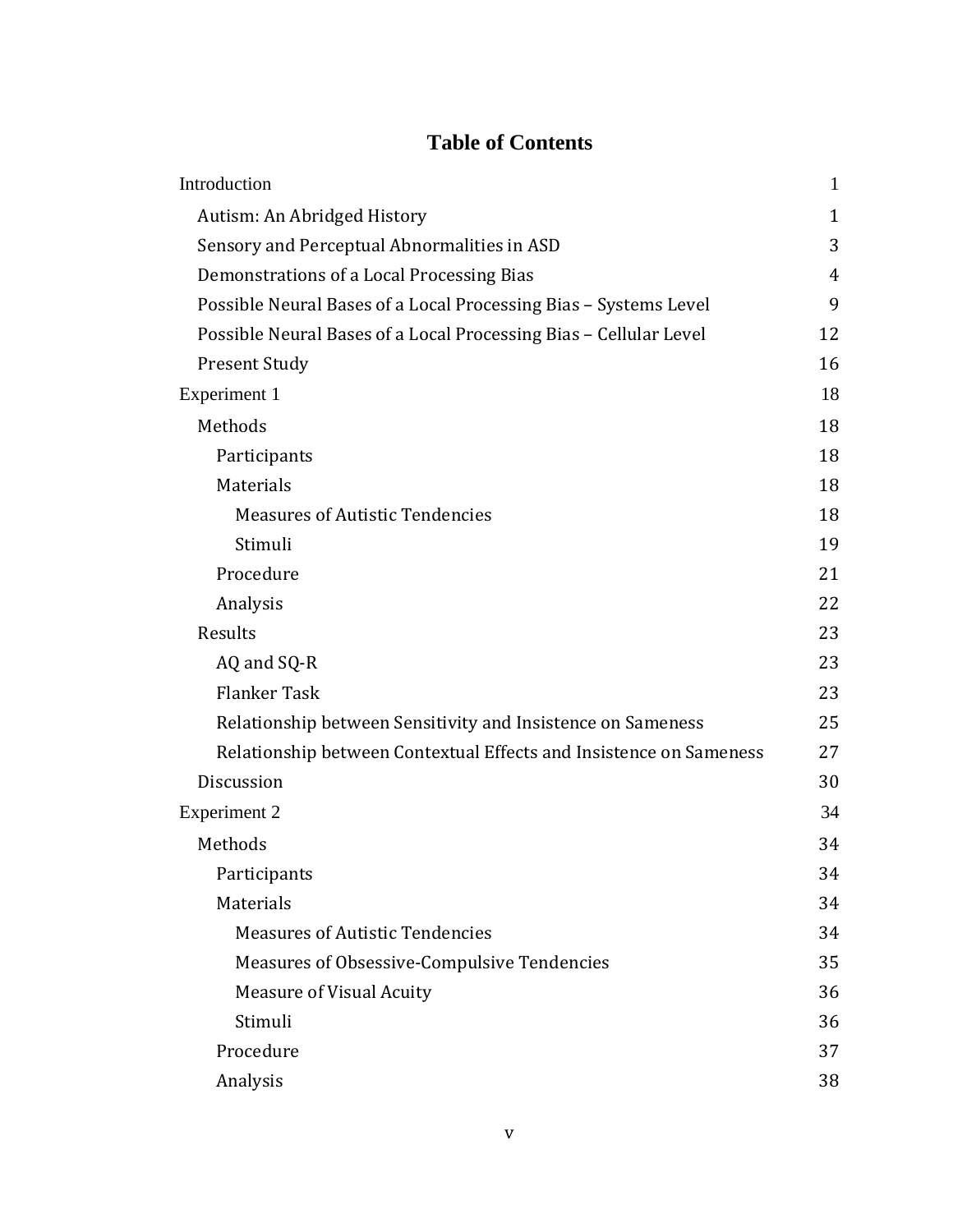| Results                                                                          | 41 |
|----------------------------------------------------------------------------------|----|
| AQ, SQ-R, and VOCI-R                                                             | 41 |
| <b>RFI Component Task</b>                                                        | 43 |
| Relationship between Sensitivity and Insistence on Sameness                      | 46 |
| Relationship between Contextual Effects and Insistence on Sameness               | 47 |
| Discussion                                                                       | 50 |
| Flanker Effects - Experiment 1                                                   | 50 |
| Rod-and-Frame Effect - Experiments 1 and 2                                       | 52 |
| Autism and OCD                                                                   | 55 |
| Limitations                                                                      | 56 |
| <b>Future Directions</b>                                                         | 56 |
| Conclusions                                                                      | 57 |
| Appendix                                                                         | 58 |
| Autism Quotient (AQ; Baron-Cohen et al., 2001)                                   | 58 |
| Systemizing Quotient-Revised (SQ-R; Wheelwright et al., 2006)                    | 61 |
| Vancouver Obsessional Compulsive Inventory (VOCI; Thordarson et al., 2004)       | 66 |
| Symmetry, Ordering and Arranging Questionnaire (SOAQ; Radmosky & Rachman, 2004)  | 69 |
| Vancouver Obsessional Compulsive Inventory-Revised (VOCI-R; Gonner et al., 2010) | 70 |
| Bibliography                                                                     | 72 |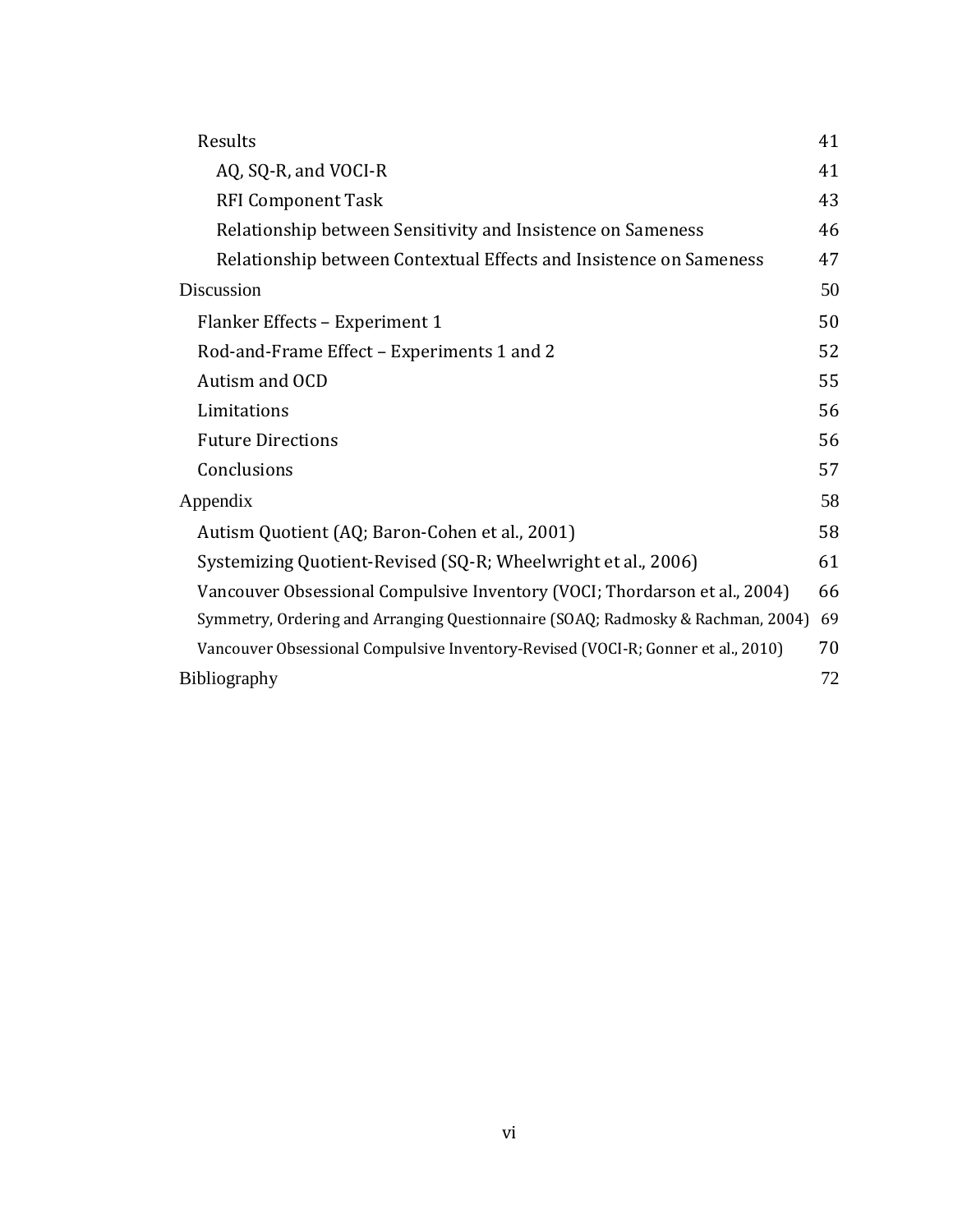# **List of Figures**

| Figure 1: The Tilt-Illusion and its Angular Dependence (from Clifford, 2014) | 14 |
|------------------------------------------------------------------------------|----|
| Figure 2: Flanker Effects (from Kapadia et al., 2000)                        | 15 |
| Figure 3: Stimuli – Experiment 1                                             | 20 |
| Figure 4: Illusory Effect of Contextual Conditions – Experiment 1            | 25 |
| Figure 5: Quartile Split of Sensitivity – Experiment 1                       | 27 |
| Figure 6: Quartile Split of Illusory Contextual Effects – Experiment 1       | 30 |
| Figure 7: Stimuli – Experiment 2                                             | 37 |
| Figure 8: Illusory Effect of Contextual Conditions – Experiment 2            | 44 |
| Figure 9: Correlations of Contextual Effects – Experiment 2                  | 46 |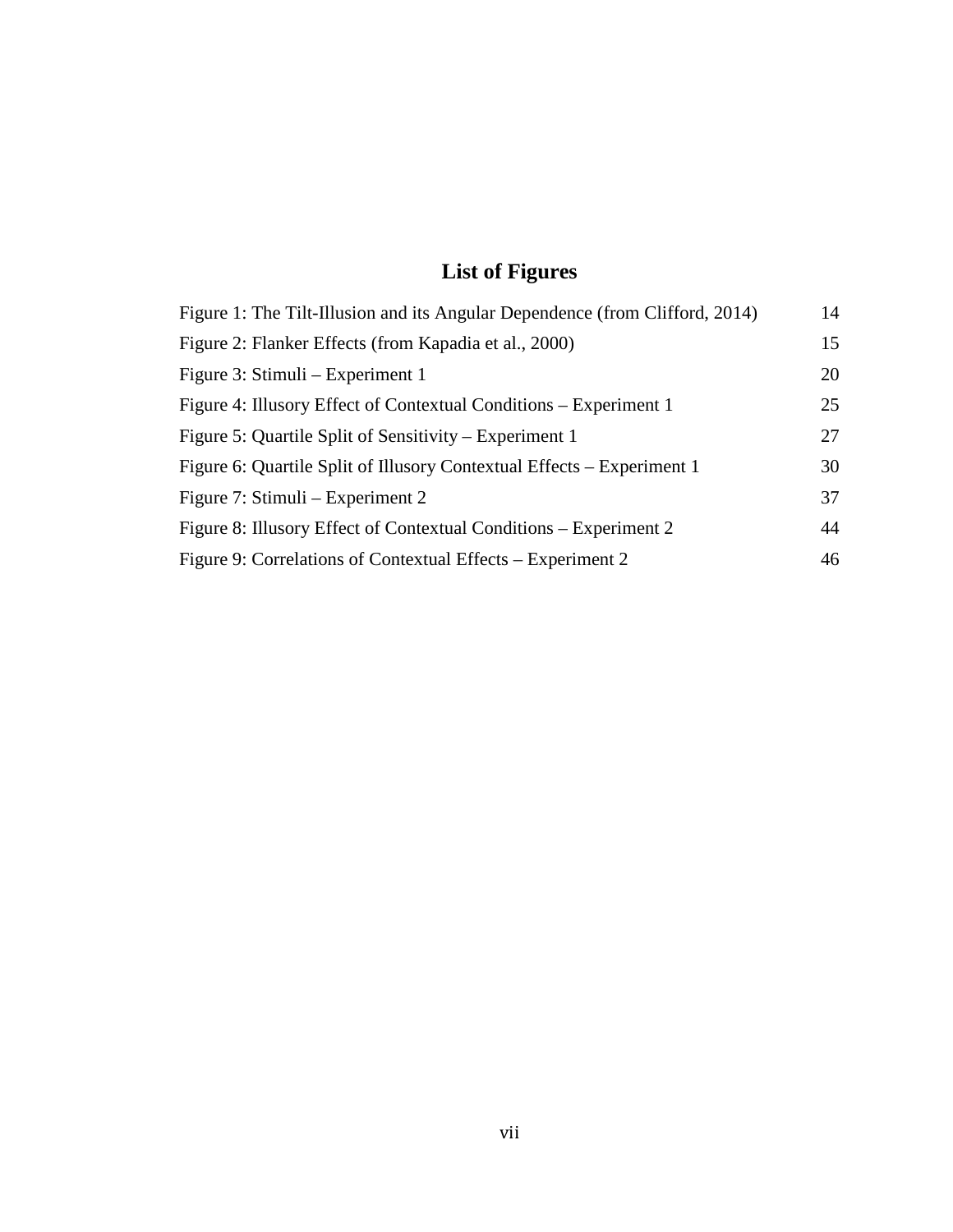# **List of Tables**

| Table 1: Descriptive Statistics for Survey Subscores – Experiment 1                   | 23 |
|---------------------------------------------------------------------------------------|----|
| Table 2: Correlations Between Contextual Effects and IS – Experiment 1                | 29 |
| Table 3: Descriptive Statistics for Survey Subscores – Experiment 2                   | 41 |
| Table 4: Varimax-rotated Component Matrix for Questionnaires – Experiment 2           | 43 |
| Table 5: Correlations Between Contextual Effects, IS and IS/S&O – Experiment 2        | 48 |
| Table 6: Effect Differences for Upper/Lower Quartiles of IS and IS/S&O – Experiment 2 | 49 |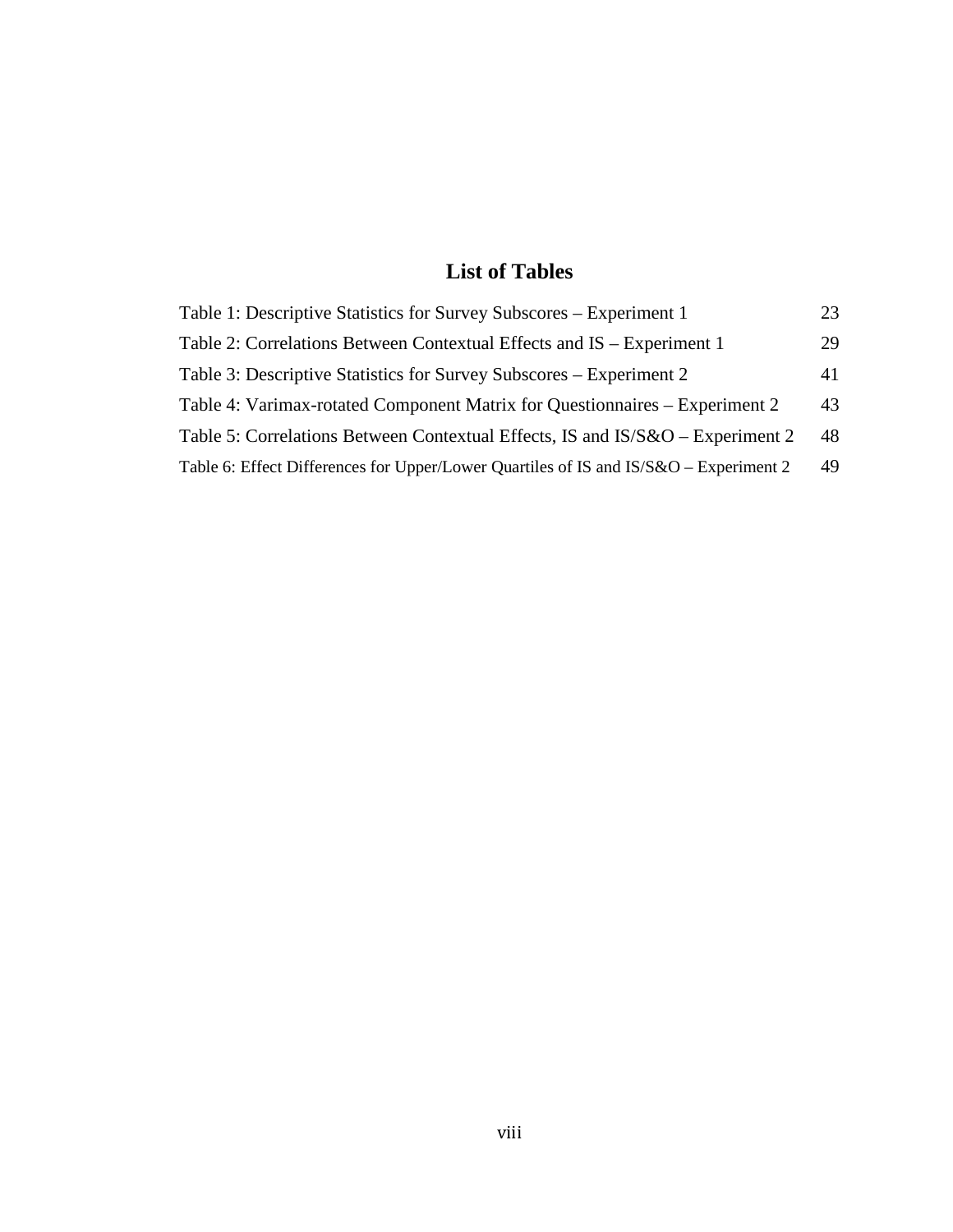# **Introduction**

#### **Autism: An Abridged History**

In 1943, Dr. Leo Kanner published his clinical observations of 11 American children "whose condition differ[ed] so markedly and uniquely from anything [previously] reported," that it warranted detailed consideration by the mental health community. Though he acknowledged an array of individual differences within his sample, Kanner (1943) noticed that all 11 children shared a core set of traits. They had strong cognitive abilities. However, their intelligence was often overshadowed by a strong preference to be alone, deficits in social interaction, and language impairments. Kanner (1943) viewed these traits as a "disturbance of affective contact," or, in more simple terms, a lack of empathy. The children also had a strong insistence on sameness, which could manifest as repetitive or ritualistic behaviors. Indeed, Kanner's (1943) children with autism were often "governed by an anxiously obsessive desire for the maintenance of sameness that nobody but the child himself [could] disrupt on rare occasions. Changes of routine, of furniture arrangement, of a pattern, or the order in which every day acts [were] carried out [could] drive him to despair."

Although this syndrome was rare, it was affecting people worldwide. Hans Asperger (1944) published his description of four slightly older Austrian children who were intelligent, but had disturbances in their "physical appearances, expressive functions, and, indeed, their whole behavior." These characteristics resulted in a social phenotype similar to the one described by Kanner (1943). Interestingly, both physicians – working independently – used the same word to describe their patients. That word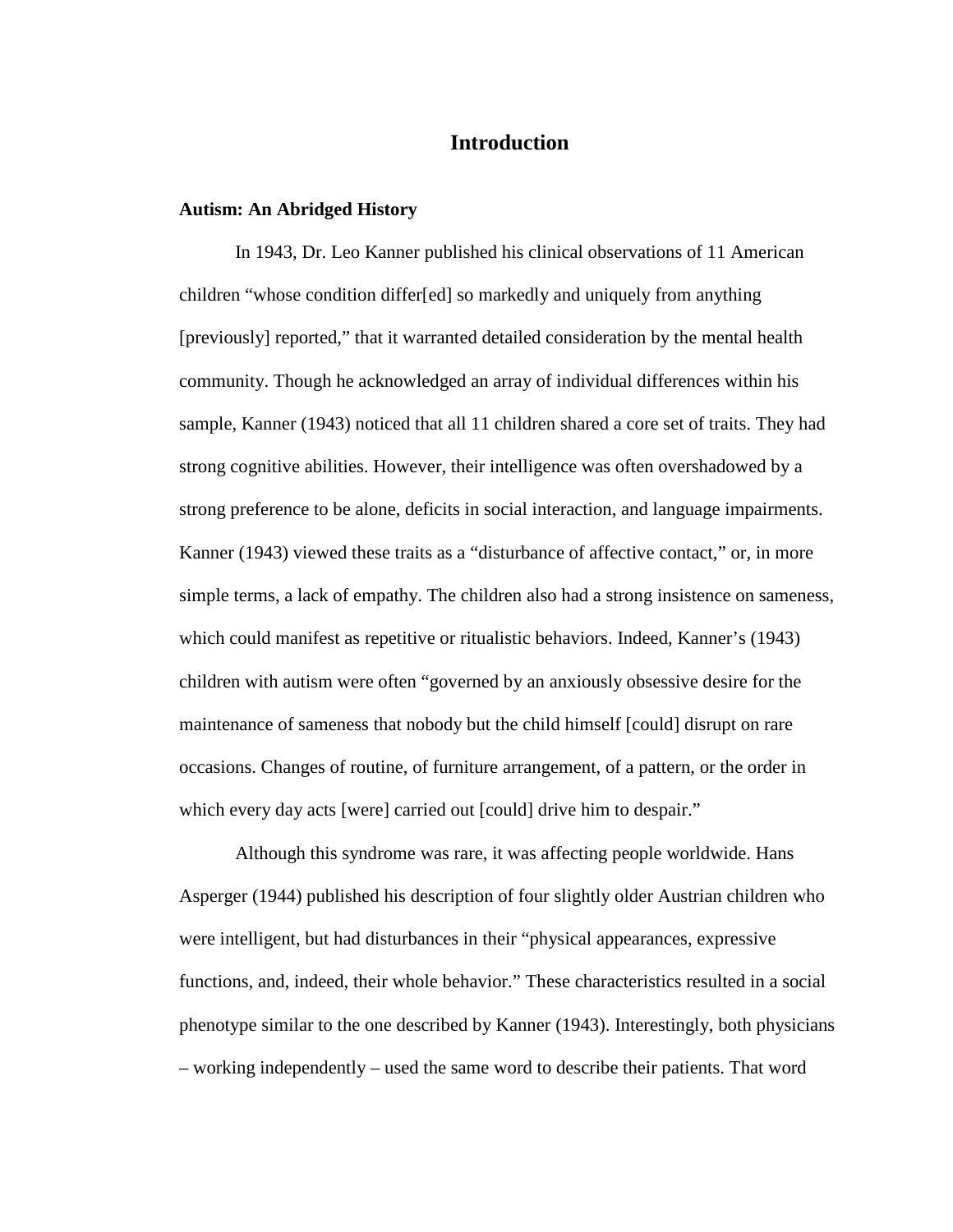was autistic. The term was originally used to describe a particular schizophrenic behavior. More specifically, it referred to periods when a patient retreated into himself, withdrawing from the social world, and losing contact with reality. These linguistic roots reflect the consistent misdiagnosis of autism spectrum disorders (ASDs) that went on for decades.

During the mid-twentieth century, autism was considered an early presentation of childhood schizophrenia and thus had no consistent definition (Baker, 2013). The suspected cause was Freudian in nature. Practitioners believed that autism was the result of a cold parent-child relationship (later coined as the refrigerator mother theory; Kanner, 1949). It was not until the 1970s that the medical community defined autism as a biological disorder of brain development. Since then, the diagnostic criteria for autism (as listed in the *Diagnostic and Statistical Manual of Mental Disorders*, or DSM) have been slowly evolving. Changing definitions and increased awareness among clinicians have caused the rate of diagnosis to increase substantially in recent decades. Indeed, the Centers for Disease Control and Prevention (2014) now estimate that one in 68 American children have been diagnosed with an ASD. The condition is five times more common in boys than it is in girls.

Given its prevalence, autism is a serious public mental health concern. However, it still remains difficult to define. Establishing the cause of autism is difficult because the phenotype is highly heterogeneous. Individuals can be placed at different points along the spectrum based on their unique combinations of autistic traits. According to the DSM-5, autism is a pervasive neurodevelopmental disorder diagnostically characterized by deficits in social interaction and communication, repetitive behaviors,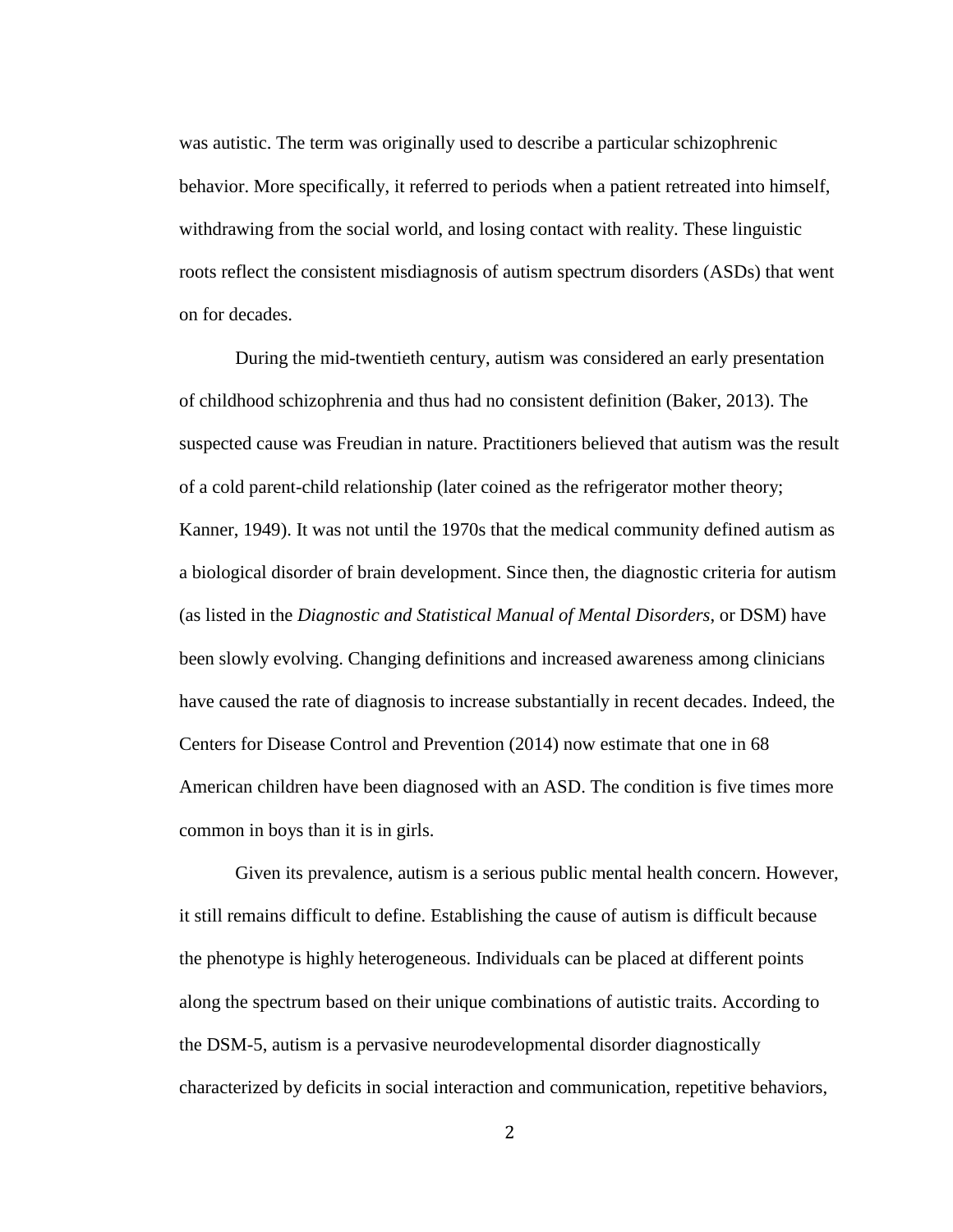and restricted interests (American Psychiatric Association, 2013). These symptoms are usually apparent in the first two years of life.

## **Sensory and Perceptual Abnormalities in ASD**

Sensory processing disorders are common in ASD. In comparison to age and gender-matched controls, the vast majority of people with autism experience abnormal auditory, visual, tactile, olfactory, kinesthetic, or proprioceptive processing at some point in their lives (Kern et al., 2006). These idiosyncrasies can include sensory distortions, sensory tune-outs, difficulties in cross-modal integration, and hypo- and hypersensitivity to stimulation (O'Neill & Jones, 1997). An unreliable perception of the world and sensory overload can cause distress in individuals with autism, resulting in defensive (stimulus avoidance) behaviors. By contrast, some individuals with autism are sensory seeking, becoming fixated on a particular stimulus in the environment. Both defensiveness and seeking behaviors may be observed within the same individual (Kern et al., 2006).

Those on the spectrum also perceive the world differently than neurotypical individuals. According to the Weak Central Coherence theory, they possess a locally oriented, highly analytical cognitive style (Happé & Frith, 2006). In the visual modality, when global properties of a scene are placed in competition with smaller details, individuals with autism are better attuned to the local features than neurotypical individuals. By analogy, instead of seeing the forest, people with autism often see the individual trees. In the laboratory, researchers have used a number of tasks and stimuli to demonstrate this local processing bias, including the hierarchical figures task, the block design task, the embedded figures task, and visuospatial illusions.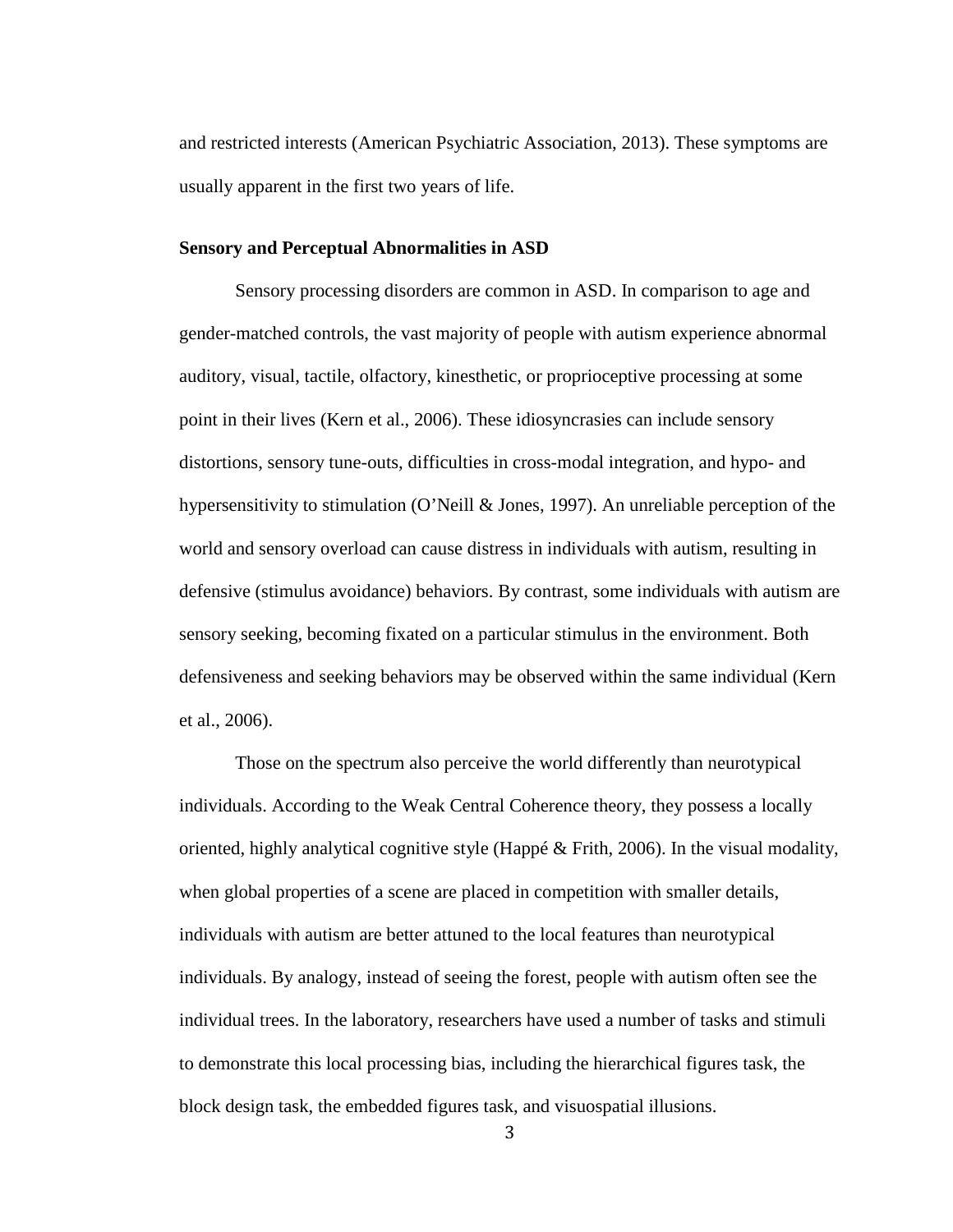#### **Demonstrations of a Local Processing Bias**

The hierarchical figures task was pioneered by David Navon (1977). He presented participants with large (global) letters that were made up of smaller (local) letters. Depending on the trial type, participants were asked to identify either the global or local letter. Accuracy and response time served as the measures of performance. Navon (1977) found that the local letters had no effect on the recognition of the gestalt stimulus. That is, the smaller letters did not impede neurotypical participants from reporting the larger one in a timely manner. However, when participants were asked to identify the local letter, the global letter slowed response times, implying that the typically-developed visual system sees the "forest before the trees," and thus has a global processing bias (Navon, 1977).

Plaisted, Swettenham and Rees (1999) looked for differences in performance on the hierarchical figures task between a group of children with autism and a neurotypical control group. They had two task conditions. In the divided attention task, participants had to indicate whether a target letter (which could be at either the local or global level) was present. In the selective attention task, subjects had to indicate what letter was presented within the target level. Plaisted et al. (1999) found that in the divided attention task, the typically-developing children were less accurate at the local level; by contrast, the group with autism was less accurate at the global level. Surprisingly, in the selective attention condition, both groups made more errors in the global level. That is, there was no significant difference in task performance between groups when participants were attending to a target level.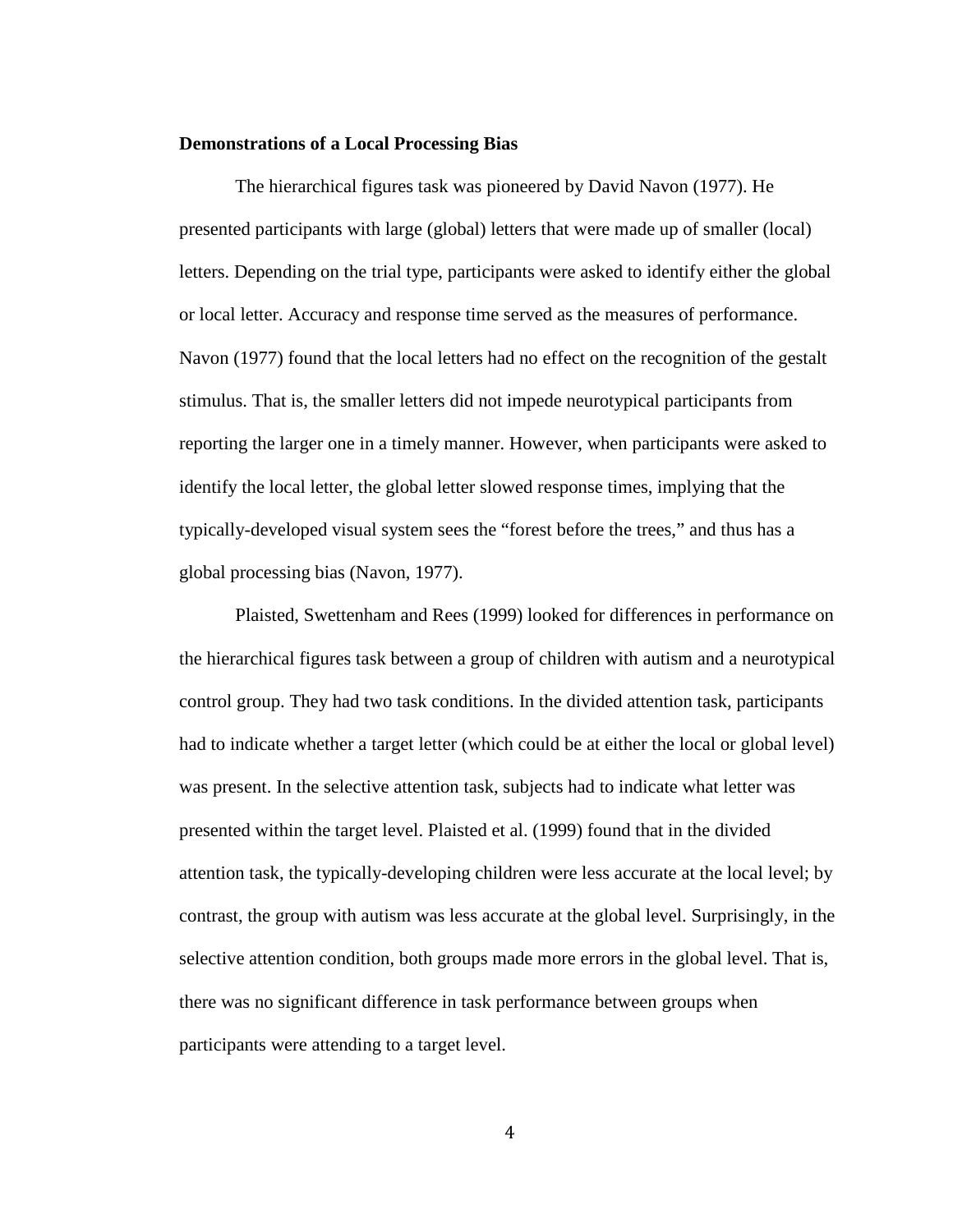These data carry a few key implications. The group differences in the divided attention task imply that individuals with autism have a local processing bias. That is, by default, individuals with autism tend to look at the fine details of a visual scene while neglecting its gestalt properties. However, it is clear that this bias can be overridden. This can be seen in the lack of group differences in the selective attention task. It is not that individuals with autism possess a deficit in global processing or an enhancement of local processing, per se. Instead, it is the increased cost of an attentional switch from local to global aspects of a stimulus that creates a perceptual bias and cognitive style (Wang, Mottron, Peng, Berthiaume & Dawson, 2007; Happé, 1999).

A local processing bias can also be observed through use of the block design task (BDT). In these experimental protocols, researchers present participants with a set of blocks with colored patterns on each side. The participant's job is to rearrange these blocks to match a prescribed pattern. Performance is dictated by the speed and accuracy with which a subject forms the global pattern out of the local elements. Individuals with autism are superior at this task, both faster and more accurate than their typicallydeveloping peers (Shah & Frith, 1993). Using functional imaging (fMRI), Bölte, Hubl, Holtmann and Poustka (2008) observed that, while performing the BDT, autistic individuals had less activation of the right ventral V2 than neurotypical controls. This region is involved in gestalt organization of shapes and patterns. Decreased activation in this region implies decreased global processing. Therefore, altered perception in the BDT could begin earlier than V2, through enhanced functioning in parvocellular pathways (Bölte et al., 2008).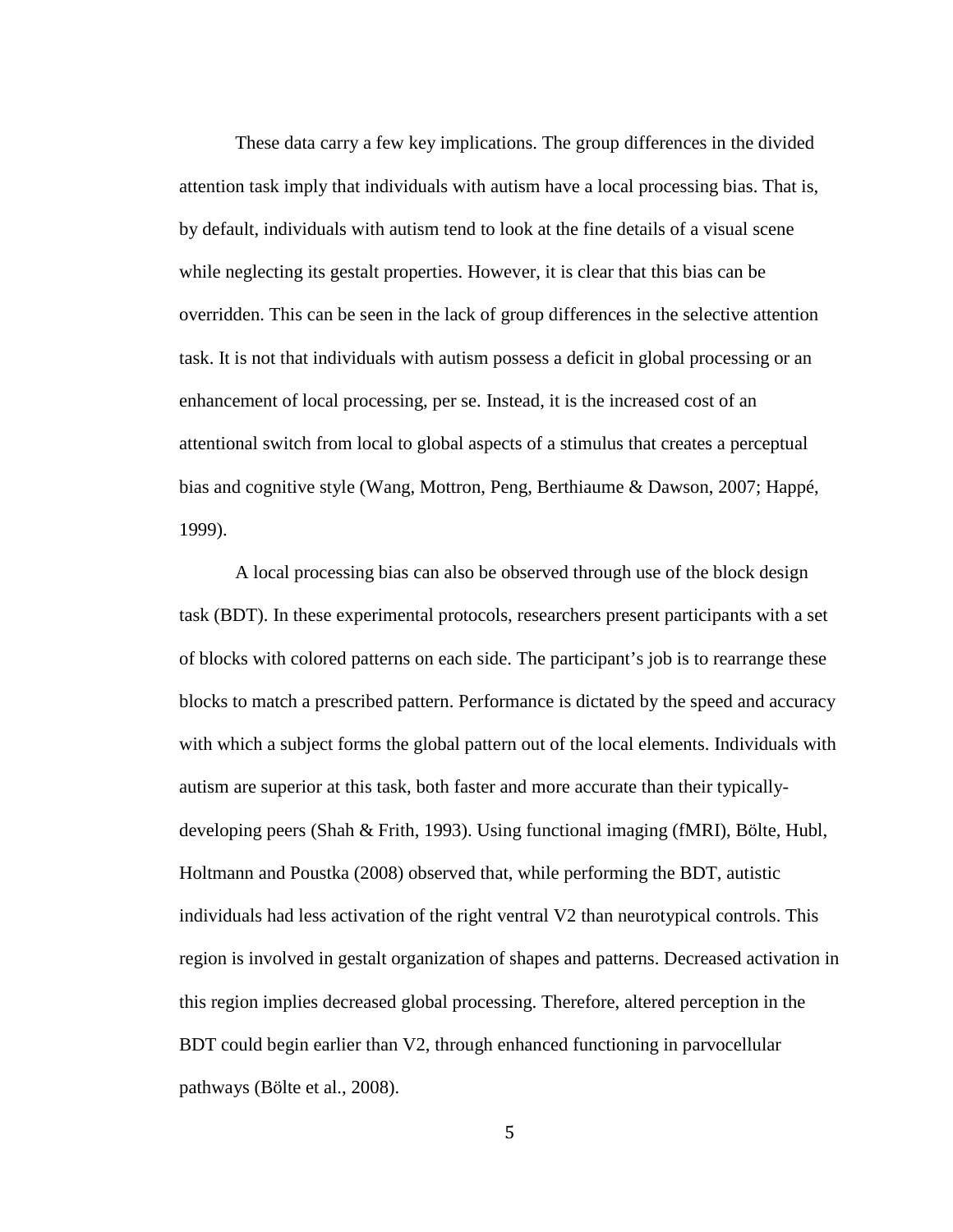In the embedded figures task (EFT), participants are presented with a complex figure and are asked to find a simpler shape embedded within it. In order to be successful at this task, the brain must suppress irrelevant contextual information and attend to the visual target. Individual differences exist in accuracy and search time because some people rely more heavily on contextual information than others and subsequently struggle to dissect the image into its parts. Similar to the block design task, individuals with autism often outperform their typically developing peers in this task. That is, they are faster and more accurate because they favor the local features over global properties of a stimulus (Shah & Frith, 1983).

Witkin and Goodenough (1981) found that performance on the embedded figures task was negatively correlated with susceptibility to some contextually-driven visual illusions. They attributed this relationship to differences in cognitive style. In neurotypical participants, Walter and Dassonville (2011) found that activation in a frontoparietal cortical network consistently underlies individual differences in EFT performance. They associated the process of suppressing irrelevant contextual information to disembed the visual target with increased activation of a neural network connecting the superior parietal cortex, precuneus, and middle frontal gyrus.

When autistic individuals perform the EFT, they show similar activation of visuospatial areas (bilateral superior parietal and right occipital cortices). However, they show less activation of the left frontal and inferior parietal regions, as well as less functional connectivity between higher-order working memory, executive function, and visuospatial regions (Damarla et al., 2010). This atypical neural processing of visual context could play a role in autistic perception.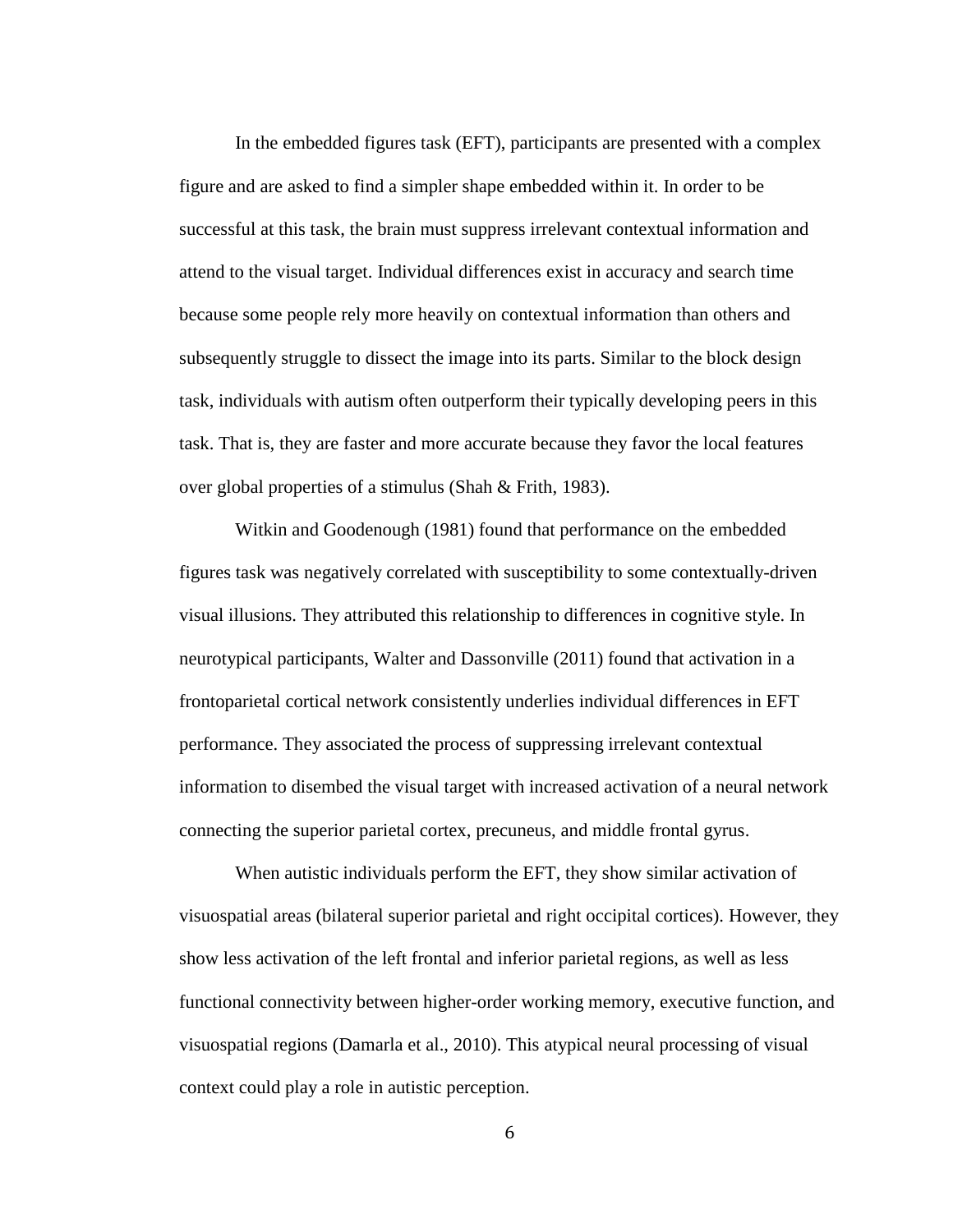The idea that autism is associated with atypical contextual processing, as specified in the Weak Central Coherence hypothesis, led to speculation that autism might be associated with a decreased susceptibility to visual illusions. With twodimensional visual illusions, Happé (1996) found that individuals with autism were less susceptible, as they neglected global context in the stimuli. Furthermore, Bölte, Holtmann, Poustka, Scheurich and Schmidt (2007) found that autistic populations showed decreased hierarchical processing and immunity from the Titchener, Ponzo, Müller-Lyer, Poggendorf, and Hering illusions. These findings are in dispute, though, as Ropar and Mitchell (1999, 2001) have consistently found no relationship between Weak Central Coherence and illusory effects in ASD.

These competing results may be caused by the use of a clinical sample. Given the small sample size and heterogeneity of autistic symptoms, the use of a clinical sample can introduce error and produce mixed results. In order to overcome this potential source of sampling error, researchers can employ an individual differences approach. Autistic traits exist as a continuum within the neurotypical population (Grove, Baillie, Allison, Baron-Cohen & Hoekstra, 2013). By measuring the subclinical levels of certain autistic traits within the general population, researchers can better understand the link between illusion susceptibility, sensory sensitivity, and autism (Robertson & Simmons, 2012). Three self-report surveys have been developed to measure autistic tendencies in the neurotypical population. Those surveys are the autism quotient, the empathy quotient, and the systemizing quotient.

The autism quotient (AQ) measures the autistic tendencies of a typicallydeveloped adult with normal intelligence (Baron-Cohen, Wheelwright, Skinner, Martin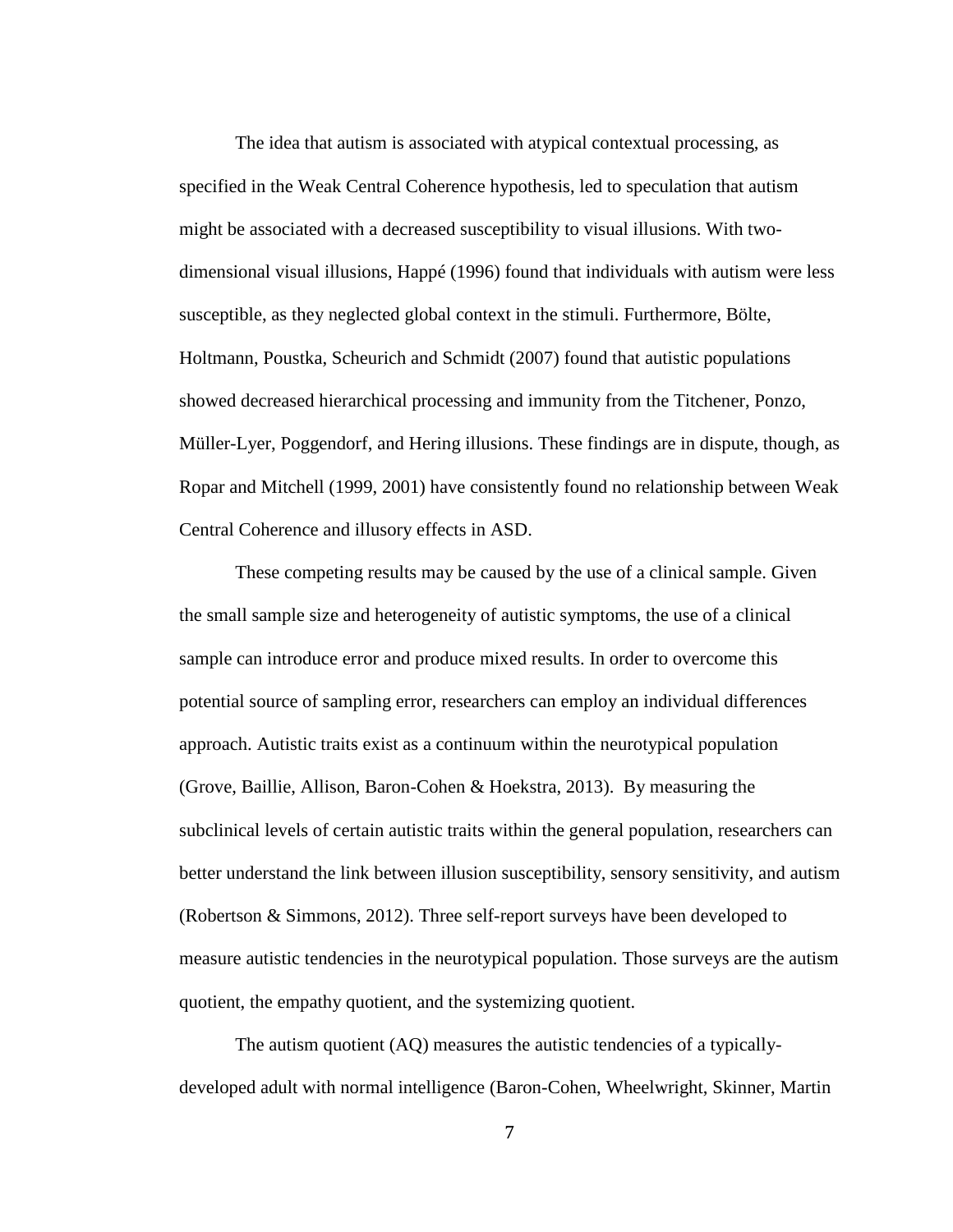& Clubley, 2001). In a sense, the AQ score provides a holistic view of a person's autistic tendencies. However, researchers are often interested in a specific autistic trait, such as decreased empathy. Those with autism often have a strong preference for being alone, and they frequently struggle with social interactions. They lack a theory of mind, making it difficult to understand the perspective of others (Baron-Cohen, Leslie & Frith, 1985). The empathy quotient (EQ) was designed to measure these autistic social tendencies within neurotypical adults of normal intelligence (Baron-Cohen & Wheelwright, 2004). Given their repetitive behaviors, restricted interests, and insistence on sameness, individuals with autism are also considered to be high systemizers. High systemizers view the world in a highly analytical way. They break systems down into component parts to better understand their mechanistic underpinnings. The systemizing quotient-revised (SQ-R) measures this trait in the general population (Wheelwright et al., 2006).

Walter, Dassonville and Bochsler (2009) used an individual differences approach to investigate the link between visuospatial illusion susceptibility and autistic tendencies with a neurotypical population. Along with a battery of perceptual tasks, they administered the AQ, EQ, and SQ to a neurotypical sample. They found that visuospatial illusion susceptibility was modulated by the systemizing trait of autism. Those who scored high in systemizing were less affected by the Rod-and-Frame, Roelofs, Ponzo, and Poggendorff illusions than their peers. The Zöllner and Ebbinghaus illusions loaded onto the same susceptibility factor but were not significantly correlated with systemizing. The Müller-Lyer and induced motion illusions loaded onto a different susceptibility factor that was not correlated with systemizing.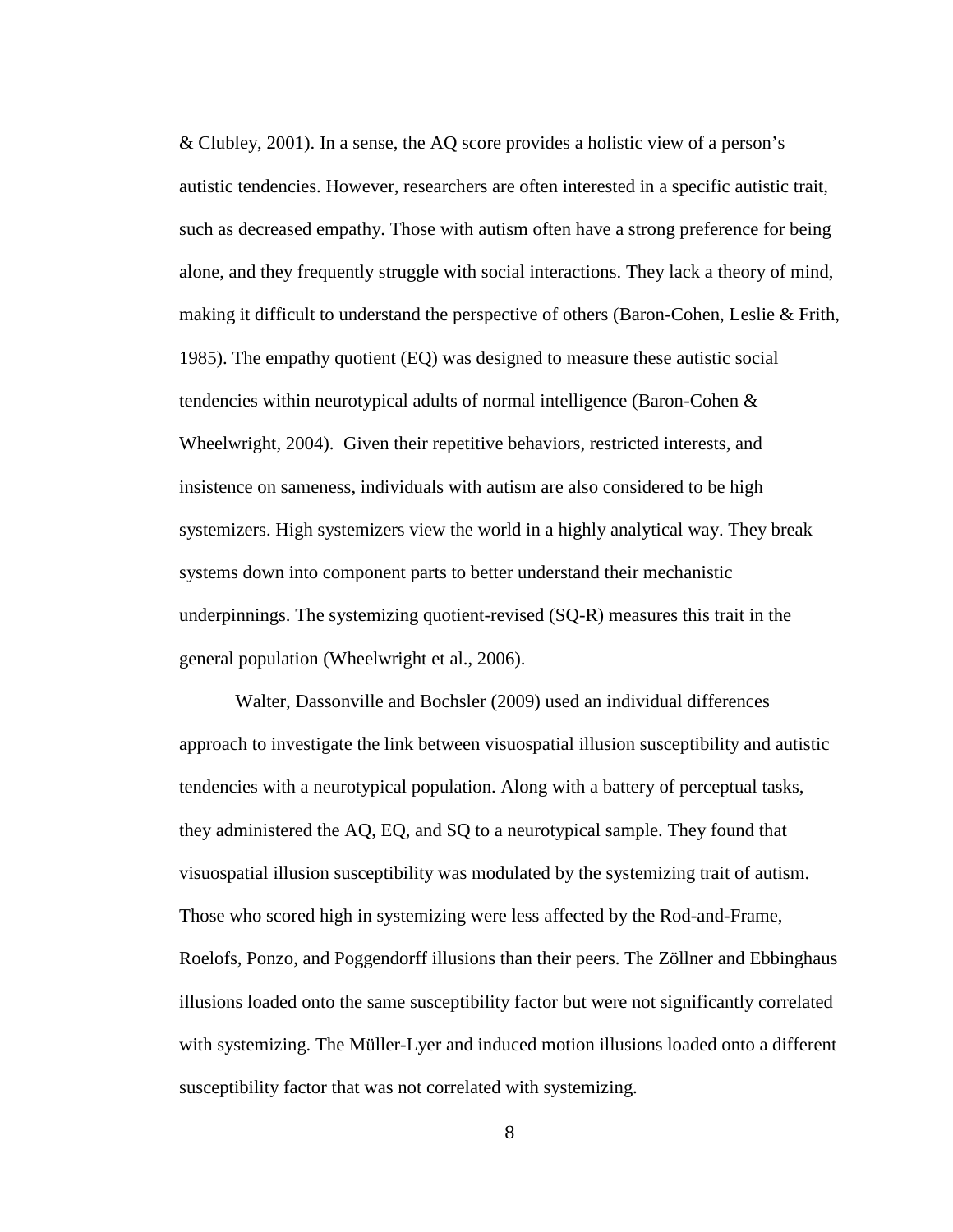Reed and Dassonville (2012) tried to determine whether the relationship between systemizing and illusion susceptibility was caused by the diminished processing of global cues, the augmented processing of local cues, or some combination of the two. In order to make this determination, they focused on the Rod-and-Frame illusion. If a vertical line is surrounded by a tilted frame, it is typically perceived as being tilted in the opposite direction. Depending on frame size, the illusion is thought to be driven by a weighted average of two distinct mechanisms. In large frames, the observer's egocentric reference frame is distorted, biasing perceived vertical in the direction of the frame's tilt. This is a global, visuovestibular effect. In small frames, local orientation contrast effects early in visual processing are thought to drive the illusion. Reed and Dassonville (2012) found that high SQ-R scorers relied less heavily on global cues, and more heavily on local orientation cues. However, the global and local illusory effects were themselves uncorrelated. Instead, Reed and Dassonville (2012) discovered a two-factor structure to the SQ-R. Higher scores on the "analytical tendencies" factor predicted decreased global effects, while higher scores on the "insistence on sameness" factor predicted increased local orientation contrast effects. It is possible that these distinct perceptual mechanisms, while orthogonal in the general population, are comorbid in ASD.

#### **Possible Neural Bases of a Local Processing Bias – Systems Level**

The potential explanations for increased local contrast effects and a subsequent processing bias in autism are fiercely debated. In their Enhanced Perceptual Functioning model, Mottron, Dawon, Soulières, Hubert and Burack (2006) argue that individuals with autism have superior low-level sensory discrimination across multiple sensory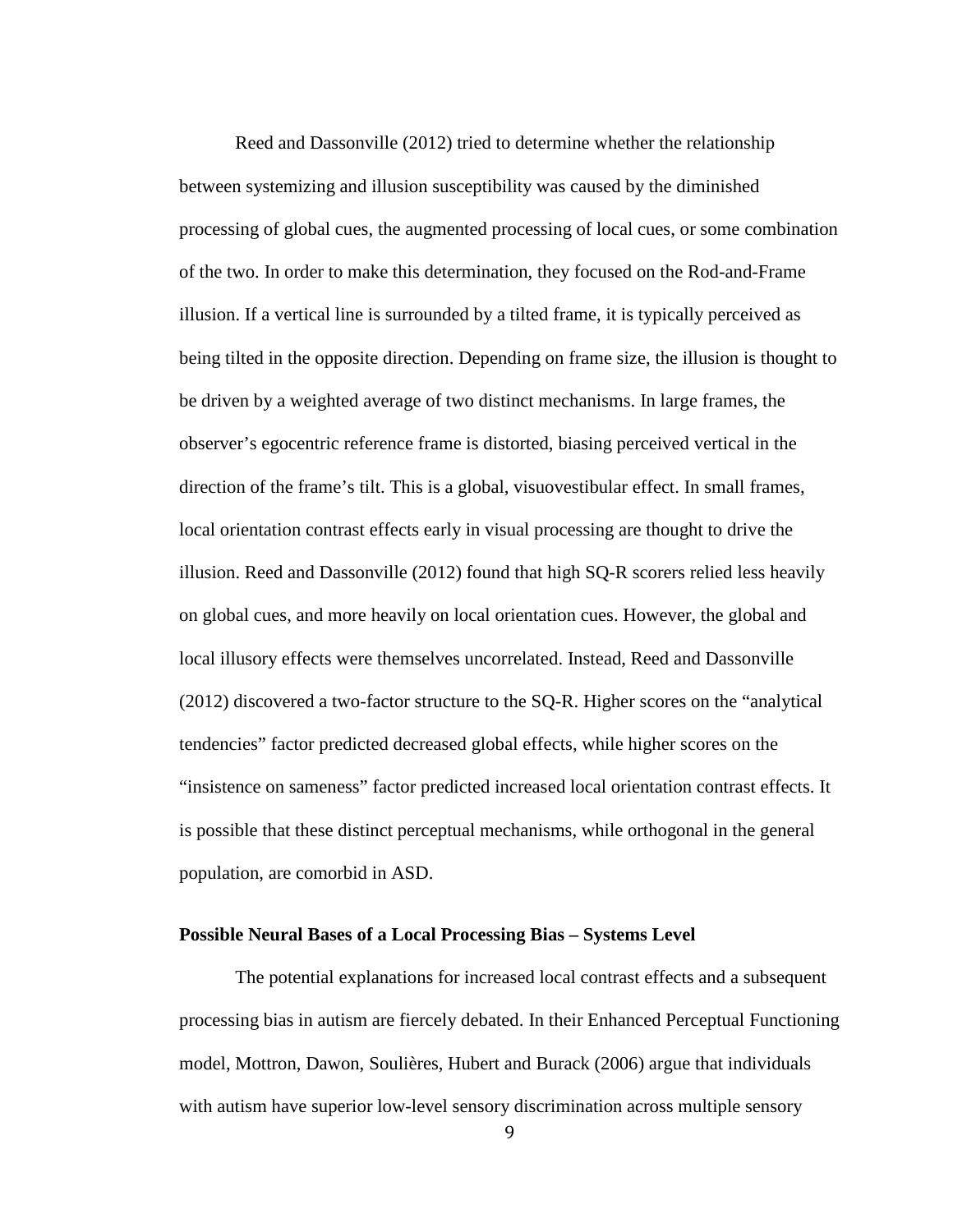modalities. In this model, the flow of sensory information through early neural pathways is enhanced, making it difficult – but not impossible – for attentional influences to control perceptual processes.

The specific neural substrates of Enhanced Perceptual Functioning and the local perceptual phenomenon are poorly understood. One theory posits that autism is associated with increased synaptic proliferation and decreased pruning, with the resulting atypical neural connectivity accounting for the autistic processing bias (White, O'Reilly & Frith, 2009; O'Reilly, Thiébaut & White, 2013). Hyde, Samson, Evans and Mottron (2010) used voxel-based morphometry and cortical thickness analyses to look for morphological differences in the brains of autistic and typically-developed adults matched in age, gender, IQ, and handedness. There were no significant differences in overall cortical thickness. However, in areas responsible for perception (such as primary visual and auditory cortices), the autistic brain was thicker and contained more gray matter. Higher cell density in these regions implies more local neural connectivity in addition to lower sensory thresholds. In comparison, the relative underconnectivity of frontal and posterior areas could lead to less global integration of visual information and could contribute to a local processing bias and other sensory processing disorders (Just, Cherkassky, Keller, Kana & Minshew, 2007).

Indeed, according to the Extreme Male Brain theory of autism, differences in neural organization may arise in utero (Baron-Cohen, Knickmeyer & Belmonte, 2005). Atypically high prenatal androgen exposure could lead to "hypermasculinization" of brain and behavior in both sexes. More specifically, in ASD, white-matter microarchitecture is skewed toward short-distance tracts instead of long-distance tracts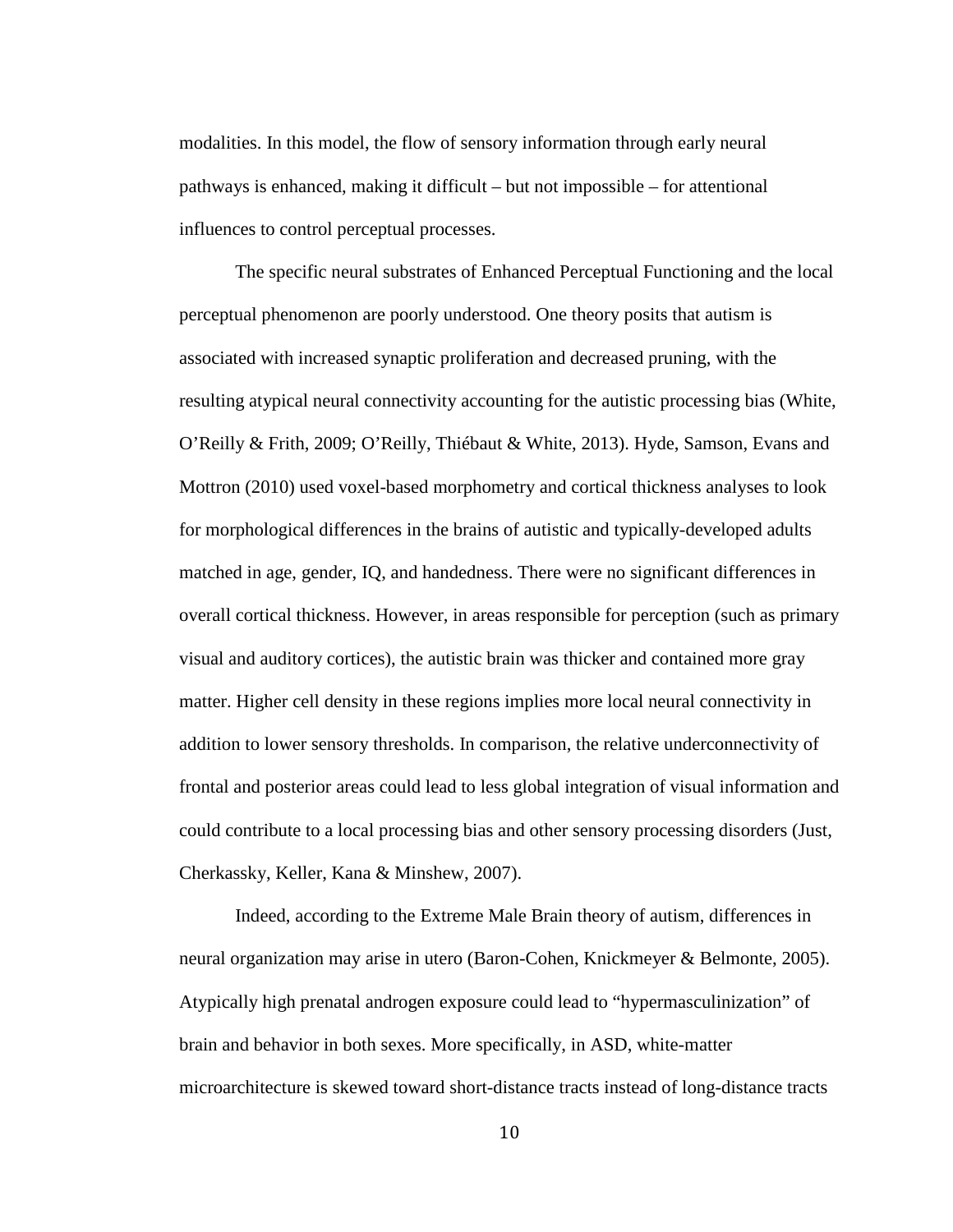(Belmonte et al., 2004). The size of the corpus callosum is reduced, and the amygdala undergoes an atypical development that leads to a dampened activity (Amaral, Schumann & Nordahl, 2008; Baron-Cohen et al., 2000). These neuroanatomical differences could lead to decreased empathy and increased systemizing at all cognitive levels (Baron-Cohen, 2009). While some have suggested that this increased prenatal androgen exposure and supposed "hypermasculinization" might be an explanation for why a disproportionate number of males are affected by ASD, such claims are highly controversial and contested in the neuroscience and mental health communities (Krahn & Fenton, 2012; Bejerot et al., 2012).

In their Trigger-Threshold-Target model, Mottron, Belleville, Rouleau and Collignon (2014) suggest that people with autism also have low plasticity thresholds. Genetic mutations upregulate synaptic proliferation and reorganization of plastic cortical areas (like visual cortex). The target of cortical reorganization determines the unique phenotype of each person with autism. Assuming that plasticity thresholds are normal, a mutation that triggers perceptual reorganization creates Enhanced Perceptual Functioning at the cost of developing connections required for social skills and language.

An imbalance of excitatory and inhibitory neurotransmission within these abnormal pathways is another possible cause of Enhanced Perceptual Functioning in autism. Using magnetoencephalography (MEG), Velázquez and Galán (2013) investigated the differences in baseline neural activity between children with ASD and those who are developing neurotypically. They extracted the spontaneous activity from the MEG and determined that the autistic group had greater resting activity.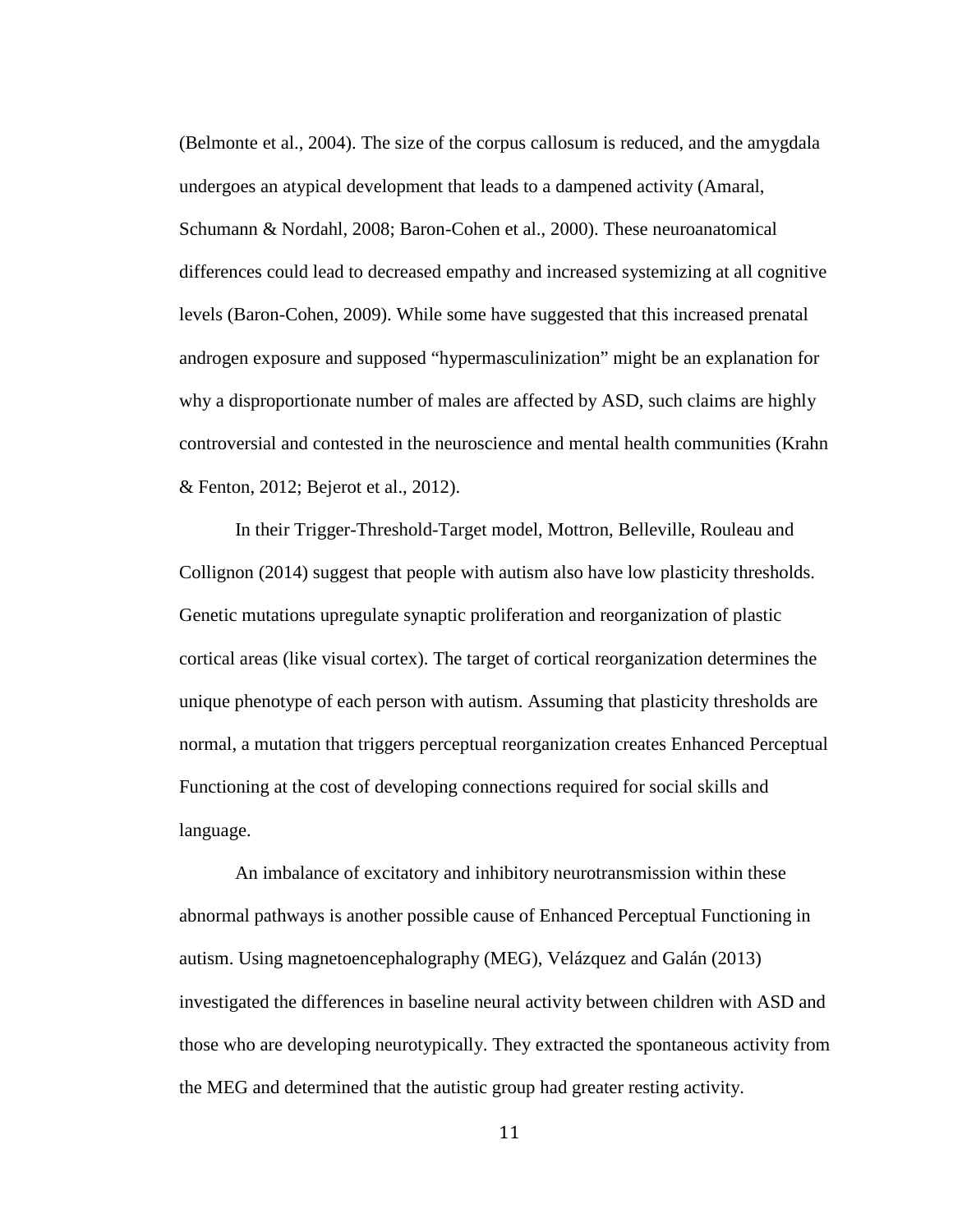Hyperactivity of local neural microcircuits, primarily in the neocortex and amygdala, are the basis of the Intense World theory of autism. This theory suggests that hyperreactivity and hyper-plasticity drive the hyper-attention, hyper-memory, hyperemotionality, and hyper-perception that are characteristic of ASD (Markram & Markram, 2010). Increased levels of activation in key sensory regions (such as primary visual cortex) could lead to Enhanced Perceptual Functioning, a local processing bias, and symptoms characteristic of sensory processing disorders.

#### **Possible Neural Bases of a Local Processing Bias – Cellular Level**

All of the models cited previously look at potential differences in contextual processing at a systems level. That is, they focus on how abnormalities in the activity of neural networks could lead to a local processing bias and sensory processing disorders. However, it is potentially informative to consider how changes in contextual processing can occur at the cellular level as well. Neurons in primary visual cortex (V1) are tuned to bars of oriented light. A neuron's firing rate is maximal when a bar of light, oriented at the correct angle, enters its classical receptive field (Hubel & Wiesel, 1962). A neuron's tuning curve shows the firing rate of the cell as a function of line tilt and usually takes the form of a Gaussian distribution. The further away from the cell's preferred angle, the lower its firing rate. Preferred orientation columns are mapped topographically in primary visual cortex (Hubel & Wiesel, 1962).

Orientation columns in V1 are connected by inhibitory interneurons. When one cell is activated, it reduces the firing rate of its neighbor through lateral inhibition. In chemical synapses, the presynaptic interneurons release an inhibitory neurotransmitter (usually gamma-aminobutyric acid, GABA) across the synaptic cleft. When the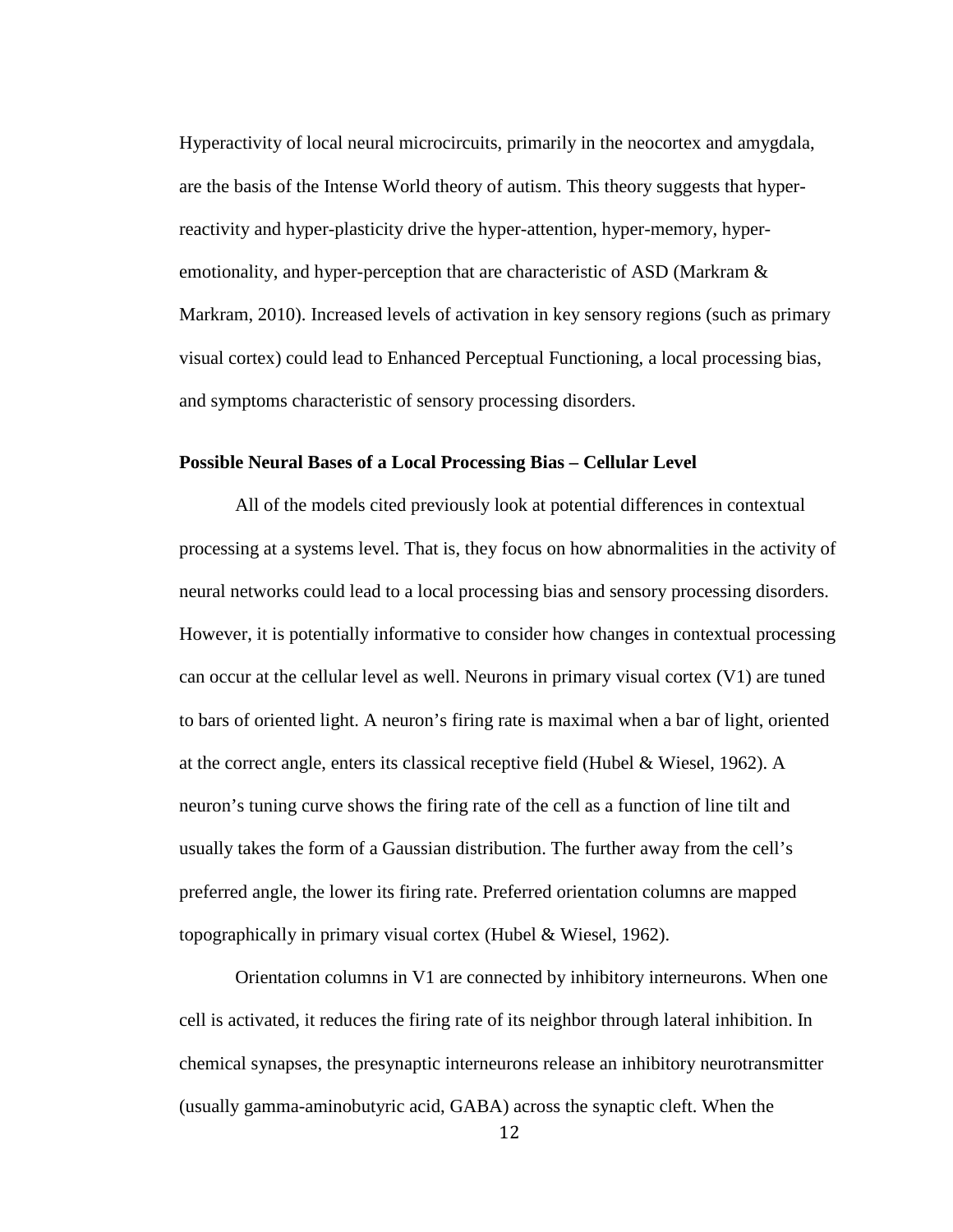neurotransmitter binds to its receptor on the post-synaptic cell, it causes a brief hyperpolarization (an inhibitory post-synaptic potential) and reduces the probability of an action potential. Through population coding, the brain can accurately determine the stimulus that is most likely present by averaging the differential firing rates of many neurons. However, under certain circumstances, these same mechanisms can trick the brain into misperceiving the orientation of a stimulus (Clifford, 2014). In so called tiltillusions, the perceived orientation of a target stimulus is affected by the orientation structure of distractors in the visual field. For example, in the simultaneous tilt illusion, a vertical sinusoidal test grating can appear slanted in the presence of a rotated annulus grating. The magnitude and direction of the effect depends on the angle of the surrounding annulus grating (Figure 1).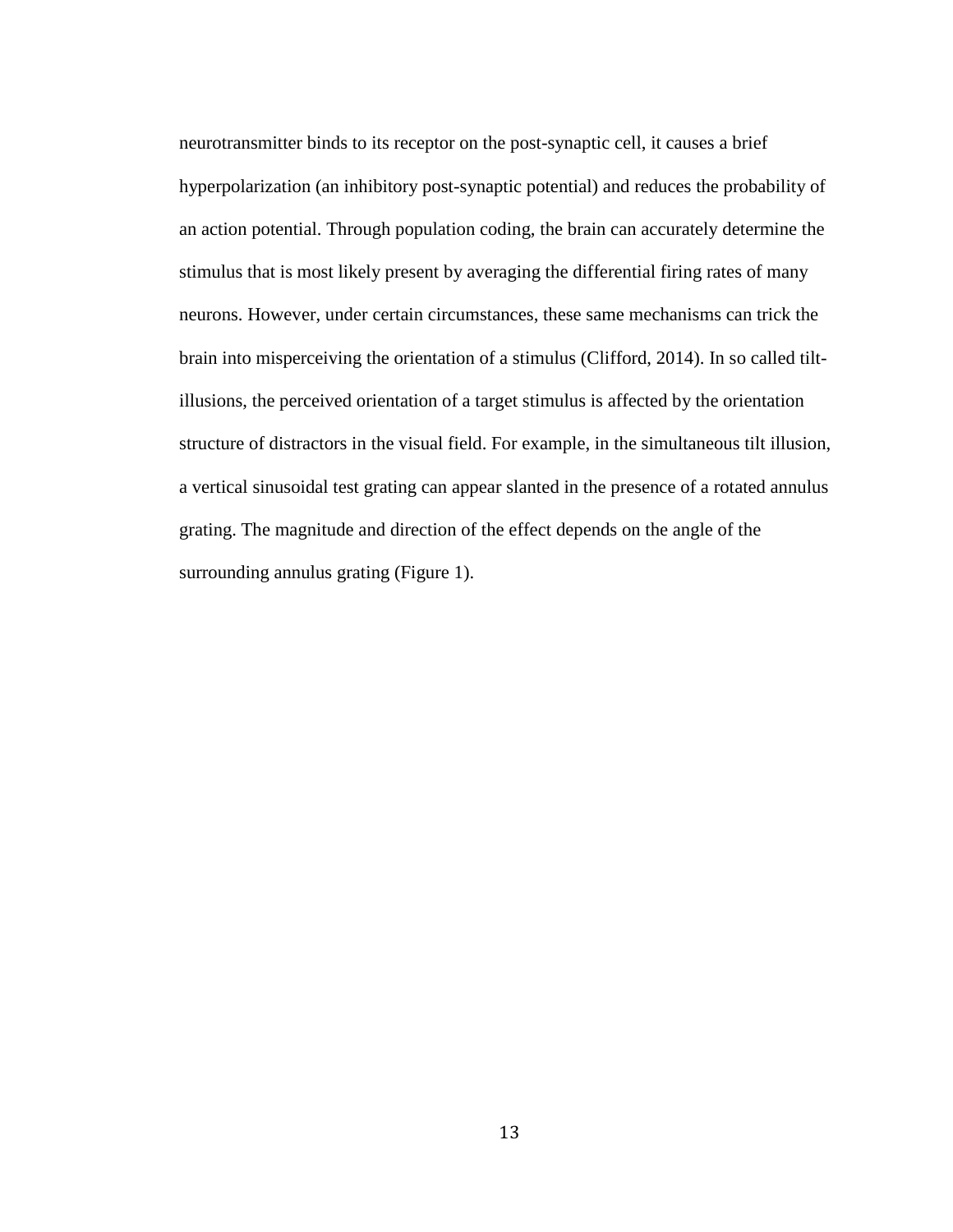

<span id="page-21-0"></span>**Figure 1: The Tilt-Illusion and its Angular Dependence (from Clifford, 2014)**

(A) Example simultaneous-tilt stimulus. The vertical test grating in the center appears tilted in the opposite direction of the 15° surround grating. (B) Magnitude and direction of the tilt-illusion (with the test grating at vertical) as a function of the surround orientation (data from Westhemier, 1990). Unlike all other data presented in the current study, positive values indicate *repulsive* effects while negative values indicate *attractive* effects.

In a flanker task designed to examine such tilt-illusions at the level of single cells in V1, Kapadia, Westheimer and Gilbert (2000) presented monkeys and humans with an array of three lines: a center target surrounded by two flankers. Participants were asked to judge the perceived tilt of the center line in comparison to their perception of vertical. The flankers were in either the collinear (top-to-bottom) or collateral (side-to-side) axis relative to the target. All three lines were tilted slightly from vertical in varying directions and each was approximately the size of a single V1 receptive field; the contextual distractors (flankers) were positioned at the optimal distance from the target to encourage lateral inhibition and local orientation contrast effects.

Using this tilt-illusion paradigm, Kapadia et al. (2000) discovered that flankers in the collinear axis caused an attractive contextual effect. That is, when the flankers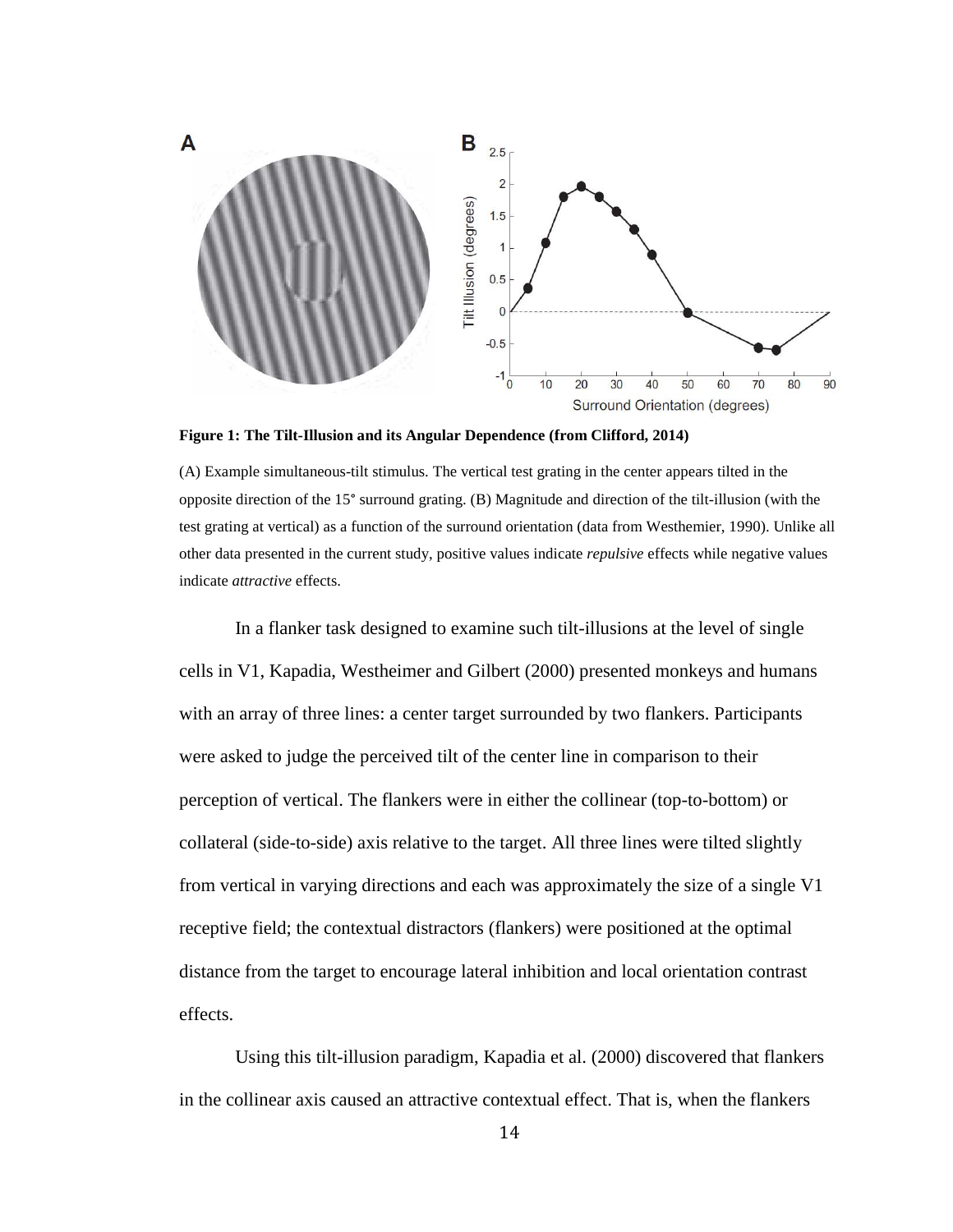were in the collinear axis of the target, the perceived tilt of the center line was pulled in the direction of the flanker tilt. Contrastingly, when the flankers were in the collateral axis of the target, participants experienced a repulsive effect. That is, when the flankers were in the collateral axis, the target line was perceived to be tilted in the opposite direction (Figure 2).





<span id="page-22-0"></span>**Figure 2: Flanker Effects (from Kapadia et al., 2000)**

Left shows the induced tilt of the center target line in the presence of collinear and lateral flankers. Positive values indicate attractive effects, while negative values indicate repulsive effects. Heatmap at right shows that lateral inhibition (red) and collinear facilitation (blue) are neural substrates for such flanker effects. Inhibition was linked to repulsive flanker effects and facilitation was linked to attractive flanker effects.

To link these contextual effects to neurophysiology, Kapadia and colleagues (2000) mapped the receptive fields of individual neurons in primary visual cortex of the macaque using single-unit recordings. They found a spatial segregation of opposing contextual interactions within the receptive fields of individual neurons in primary visual cortex (Figure 2). Inhibitory contextual modulation of a neuron was strongest in the collateral axis, while excitatory contextual modulation was strongest along the collinear axis. Thus, they linked the attractive effect with increased excitation and the repulsive effect with increased inhibition.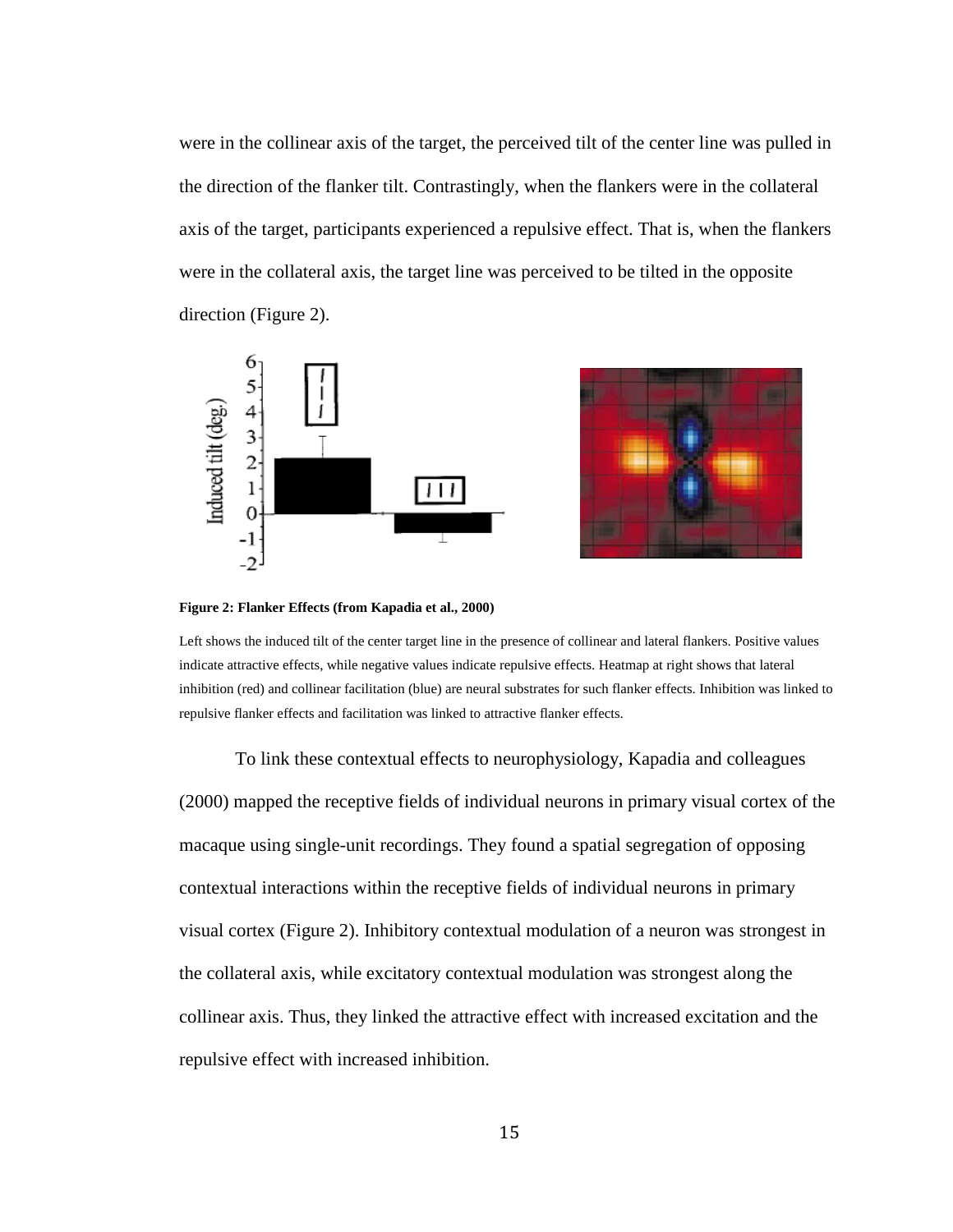Work in our lab has since replicated Kapadia and colleagues' psychophysical findings (Peterson, Kenny, Reed & Dassonville, 2015). We have found an attractive effect when flankers tilted by 15 degrees are placed along the collinear axis of the target stimulus, and repulsive effects when they are placed in collateral positions. Surprisingly, the collateral flankers could also cause a small attractive effect when they had only a slight (5 degree) deviation from vertical. Because we were interested in seeing how these contextual effects were modulated by autistic traits, we had our participants complete the AQ and the SQ-R.

It follows that, if individuals with autistic traits have more local connectivity between neurons in V1, there is an increased potential for inhibitory interactions to occur. This means that, though they would be more precise in their responses, individuals with autistic traits (i.e., an insistence on sameness) would experience greater local contrast effects in the flanker task (as Reed and Dassonville, 2012 found with the Rod-and-Frame illusion). As predicted, those who scored high on the insistence on sameness factor of the SQ-R experienced a greater net repulsive effect of the flankers and were more sensitive in their orientation judgments.

#### **Present Study**

In Experiment 1, we sought to replicate the findings of Peterson and colleagues (2015), but with more detailed variations in lateral flanker tilts. This allowed us to investigate the issues of attractive and repulsive effects more closely, and determine the flanker tilt where the contextual modulation in the collateral axis transitions from attractive to repulsive. We hypothesized that, because of greater net repulsion (caused by the cellular mechanisms described previously), contextual modulation would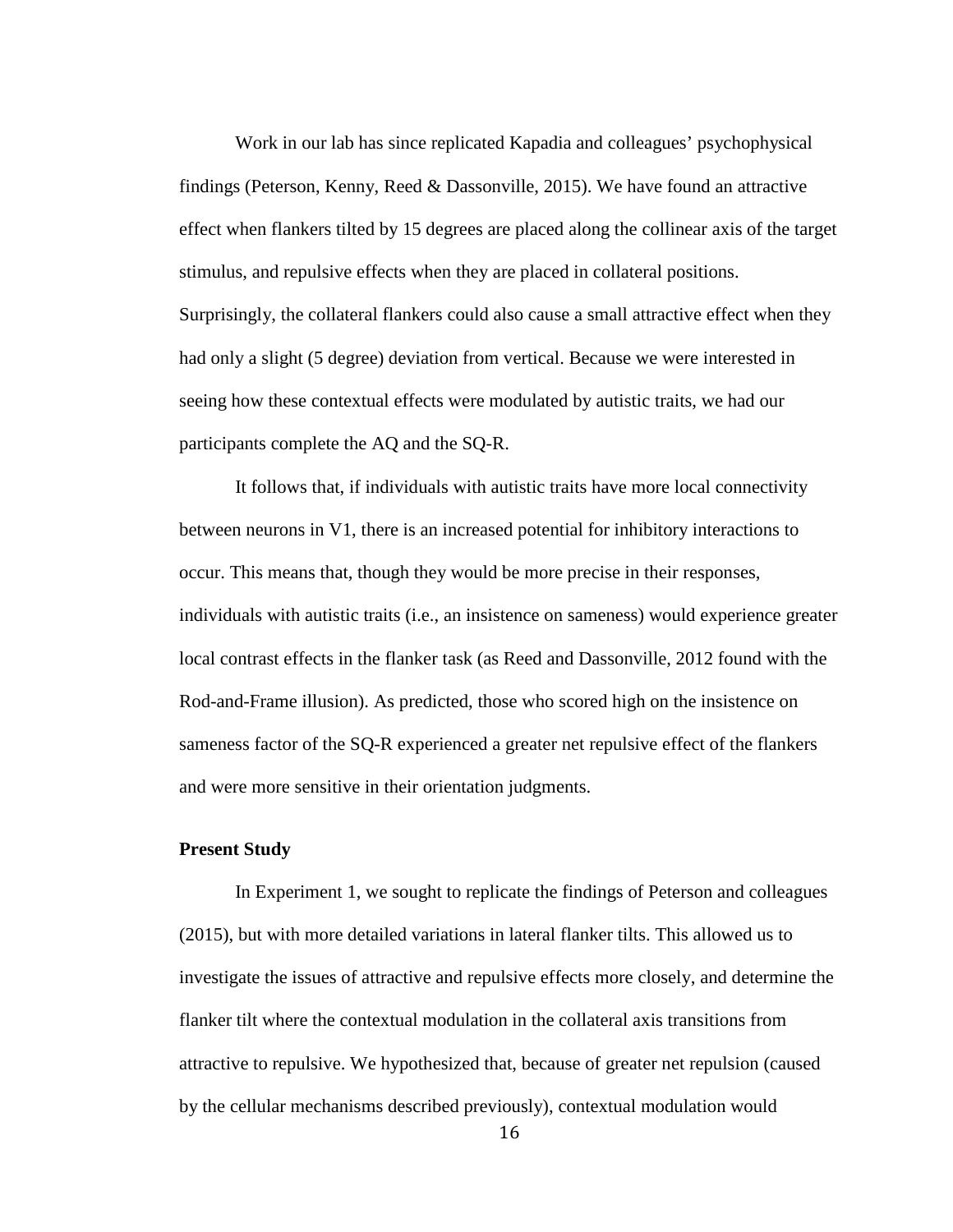transition at less extreme tilts in those who scored high in the insistence on sameness factor of systemizing. We also predicted that they would be more precise in their responses.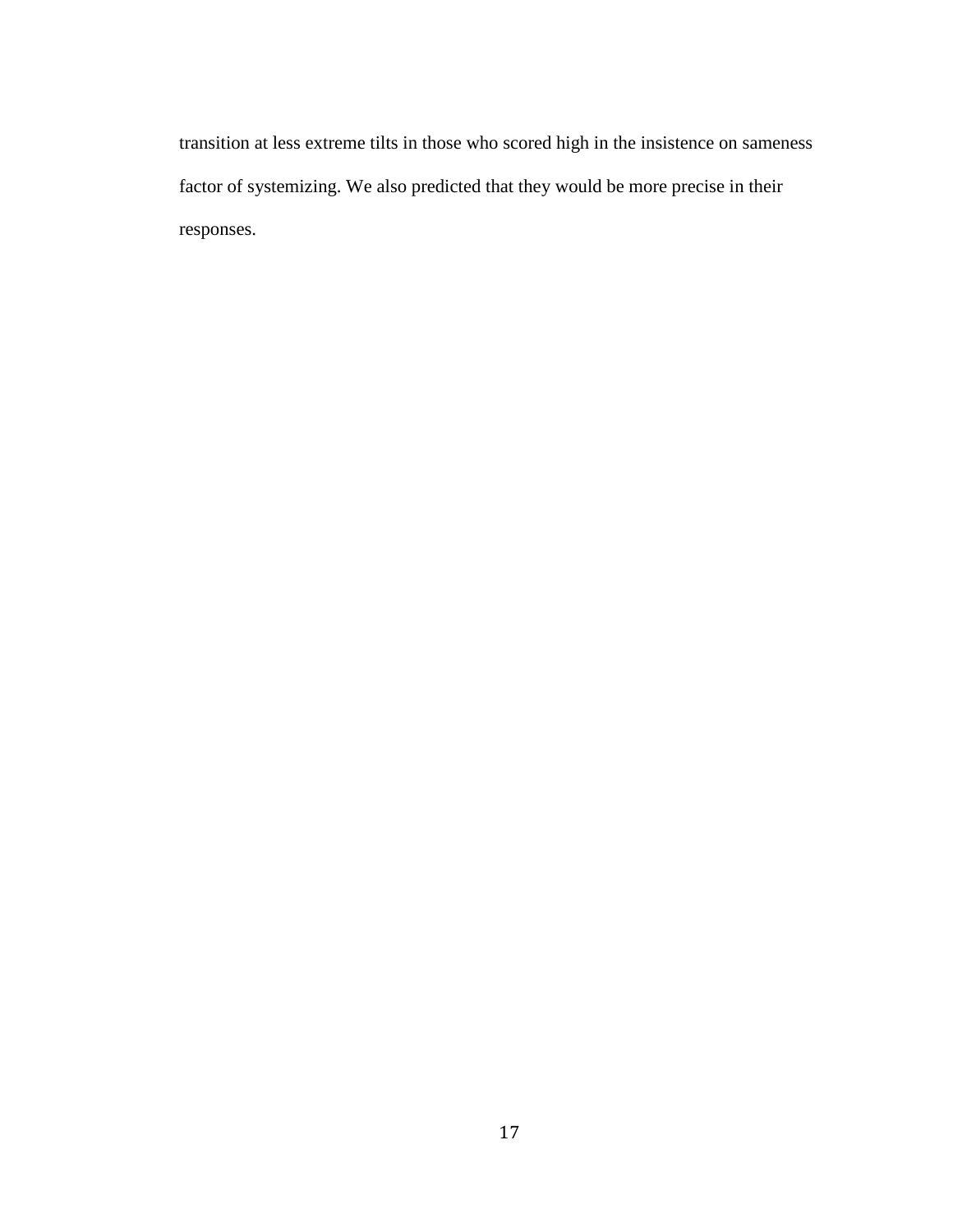# **Experiment 1**

#### **Methods**

## **Participants**

Participants were University of Oregon undergraduate students enrolled in a variety of psychology classes. They received course credit for their participation. All participants reported having normal or corrected-to-normal vision and no history of neurological deficits. In all, 139 people participated. However, for methodological reasons, 27 people had to be excluded from all analyses (see analysis section for further details). This left a sample of 112 participants (47 men, 65 women; *Mage* = 20.06 years,  $SD = 3.00$ ). One-hundred-three were right-handed, six were left-handed, and two were ambidextrous. The handedness of one subject and the age of another were not reported. All participants gave informed consent in accordance with guidelines set by the University of Oregon Institutional Review Board, and they were debriefed at the end of the experiment.

#### **Materials**

## *Measures of Autistic Tendencies*

Most participants completed the autism quotient (AQ; Baron-Cohen et al., 2001) and the systemizing quotient-revised (SQ-R; Wheelwright et al., 2006), two reliable self-report surveys that measure autistic tendencies within the neurotypical population. The AQ is made up of 50 questions, which can be divided into five categories: social skills, attention switching, attention to detail, communication, and imagination. Higher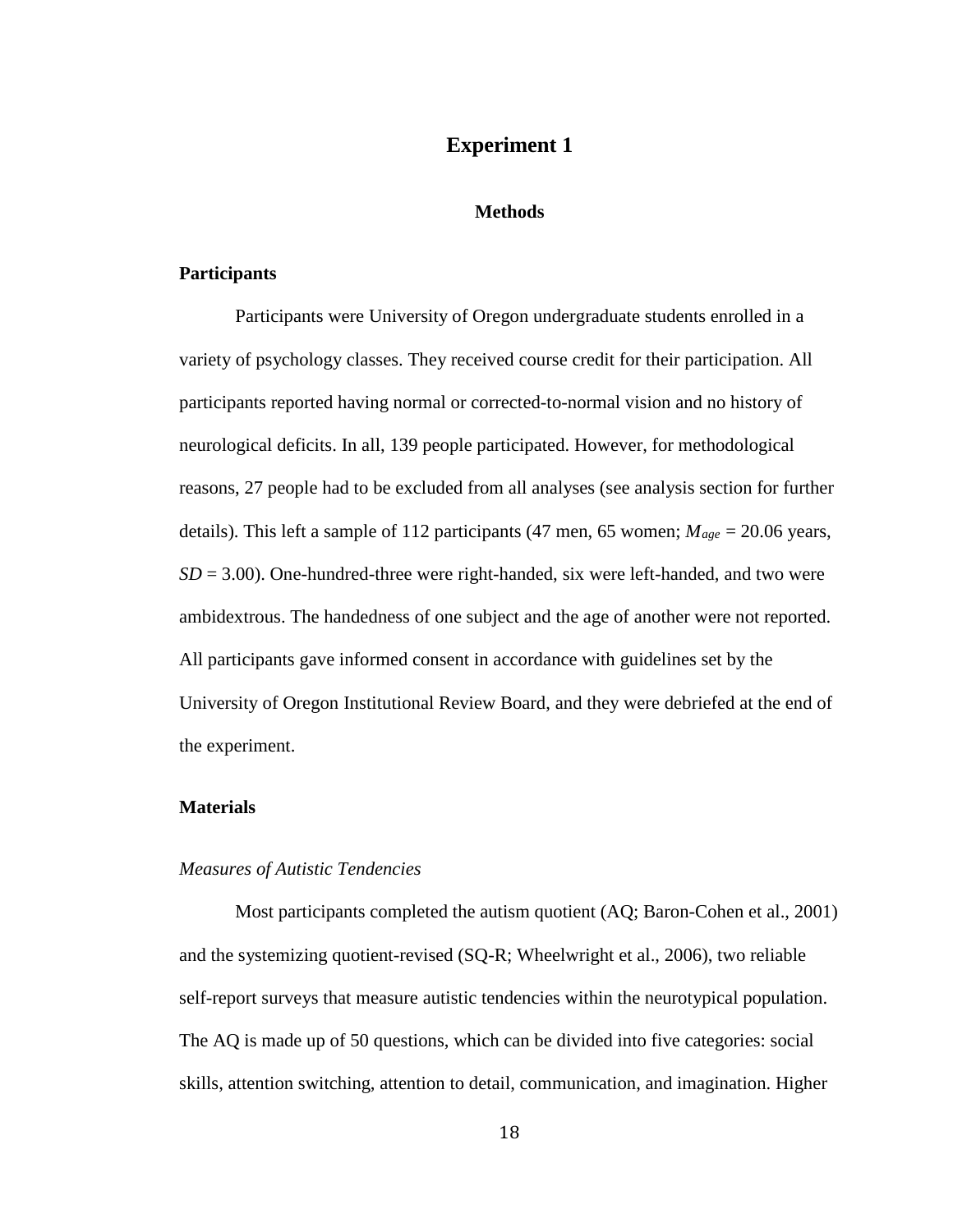scores indicate greater autistic tendencies. While completing the AQ, participants indicated how much they agreed or disagreed with a statement on a four-point scale. Responses included "definitely agree," "slightly agree," "slightly disagree," and "strongly disagree." As per the scoring system used by Baron-Cohen and colleagues (2001) for the AQ, both of the "agree" responses (or both of the "disagree" responses for statements that were reverse-coded) received one point.

The SQ-R has 75 questions, with higher scores again indicating greater autistic tendencies. While completing the SQ-R, participants again specified how much they agreed or disagreed with a statement on a four-point scale. As with the AQ, the responses included "definitely agree," "slightly agree," "slightly disagree," and "strongly disagree." Unlike the AQ, for the SQ-R (Wheelwright et al., 2006), the "slightly agree" and "definitely agree" responses (or the "slightly disagree" and "definitely disagree" responses for statements that were reverse-coded) received one and two points, respectively. As discussed in the introduction, Reed and Dassonville (2012) found that, based on the content of the questions, a subset of the items in the SQ-R can be categorized into two distinct factors, with an "insistence on sameness" factor comprising 12 questions and an "analytical tendencies" factor comprising 26 questions (see the Appendix for survey items and further scoring specifics). Both surveys were completed in Qualtrics on a Macintosh computer (Apple Computers, Cupertino, CA). It took approximately 20 minutes total to complete both questionnaires.

# *Stimuli*

There were three stimulus conditions (Figure 3). In the first, participants were presented with an array of three lines: a center target line surrounded by two lateral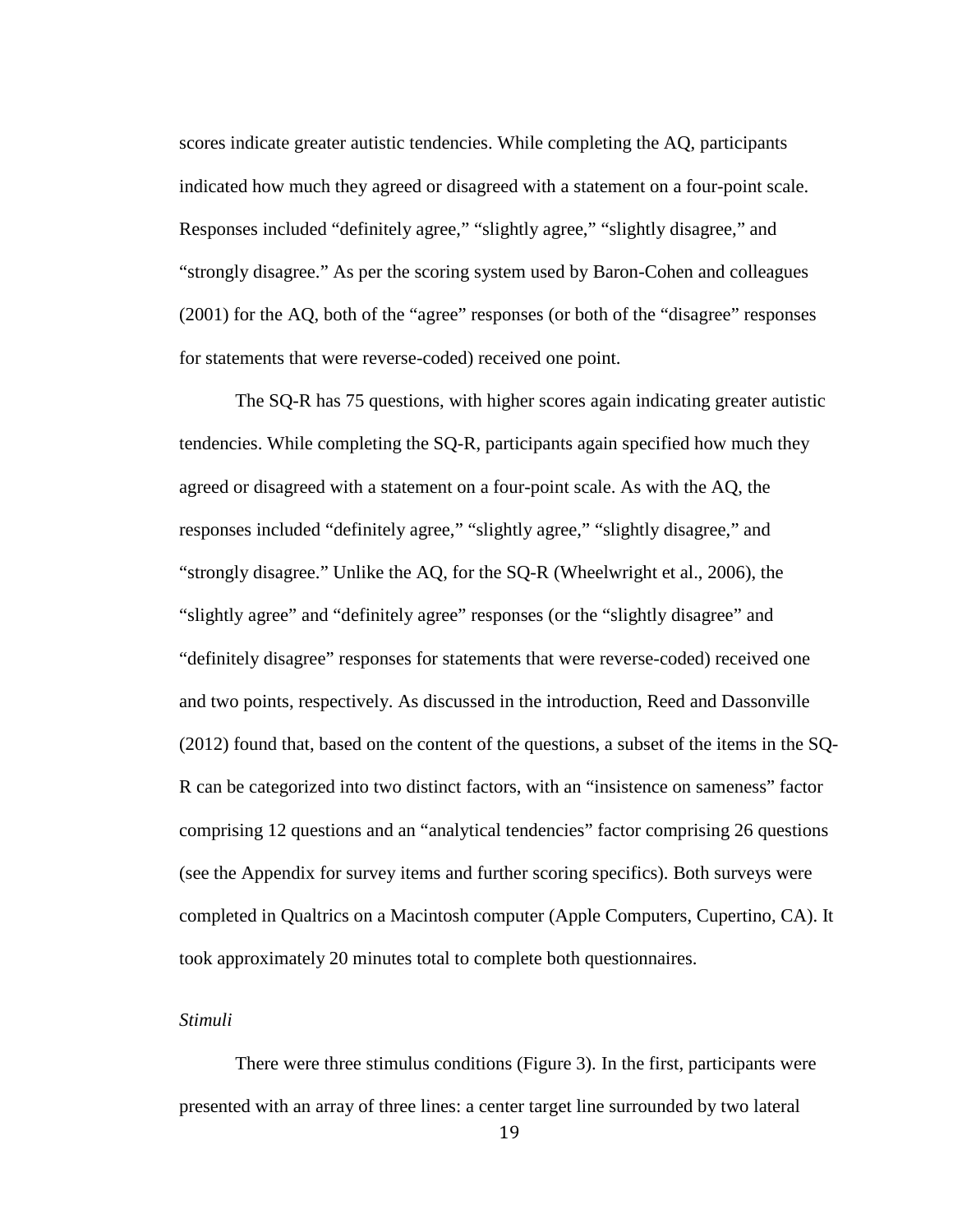flankers. In the second, participants were presented with a center target line, which was encapsulated by a small tilted frame (because of an early programming error, the first five participants who completed the protocol did not receive this condition). In the third, participants were presented with only the center target line (i.e., there were no contextual distractors). For the flanker and no-context conditions, the target line was tilted -6, -4, -2, -1, 0, 1, 2, 4, or 6 degrees from vertical (positive values indicating rightward tilt). In the Rod-and-Frame condition, the center target line was tilted -10, -6, -4, -2, -1, 0, 1, 2, 4, 6, or 10 degrees from vertical. The flankers were tilted -15, -13, -11, -9, -7, -5, 5, 7, 9, 11, 13, or 15 degrees from vertical (both flankers having a tilt of the same direction and magnitude) and the frame was tilted -15 or 15 degrees from vertical. In each trial, the target and contextual conditions were independent of each other (e.g., target tilt  $=$  -6 degrees, flanker tilt  $=$ 9 degrees). The stimuli were composed of white lines presented on a black background (modeled after





Kapadia et al., 2000). The target line and flankers were

12 minutes of visual angle in length and one minute of visual angle in width. In order to encapsulate the target line, the frame had to be larger, so each side measured 32 minutes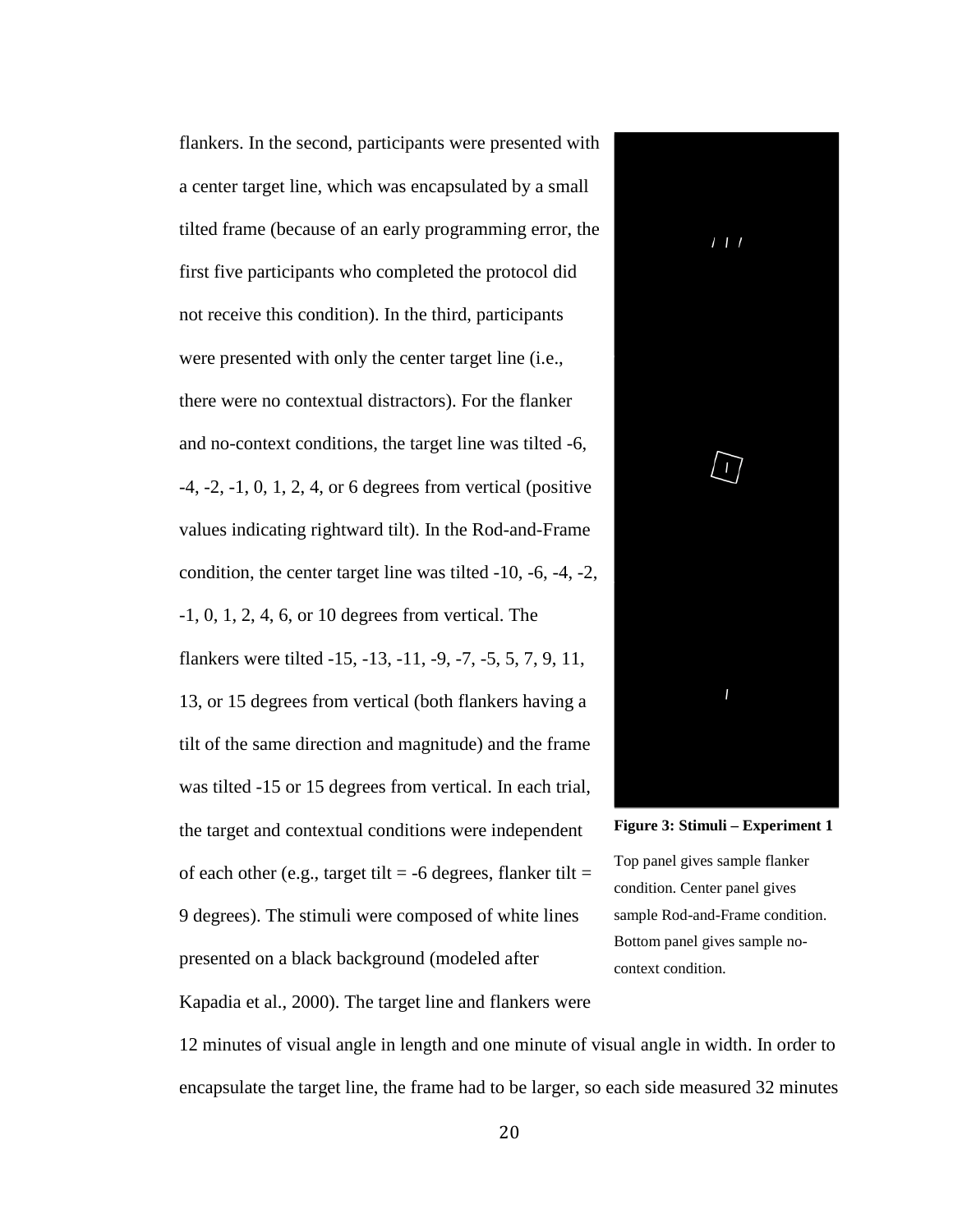in length and one minute in width. The separation between the center target line and the contextual stimuli was 16 minutes, measured midpoint to midpoint.

## **Procedure**

Each participant was seated comfortably in a dark room, with the head stabilized in a chinrest positioned 89 cm away from a Macintosh computer monitor (Apple Computers, Cupertino, CA). The screen measured 31 cm tall and 49.5 cm wide. Each trial began with a centralized fixation point. When participants were ready to begin a trial, they pressed the spacebar on the keyboard. A blank screen was presented for 200 ms, followed by the presentation of one of the context-target combinations for 100 ms (with the target line replacing the fixation point), and a blank screen until the participant's response. Regardless of the condition, the participant's task was exactly the same. That was, to judge the tilt of the center target line relative to perceived vertical. Leftward responses were indicated by pressing the "f" key on the keyboard and rightward responses were indicated by pressing the "j" key. In all, there were 139 different context-target combinations ((12 flanker conditions  $x$  9 target conditions) + (1) no-context condition x 9 target conditions) +  $(2 \text{ frame conditions x 11 target conditions})$  $= 139$  context-target combinations). Each combination was presented randomly within eight experimental blocks (giving a total of 1112 experimental trials). A block of 16 random practice trials preceded the experimental trials. The flanker task took approximately one hour to complete. Participants also completed the AQ and SQ-R. The entire experimental protocol (which was counterbalanced across all participants) took approximately 90 minutes to complete.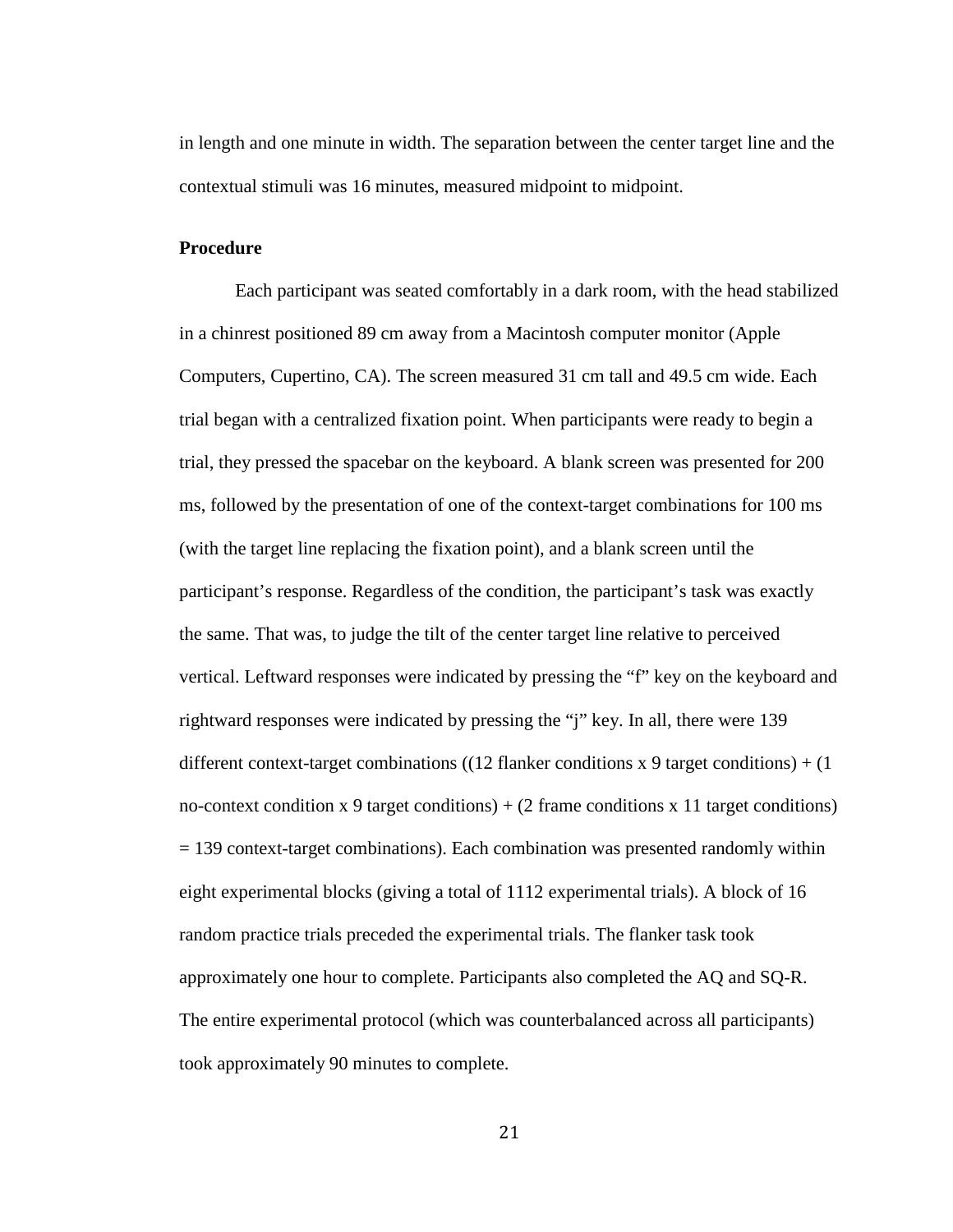#### **Analysis**

For each contextual condition, we used a psychometric function to calculate the point of subjective equality (PSE). The PSE is the orientation of the target line at which participants gave rightward and leftward responses with equal probability; that is, the orientation at which the target line appeared vertical to the participant. The form of the psychometric function was defined by the equation:

$$
Proportion Rightward \nResponse s = \frac{e^{(\frac{line \ tilt - PSE}{\tau})}}{1 + e^{(\frac{line \ tilt - PSE}{\tau})}}
$$

In this equation, the line tilt was the orientation of the target line, PSE was the point of subjective equality, and tau was the space constant of the psychometric function. For each contextual condition, the PSE and tau were determined through an iterative adjustment to achieve the least-squared error between the psychometric function and the collected responses. The flanker effect was defined as the difference in PSEs for the positive and negative contextual conditions of a particular magnitude (e.g., the difference in the PSEs of -15 degree and +15 degree flanker tilts). Positive values indicated attractive tilt magnitudes and negative values indicated repulsive tilt magnitudes. The space constant, tau, served as a proxy for precision, with lower values indicating higher sensitivity.

We were unable to fit psychometric functions to the response data of 12 participants and 15 participants had poor task performance (precision), as indicated by the space constants of their psychometric functions  $(Z \ge 3)$ . These 27 participants were excluded from all analyses. Because of time constraints, four of the remaining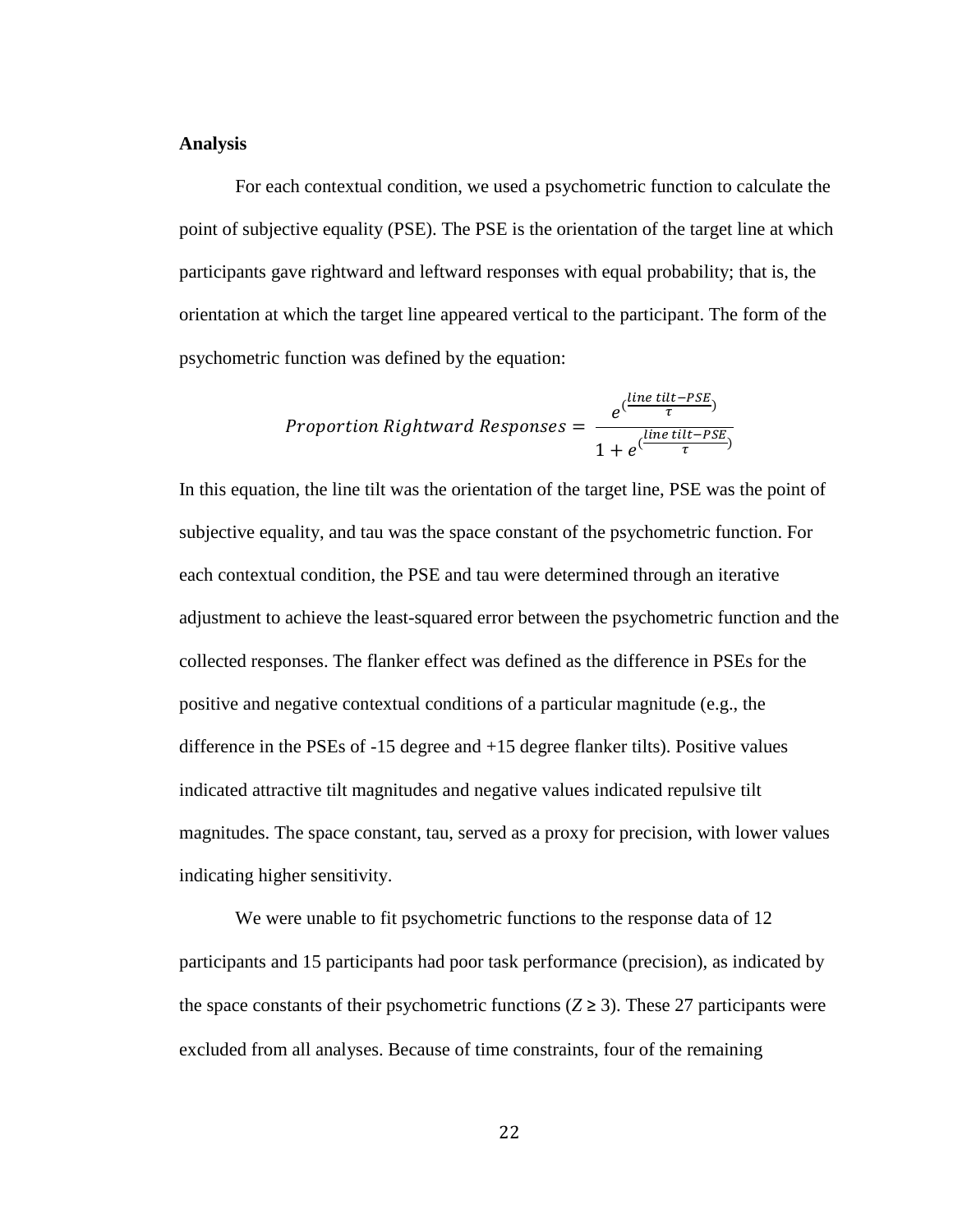participants did not complete the AQ and three did not complete the SQ-R. These participants had to be excluded from analyses of individual differences.

## **Results**

# *AQ and SQ-R*

Descriptive statistics revealed that the mean AQ score was  $15.80$  (*SD* = 5.70), with a range of 6 to 32. The mean SQ-R score was  $58.46$  (*SD* = 19.72), with a range of 25 to 115. These mean values are well within the established norms for these surveys which are 16.4 ( $SD = 6.3$ ) and 55.6 ( $SD = 19.7$ ), respectively (Baron-Cohen et al., 2001; Wheelwright et al., 2006). This attests to the reliability of these two self-report measures and indicates that we did not have an atypical sample. See Table 1 for the descriptive statistics of the survey subscores.

|                                             | Mean  | <b>SD</b> | Min. | Max.  |
|---------------------------------------------|-------|-----------|------|-------|
| <b>Autism Quotient (AQ):</b>                |       |           |      |       |
| Attention to Detail                         | 5.55  | 2.02      | 1.00 | 10.00 |
| <b>Attention Switching</b>                  | 4.56  | 2.01      | 0.00 | 10.00 |
| Communication                               | 1.87  | 1.74      | 0.00 | 7.00  |
| Imagination                                 | 1.99  | 1.59      | 0.00 | 7.00  |
| <b>Social Skills</b>                        | 1.83  | 2.05      | 0.00 | 8.00  |
| <b>Systemizing Quotient-Revised (SQ-R):</b> |       |           |      |       |
| <b>Analytical Tendencies</b>                | 19.50 | 9.60      | 2.00 | 46.00 |
| Insistence on Sameness                      | 11.20 | 5.08      | 1.00 | 23.00 |

<span id="page-30-0"></span>**Table 1: Descriptive Statistics for Survey Subscores – Experiment 1**

Mean, standard deviation, minimum, and maximum values for the AQ and SQ-R subscores.

#### *Flanker Task*

Each of the contextual conditions created an illusory effect in the perceived tilt of the target line (Figure 4). One-sample t-tests revealed that all but one of these effects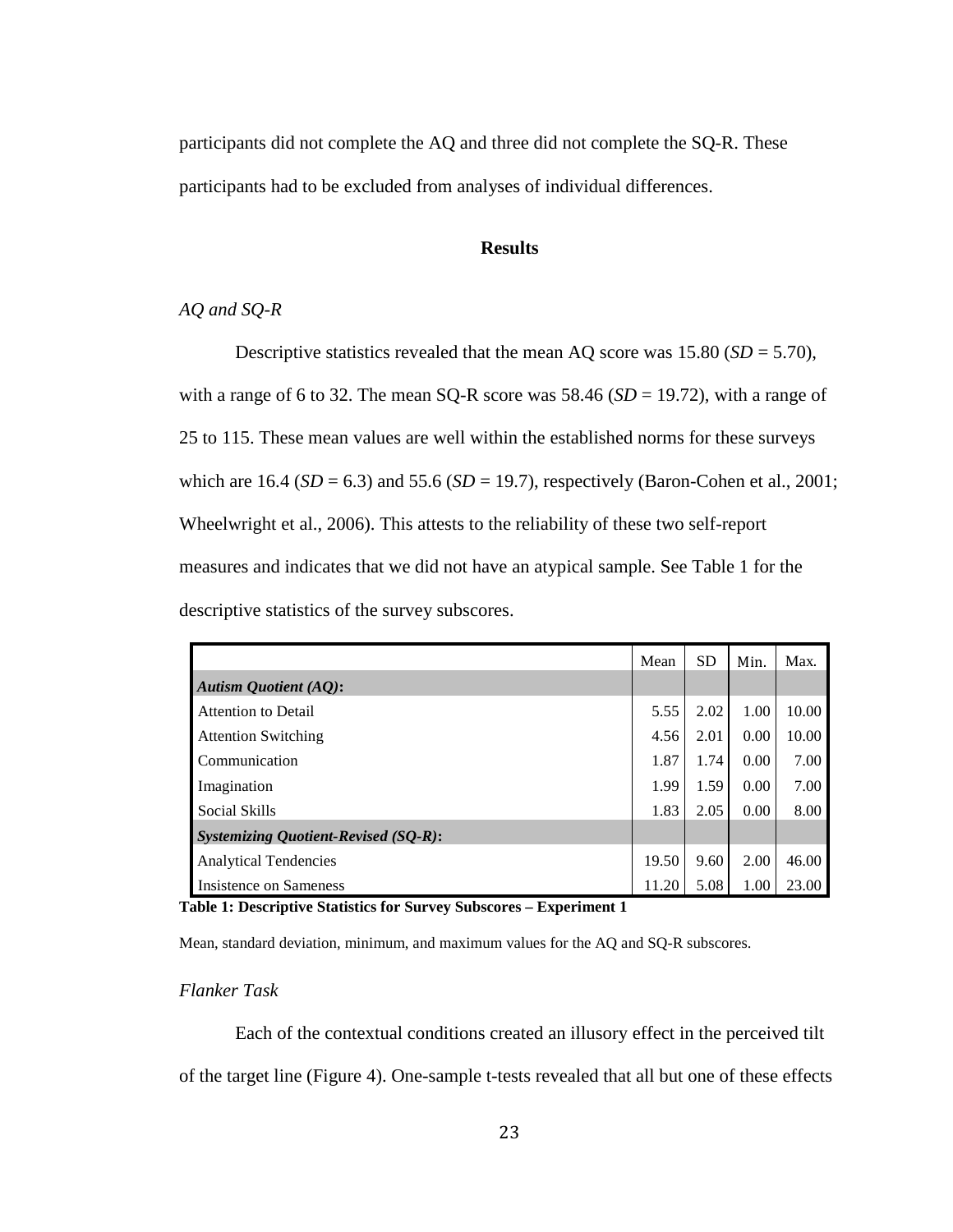were statistically significant. The flankers induced a mean attractive effect if they were tilted five degrees (mean effect = 1.33 degrees,  $SD = 2.23$ ,  $t(111) = 6.28$ ,  $p < .001$ ) or seven degrees from vertical (mean effect =  $0.84$  degrees,  $SD = 2.88$ ,  $t(111) = 3.10$ ,  $p =$ .002). The repulsive effect of the nine-degree flankers did not significantly differ from zero ( $M = 0.47$  degrees,  $SD = 3.16$ ,  $t(111) = -1.57$ ,  $p = .120$ , ns). The flankers induced a mean repulsive effect with rotations of 11 degrees (mean effect  $= 1.52$  degrees,  $SD =$ 3.48,  $t(111) = -4.61$ ,  $p < .001$ ), 13 degrees (mean effect = 2.64 degrees,  $SD = 4.22$ ,  $t(111) = -6.62$ ,  $p < .001$ ), or 15 degrees from vertical (mean effect = 3.79 degrees, *SD* = 4.70,  $t(111) = -8.53$ ,  $p < .001$ ). The Rod-and-Frame condition induced a mean repulsive effect of 8.45 degrees  $(SD = 3.11, t(106) = -28.05, p < .001)$ . These data indicate that, on average, the switch from attractive to repulsive occurs at flanker tilts of approximately nine degrees.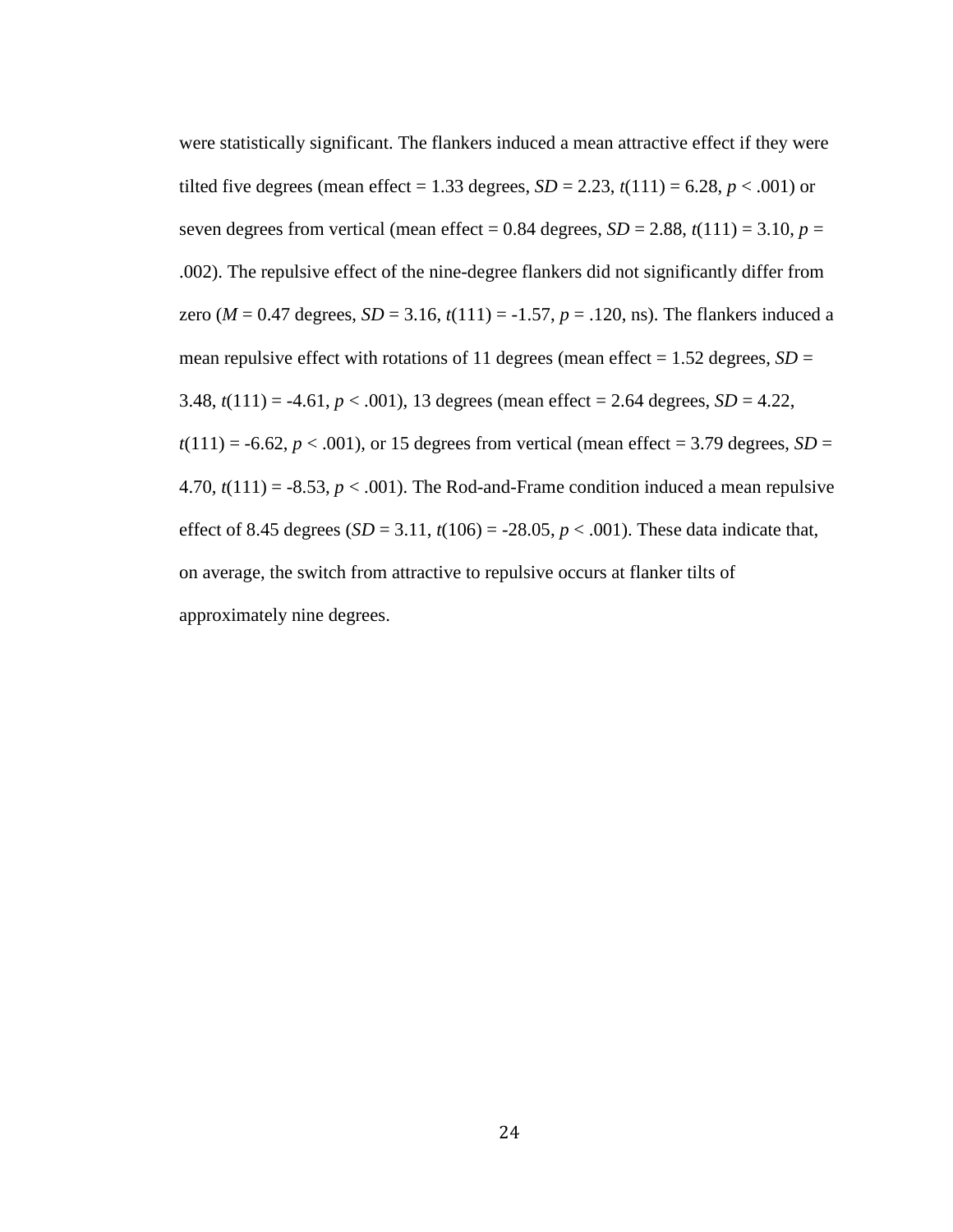

<span id="page-32-0"></span>**Figure 4: Illusory Effect of Contextual Conditions – Experiment 1**

Comparison of the illusory effects for each contextual condition. Positive values indicate attractive effects, while negative values indicate repulsive effects. The average transition from attractive to repulsive occurs at flanker tilts of approximately nine degrees. Bars = mean ± SEM. For a one-sample ttest comparison value of zero,  $p > .05$ , ns, \*\* $p < .01$ , \*\*\* $p < .001$ . Flanker tilts of 5, 7, 9, 11, 13 and 15, n  $= 112$ ; Rod-and-Frame,  $n = 107$ .

#### *Relationship between Sensitivity and Insistence on Sameness*

Prior to testing the relationship between sensitivity and the insistence on sameness (IS) component of the systemizing trait of autism, we employed an outlier detection technique. In computing the relationship between the IS score and sensitivity, ten participants were found to have studentized residuals with values greater than three. That is, given these participants' IS scores, the sensitivity in at least one contextual condition was highly abnormal. These outliers were excluded from this portion of the analysis.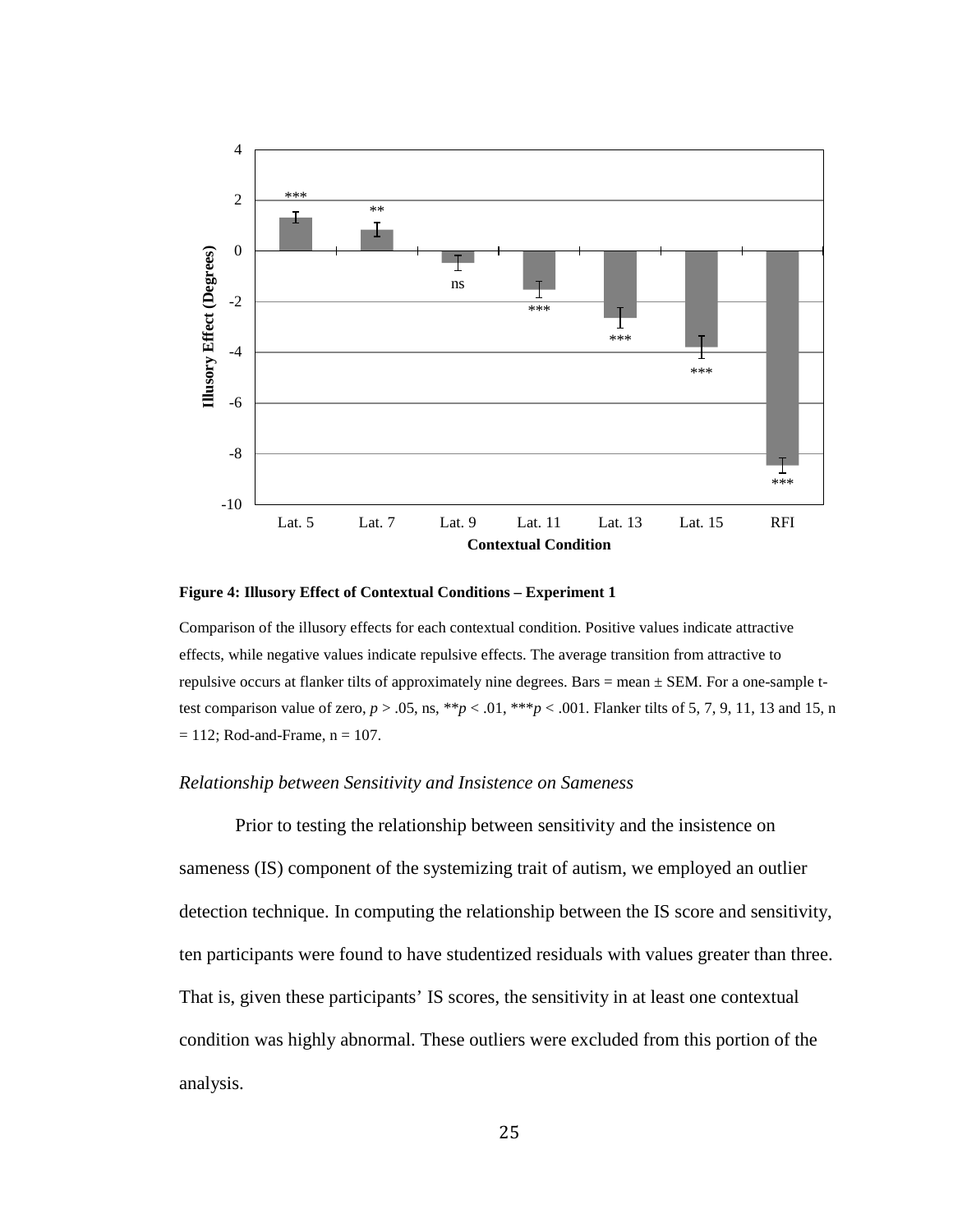A univariate general linear model showed a trending relationship between IS and the sensitivity of the orientation judgment when the target line was presented in isolation,  $F(1, 97) = 3.19$ ,  $p = .077$ , ns. However, the relationship between IS and sensitivity may be non-linear. Because of that, we also performed a heteroscedastic independent-samples t-test to compare the mean sensitivity values in the no-context condition between the upper and lower quartiles of IS scores. This test revealed that, as predicted, higher IS scores were associated with heightened sensitivity, albeit in a nonlinear way,  $t(34.23) = 2.20$ ,  $p = .034$ .

To test this relationship across all contextual conditions, we performed a repeated-measures ANOVA using IS as a covariate, and sensitivity measures for all of the contextual conditions as a single within-subjects factor. This test demonstrated that a linear relationship was again trending,  $F(1, 92) = 3.14$ ,  $p = .08$ , ns. To test the potential non-linear relationship, we also performed a repeated-measures ANOVA using the upper and lower quartiles of IS as a between-subjects factor. This test more conclusively confirmed that higher IS scores were associated with heightened sensitivity across conditions, though the relationship was likely non-linear,  $F(1, 46) =$ 6.87,  $p = .012$  (Figure 5).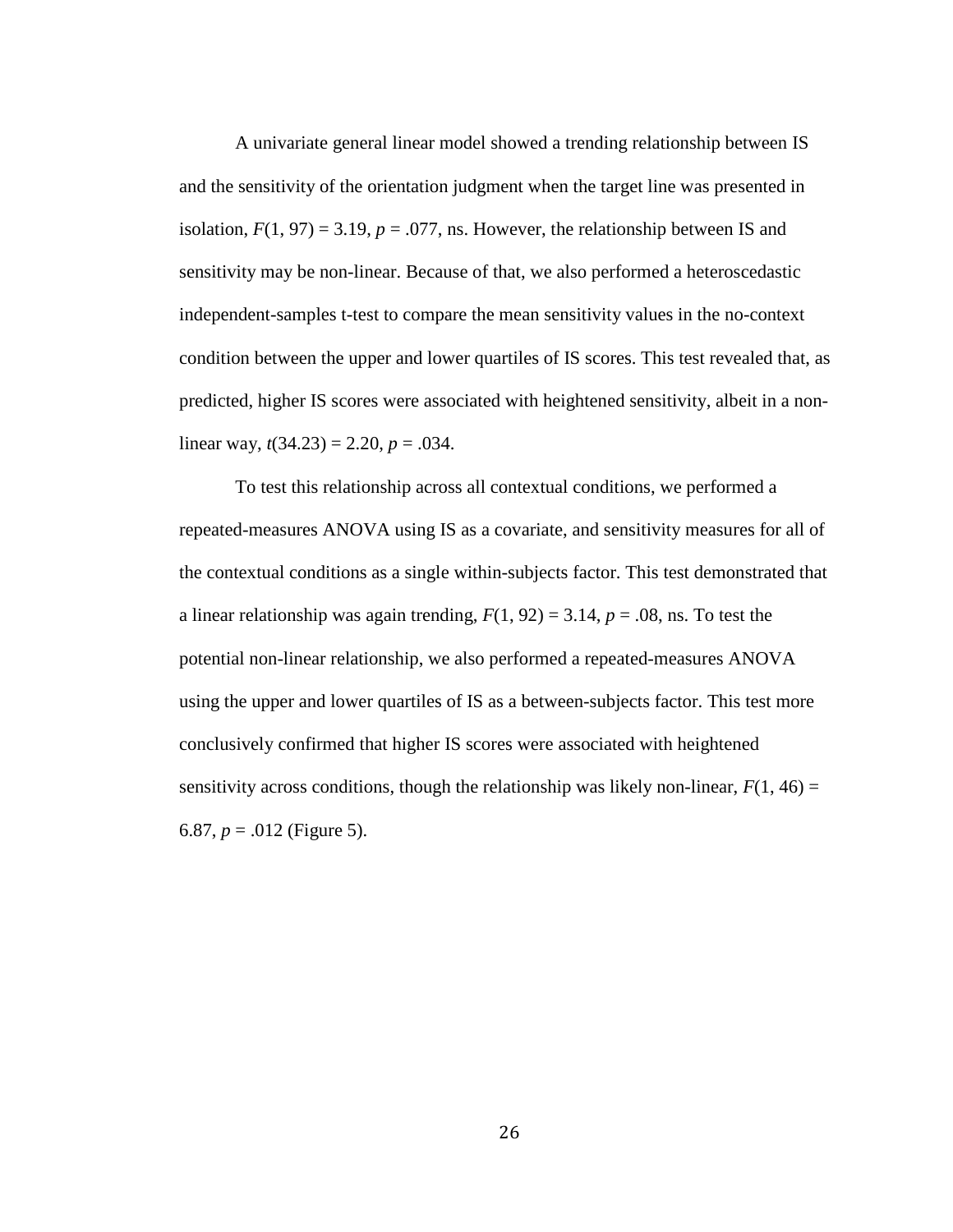

<span id="page-34-0"></span>**Figure 5: Quartile Split of Sensitivity – Experiment 1**

Comparison of the sensitivity values for each contextual condition between upper and lower quartiles of IS. Lower values indicate greater sensitivity. High IS group shows greater sensitivity in all conditions. Bars = mean  $\pm$  SEM. Flanker tilts of 5, 7, 9, 11, 13 and 15, low IS, n = 25, high IS, n = 27; Rod-and-Frame, low and high IS,  $n = 24$ .

#### *Relationship between Contextual Effects and Insistence on Sameness*

We also hypothesized that participants with high IS scores would experience greater net repulsion as a result of the flankers, causing them to switch from attractive to repulsive effects at a smaller flanker angle. Prior to testing this hypothesis, we employed the same outlier detection technique as described above and discovered that three participants had studentized residuals greater than three. Given their IS scores, the illusory effect of at least one flanker condition was highly abnormal. These outliers were excluded from this portion of the analysis.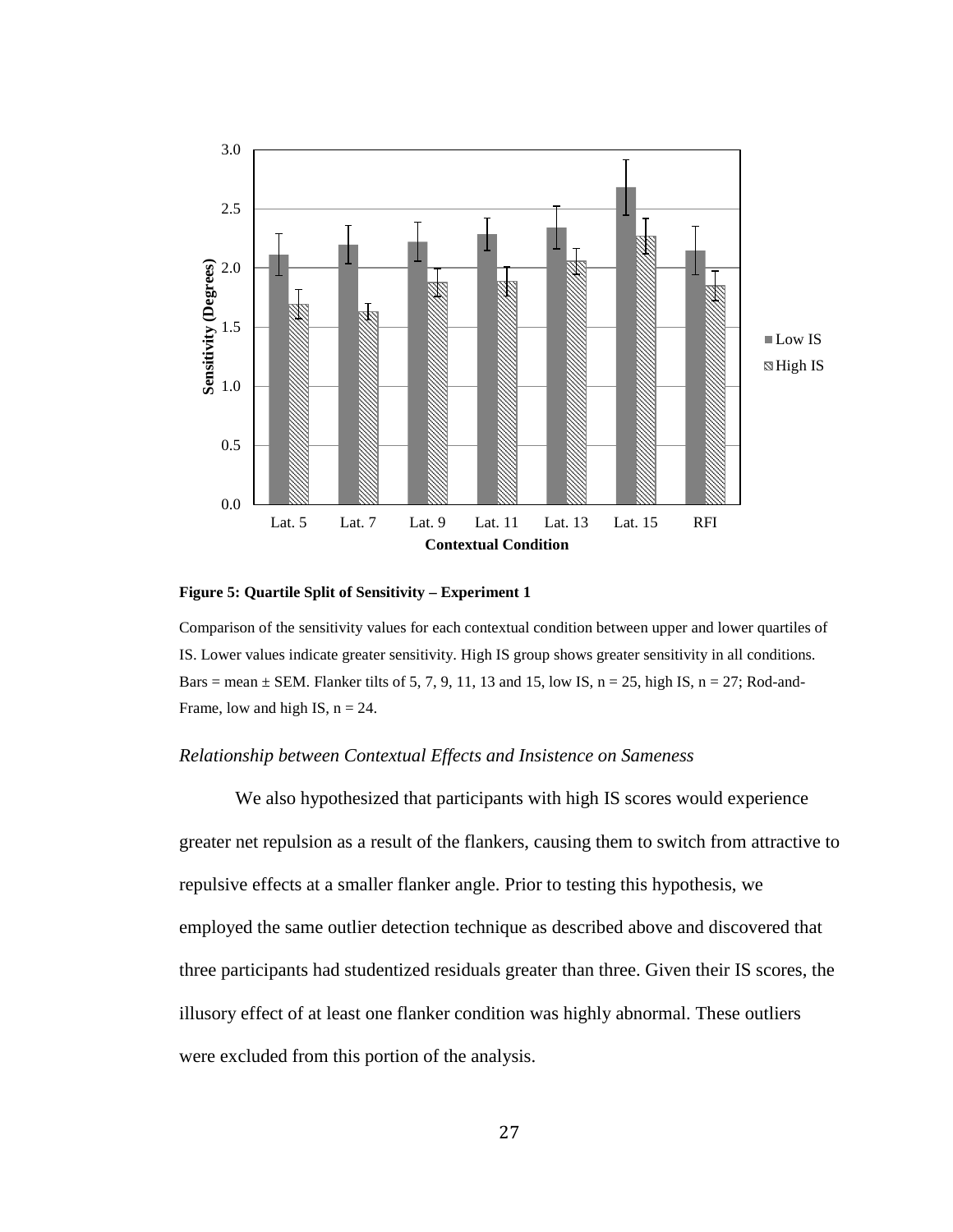A repeated-measures ANOVA using IS as a covariate and the illusory effects for each flanker condition as a single within-subjects factor revealed a significant linear relationship,  $F(1, 104) = 4.98$ ,  $p = .028$  (Figure 6). As predicted, higher IS scores were associated with more repulsive flanker effects, and, subsequently, a switch from attractive to repulsive at a smaller angle.

To test whether those with high IS scores experienced greater repulsion in all contextual conditions, we performed similar analyses with the Rod-and-Frame condition. Though the illusory effect of the Rod-and-Frame condition was positively correlated to each of the flanker effects, which were themselves correlated to IS (Table 2), it was not directly correlated with IS,  $r(99) = -0.001$ ,  $p = 0.995$ , ns. Indeed, an independent-samples t-test revealed no significant difference in the illusory effect of the Rod-and-Frame condition between the upper and lower quartiles of IS,  $t(46) = 0.28$ ,  $p =$ .780, ns. These results imply that the repulsive flanker effects are correlated with IS, but that the repulsive effect of the frame is not (Figure 6).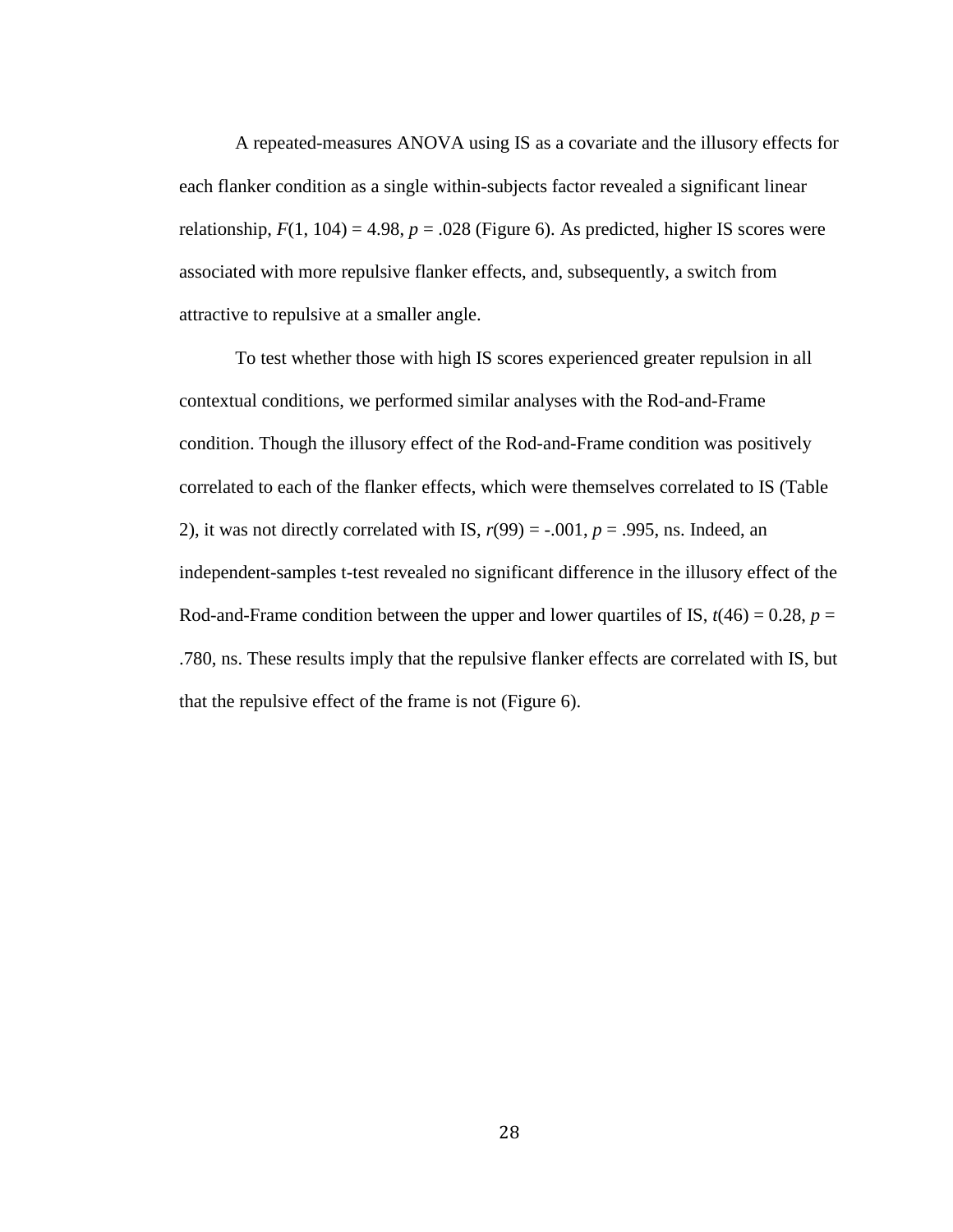|                |                               | <b>IS</b>    | 5            | $\tau$    | 9         | 11           | 13                    | 15        | <b>RFI</b>   |
|----------------|-------------------------------|--------------|--------------|-----------|-----------|--------------|-----------------------|-----------|--------------|
| <b>IS</b>      | Pearson Correlation $(r)$     | $\mathbf{1}$ | $-.260**$    | $-.278**$ | $-.203*$  | $-.199*$     | $-.163$               | $-.149$   | $-.001$      |
|                | Sig. (2-tailed)               |              | .007         | .004      | .037      | .041         | .096                  | .128      | .995         |
|                | $\mathbf N$                   | 106          | 106          | 106       | 106       | 106          | 106                   | 106       | 101          |
| 5              | Pearson Correlation $(r)$     | $-.260**$    | $\mathbf{1}$ | $.784***$ | $.744***$ | $.704***$    | $.668***$             | $.626***$ | $.271***$    |
|                | Sig. (2-tailed)               | .007         |              | .000      | .000      | .000         | .000                  | .000      | .005         |
|                | $\mathbf N$                   | 106          | 109          | 109       | 109       | 109          | 109                   | 109       | 104          |
| $\overline{7}$ | Pearson Correlation $(r)$     | $-.278**$    | $.784***$    | 1         | $.831***$ | $.808***$    | $.791***$             | $.753***$ | $.347***$    |
|                | Sig. (2-tailed)               | .004         | .000         |           | .000      | .000         | .000                  | .000      | .000         |
|                | N                             | 106          | 109          | 109       | 109       | 109          | 109                   | 109       | 104          |
| 9              | Pearson Correlation $(r)$     | $-.203*$     | $.744***$    | $.831***$ | 1         | $.877***$    | $.868***$             | $.840***$ | $.382***$    |
|                | Sig. (2-tailed)               | .037         | .000         | .000      |           | .000         | .000                  | .000      | .000         |
|                | N                             | 106          | 109          | 109       | 109       | 109          | 109                   | 109       | 104          |
| 11             | Pearson Correlation $(r)$     | $-.199*$     | $.704***$    | $.808***$ | $.877***$ | $\mathbf{1}$ | $.903***$             | $.848***$ | $.365***$    |
|                | Sig. (2-tailed)               | .041         | .000         | .000      | .000      |              | .000                  | .000      | .000         |
|                | ${\bf N}$                     | 106          | 109          | 109       | 109       | 109          | 109                   | 109       | 104          |
| 13             | Pearson Correlation $(r)$     | $-.163$      | $.668***$    | $.791***$ | $.868***$ | $.903***$    | $\mathbf{1}$          | $.881***$ | $.361***$    |
|                | Sig. (2-tailed)               | .096         | .000         | .000      | .000      | .000         |                       | .000      | .000         |
|                | N                             | 106          | 109          | 109       | 109       | 109          | 109                   | 109       | 104          |
| 15             | Pearson Correlation $(r)$     | $-.149$      | $.626***$    | $.753***$ | $.840***$ | $.848***$    | $.881^{\ast\ast\ast}$ | 1         | $.372***$    |
|                | Sig. (2-tailed)               | .128         | .000         | .000      | .000      | .000         | .000                  |           | .000         |
|                | ${\bf N}$                     | 106          | 109          | 109       | 109       | 109          | 109                   | 109       | 104          |
|                | RFI Pearson Correlation $(r)$ | $-.001$      | $.271***$    | $.347***$ | $.382***$ | $.365***$    | $.361***$             | $.372***$ | $\mathbf{1}$ |
|                | Sig. (2-tailed)               | .995         | .005         | .000      | .000      | .000         | .000                  | .000      |              |
|                | ${\bf N}$                     | 101          | 104          | 104       | 104       | 104          | 104                   | 104       | 104          |

**Table 2: Correlations Between Contextual Effects and IS – Experiment 1**

Pearson correlations for illusory contextual effects against IS and against each other. Though IS is correlated to most flanker conditions, and the flanker conditions are strongly correlated to the Rod-and-Frame condition, the Rod-and-Frame condition is not directly correlated to IS. \**p* < .05, \*\**p* < .01, \*\*\**p*  $< .001.$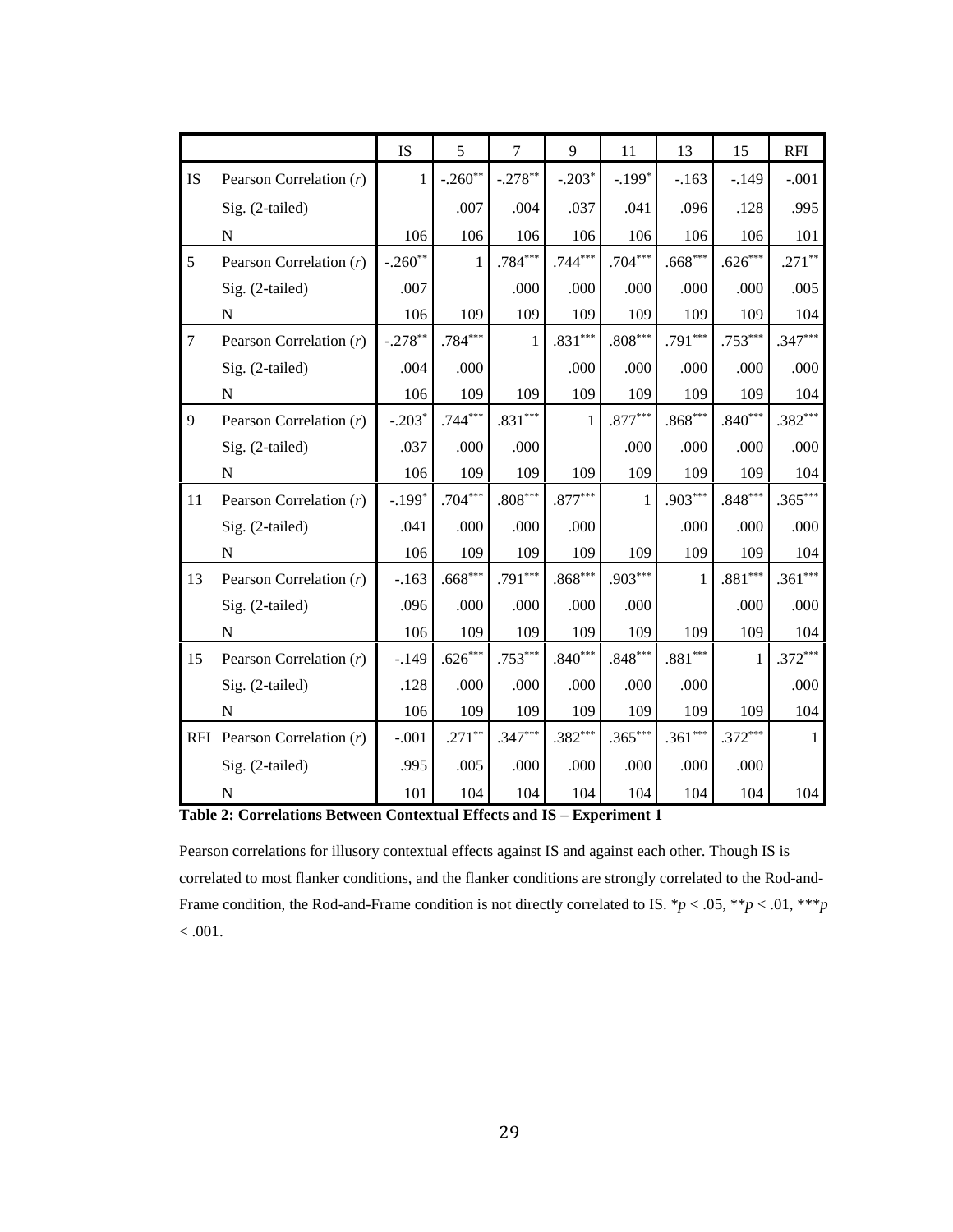

**Figure 6: Quartile Split of Illusory Contextual Effects – Experiment 1**

Comparison of the illusory effects for each contextual condition between the upper and lower quartiles of IS. Positive values indicate attractive effects, while negative values indicate repulsive effects. The transition from attractive to repulsive occurs at smaller flanker tilts in the high IS group. Points = mean  $\pm$ SEM. Flanker tilts of 5, 7, 9, 11, 13, and 15, low IS,  $n = 25$ , high IS,  $n = 27$ ; Rod-and-Frame, low and high IS,  $n = 24$ .

# **Discussion**

In Experiment 1 we found that, on average, the transition from attractive to repulsive effects occurred at flanker tilts around nine degrees. Upon examination of the relationship between these contextual effects and the systemizing trait of autism, we found that individuals who scored high on the insistence on sameness component of systemizing were more sensitive in their orientation judgments, while also showing a greater repulsive effect of the flankers. This finding suggests greater local contrast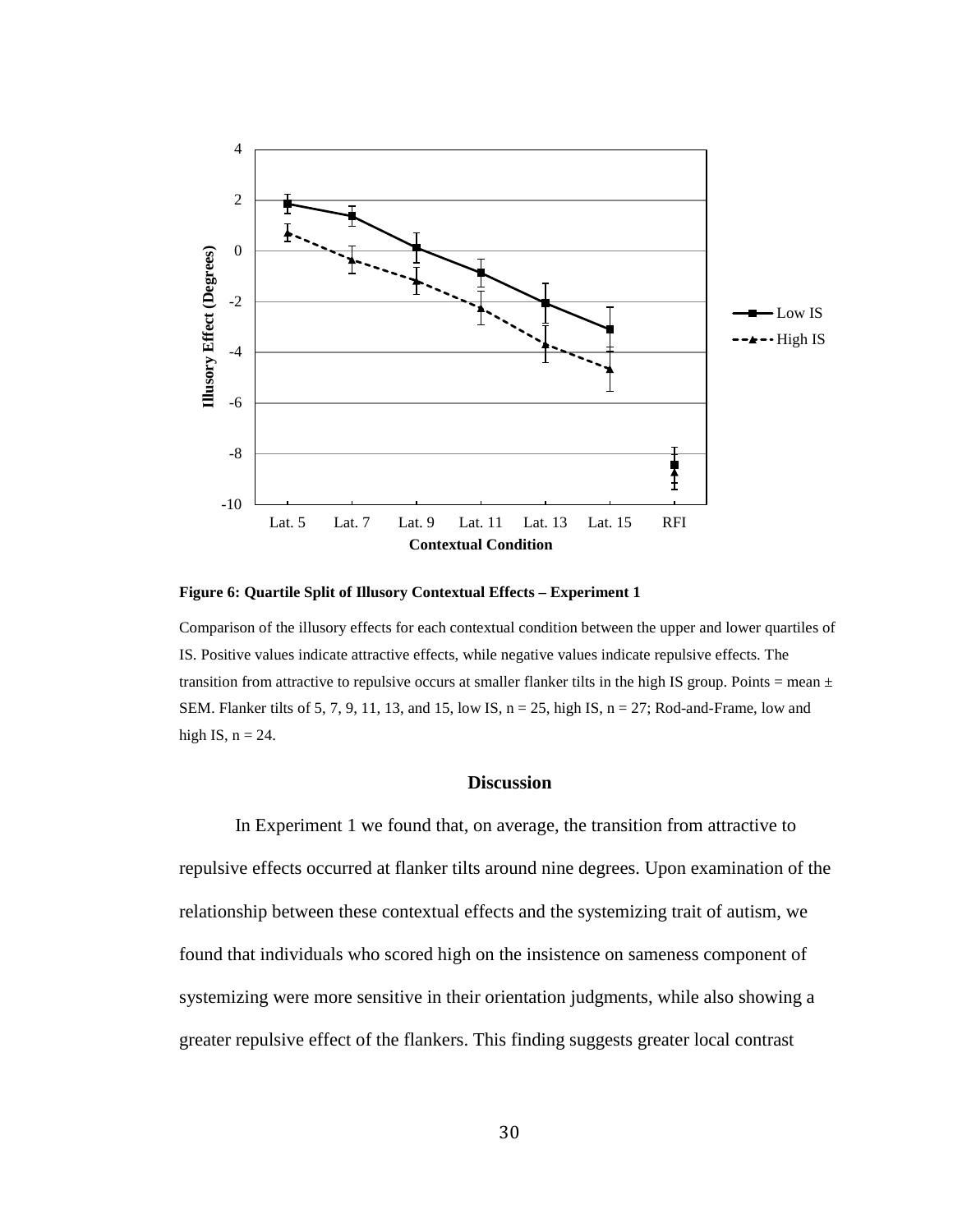effects within ASD. Greater net repulsion caused high IS scorers to transition from attractive to repulsive at smaller flanker tilts.

When the flankers were replaced with a small tilted frame, the repulsive effects were even larger, but they were uncorrelated with insistence on sameness. In Experiment 2, we dissected the frame into its component parts in an attempt to determine which specific features drove the repulsive effect while not being correlated to the systemizing trait of autism. We hypothesized that the contextual effect of the intact frame would be some weighted combination of the independent effects of the frame's left and right sides and its top and bottom. In addition, we expected to replicate the correlation between IS and the repulsive contextual effects of lateral flankers (specifically, the left and right sides of the frame in Experiment 2). We also anticipated the top and bottom of the frame to cause a substantial repulsive effect. However, given the assumption that the contextual effect of the intact frame (which did not correlate with IS) would be a weighted combination of the effect of the sides (which did correlate with IS) and that of the top and bottom, we predicted that the repulsive effect of the top and bottom would not correlate with IS. This null relationship could obscure the correlation of the contribution from the sides, making the intact frame effect unlinked to IS. Finally, we expected to replicate the relationship between IS and sensitivity observed in Experiment 1, with individuals scoring high on IS being more precise in their orientation judgments.

Autism and Obsessive Compulsive Disorder (OCD) share some common traits. More specifically, in comparison to controls, individuals with autism have been found to have higher frequencies of hoarding obsessions, and they are more likely to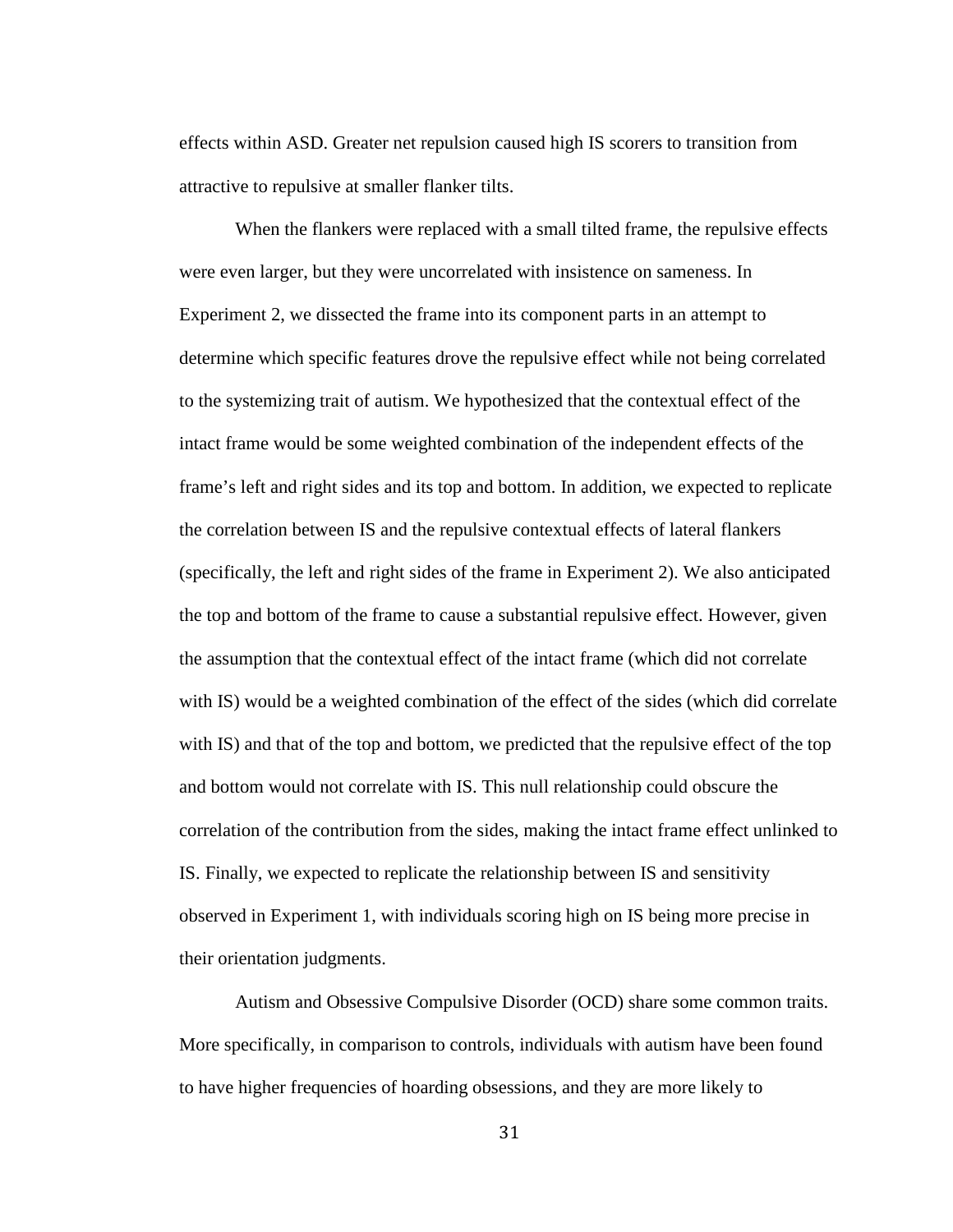experience hoarding, repeating, and ordering compulsions (Ruta, Mugno, D'Arrigo, Vitiello & Mazzone, 2009). At the neuroanatomical level, ASD and OCD have both been linked to increased volume of the caudate nucleus of the basal ganglia. This increased volume leads to an atypically distributed neural network, which may underlie ritualistic-repetitive behaviors, unique motor mannerisms (tics), and an "insistence on sameness" (Sears et al., 1999). Additionally, like those with ASD, individuals with OCD have atypical global processing and struggle to process hierarchically presented stimuli (Rankins, Bradshaw & Georgiou-Karistianis, 2005).

Reed and Dassonville's (2012) "insistence on sameness" factor of the systemizing trait of autism is reminiscent of the symmetry, ordering, and arranging behaviors of OCD. Therefore, in Experiment 2, we included two reliable, self-report measures of subclinical OCD traits (Overduin & Furnham, 2012). These included the Symmetry, Ordering, and Arranging Questionnaire (SOAQ; Radomsky & Rachman, 2004) and the Vancouver Obsessional Compulsive Inventory (VOCI; Thordarson et al., 2004). From these two surveys, we were also able to derive scores on a third measure, the Vancouver Obsessional Compulsive Inventory-Revised (VOCI-R; Gönner et al., 2010). We were interested in exploring the relationship between autistic and obsessivecompulsive traits within a neurotypical sample. We also investigated the potential link between ASD, OCD, and differences in local perceptual processing.

By using the OCD measures to increase the number of items assessing tendencies associated with an insistence on sameness, we hoped to gain statistical power for our analyses of individual differences. Additionally, by using an adaptive stair-case design, we were able to shorten task duration. This likely improved task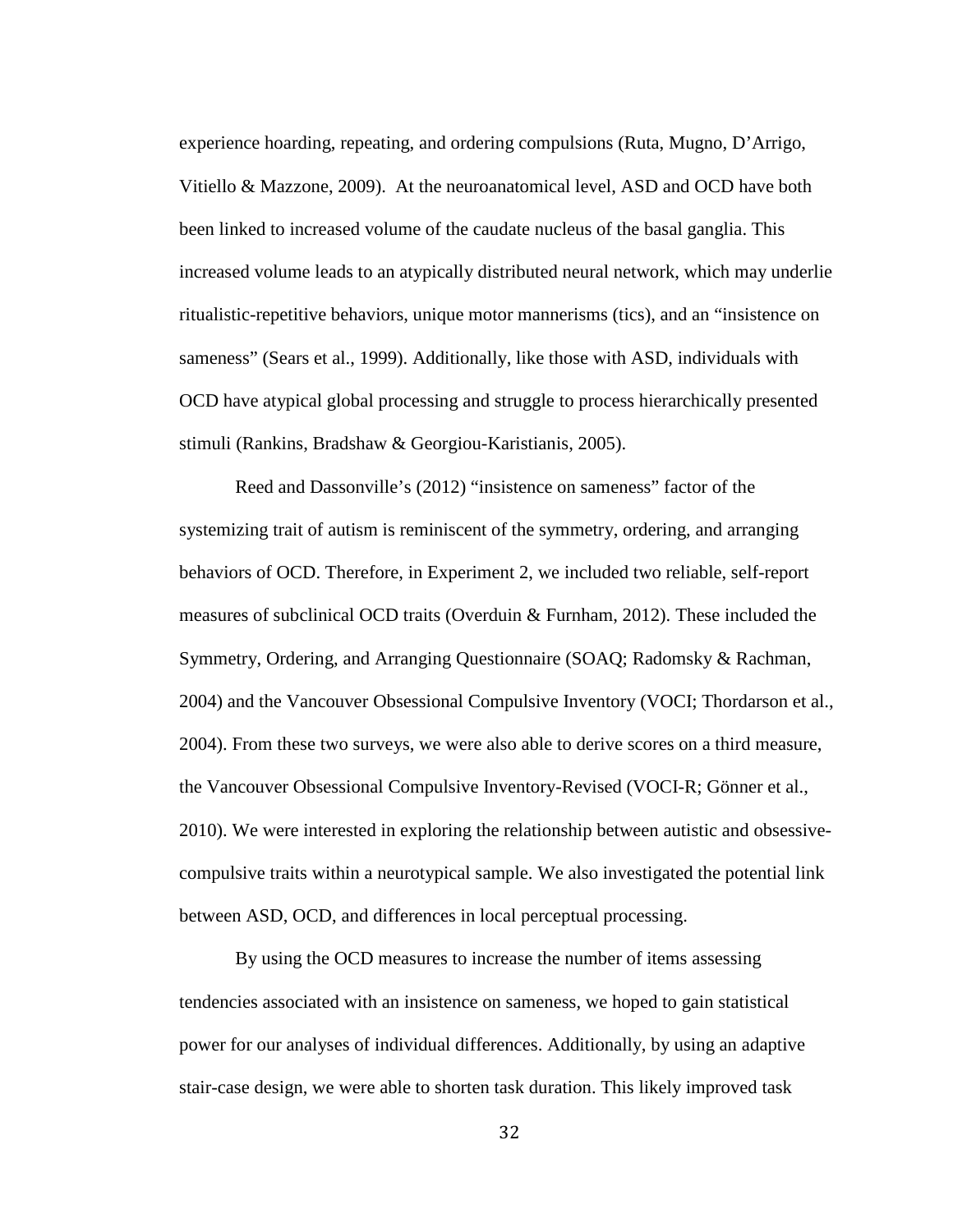performance by preventing fatigue and attentional failure. By reducing noise and increasing statistical power, we predicted that Experiment 2 would give more robust and conclusive results than those found in Experiment 1, elucidating the link between ASD, OCD, and the orientation contrast effects of the Rod-and-Frame Illusion.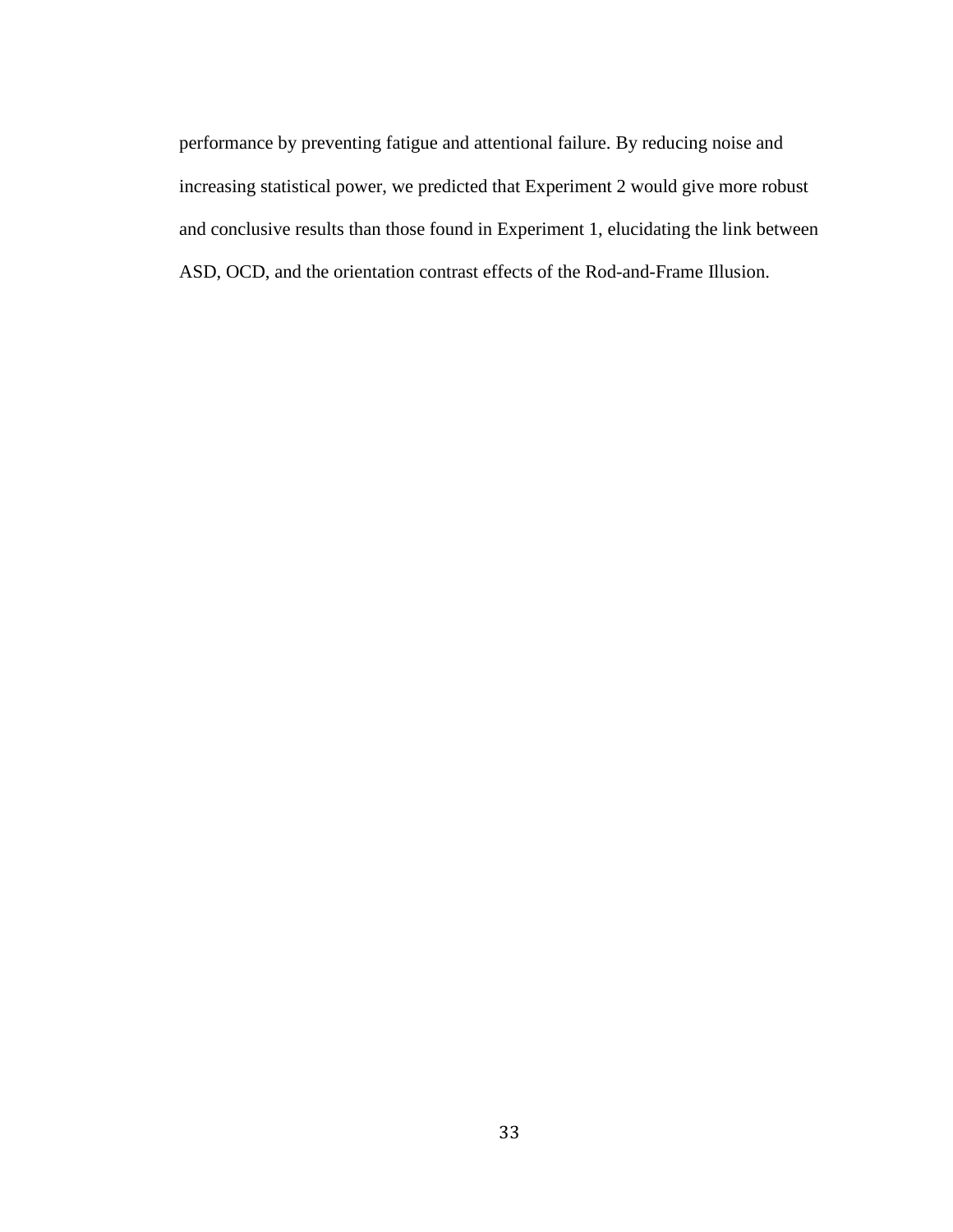# **Experiment 2**

### **Methods**

# **Participants**

Participants were students in the University of Oregon Human Subjects Pool. They received course credit or monetary compensation (at a rate of \$10 per hour) in exchange for their participation. Prior to the experiment, all participants reported having normal or corrected-to-normal vision and no history of neurological deficits. In all, 106 people participated (34 men, 72 women; *Mage* = 20.39 years, *SD* = 2.27). Ninety-three were right-handed, eleven were left-handed, and two were ambidextrous. All participants gave informed consent in accordance with guidelines set by the University of Oregon Institutional Review Board and were offered a debriefing at the end of the experiment.

## **Materials**

### *Measures of Autistic Tendencies*

As in Experiment 1, participants completed the autism quotient (AQ; Baron-Cohen et al., 2001) and the systemizing quotient-revised (SQ-R; Wheelwright et al., 2006). See the materials section of Experiment 1 and the Appendix for administration procedures, survey items, and scoring specifics. As before, the two surveys were completed online through Qualtrics on a Macintosh computer (Apple Computers, Cupertino, CA) and took approximately 20 minutes total to complete.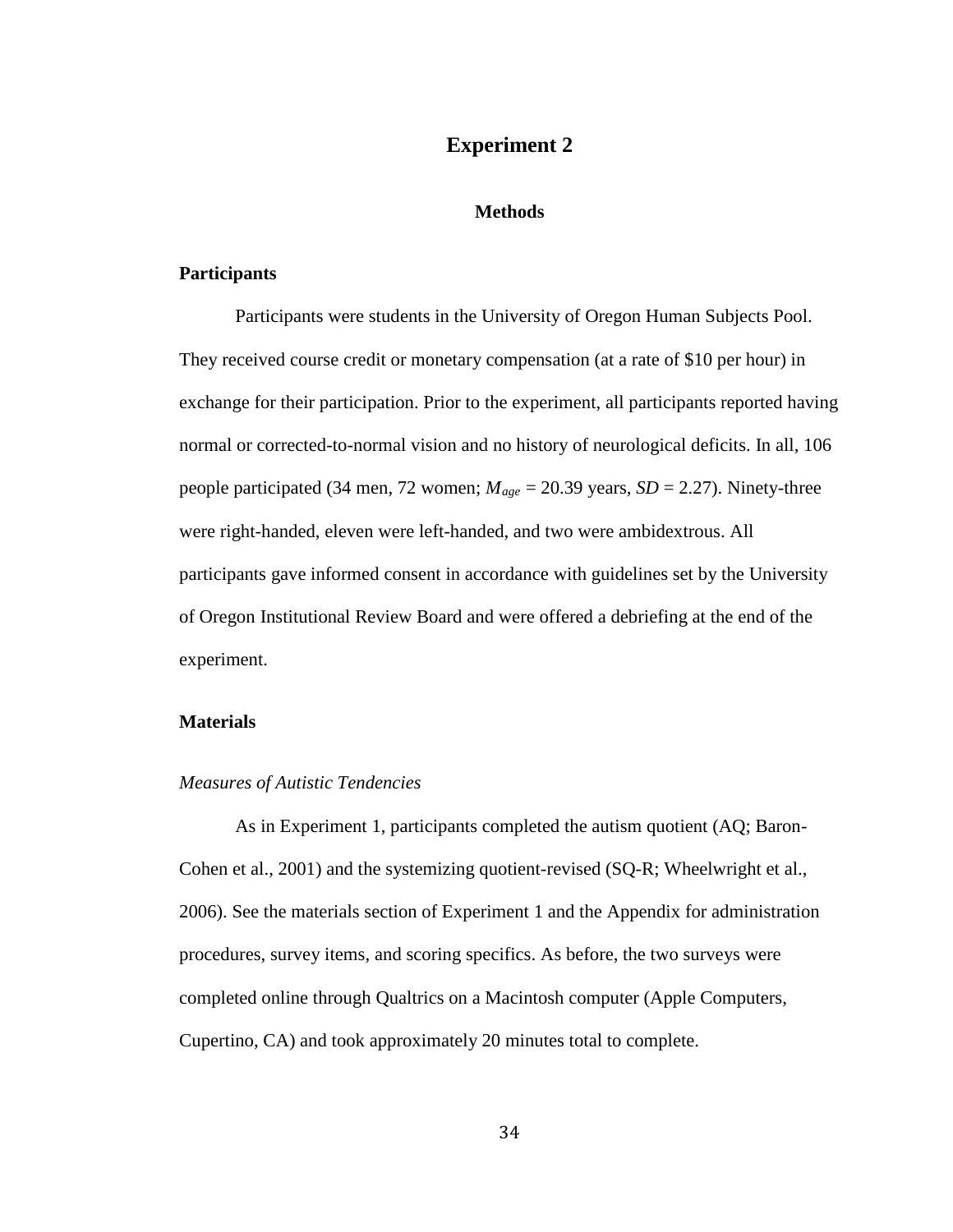#### *Measures of Obsessive-Compulsive Tendencies*

All participants completed the Vancouver Obsessional Compulsive Inventory (VOCI; Thordarson et al., 2004) and the Symmetry, Ordering, and Arranging Questionnaire (SOAQ; Radmosky & Rachman, 2004), two reliable self-report surveys that can measure obsessive-compulsive tendencies within a nonclinical sample. While completing the VOCI, participants indicated how accurately a statement described themselves on a five-point scale. Responses included "not at all," "a little," "some," "much," and "very much." As per the scoring system used by Thordarson and colleagues (2004), these responses received zero to four points, respectively. Higher scores indicated greater obsessive-compulsive tendencies. The VOCI has 55 questions, which can be divided into six categories: checking, contamination, hoarding, indecisiveness, just right, and obsessions.

While completing the SOAQ, participants again indicated how true each statement was of them on a five-point scale. As with the VOCI, responses on the SOAQ included "not at all," "a little," "some," "much," and "very much," and these responses received zero to four points, respectively. The SOAQ has twenty questions, with higher scores again indicating greater obsessive-compulsive tendencies. Both surveys were completed online through Qualtrics on a Macintosh computer (Apple Computers, Cupertino, CA) and took approximately 10 minutes total to complete.

From a subset of items on the VOCI and the SOAQ, we were able to derive scores on the Vancouver Obsessional Compulsive Inventory-Revised (VOCI-R; Gonner et al., 2010), which uses the same scoring system. We also calculated the five subscores of the VOCI-R: checking, contamination, hoarding, obsessions, and symmetry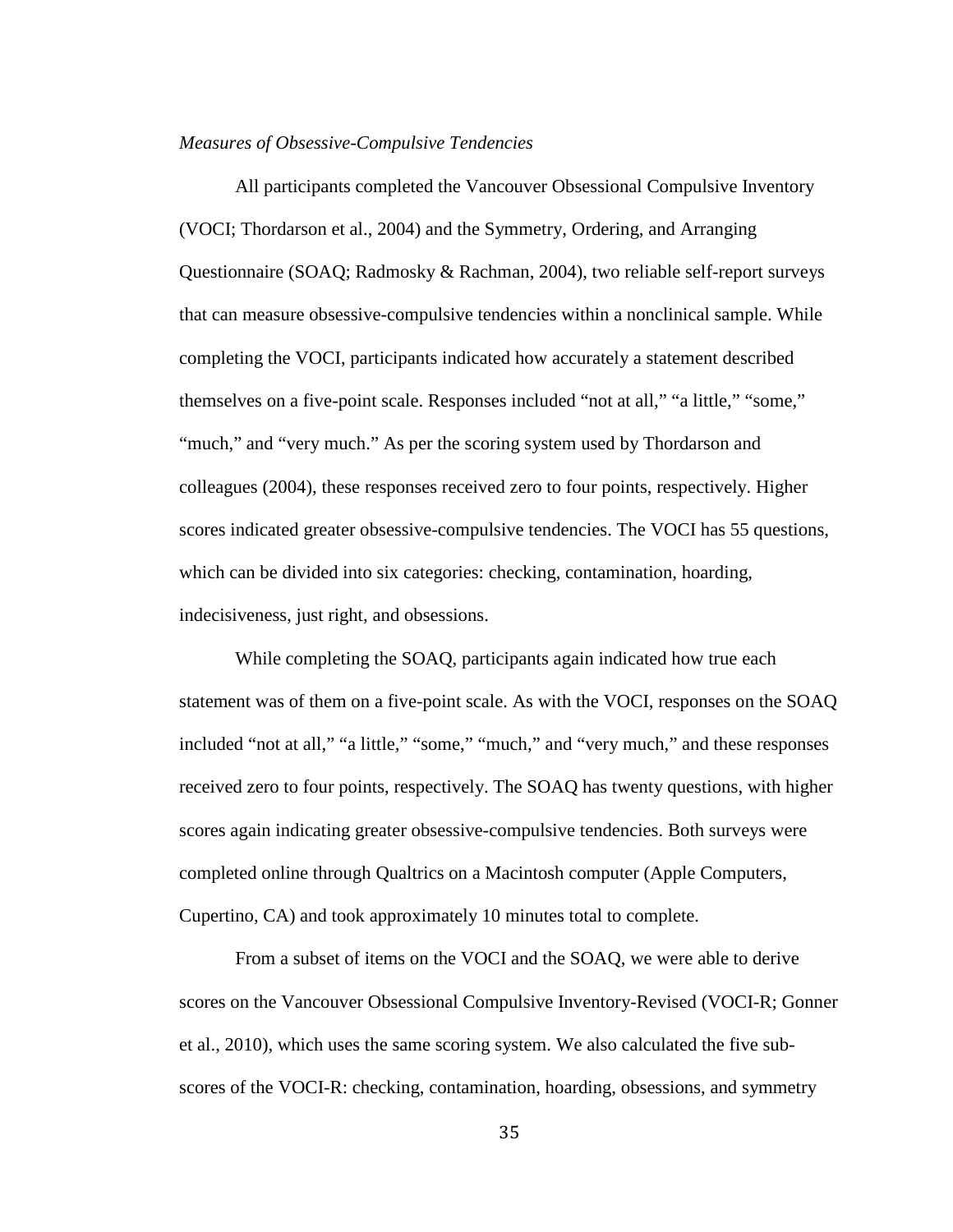and ordering. The obsessions subscore is further divided into the harming and immoral categories. See the Appendix for survey items and further scoring specifics for all three measures of obsessive-compulsive tendencies.

## *Measure of Visual Acuity*

Participants completed the Freiburg Visual Acuity Test (FrACT; Bach, 1996). In this automated measure of visual acuity, participants were presented with Landolt-Cs in one of four orientations, at a distance of two meters. They used the arrow keys on the keyboard to indicate the position of the gap in the stimulus. A best parameter estimation by sequential testing procedure was used to estimate the acuity threshold within a fixed number of trials (24). The FrACT was administered on a Macintosh computer (Apple Computers, Cupertino, CA). The screen measured 31 cm tall and 49.5 cm wide. The task took approximately two minutes to complete. The acuity of one participant was not measured.

#### *Stimuli*

There were three stimulus conditions (Figure 7). In the first condition, participants were presented with a center target line surrounded by a small tilted frame. In the second condition, participants were presented with an array of three lines: a center target and two flankers. The flankers were the components of the frame (i.e., the top and bottom in collinear locations or the left and right sides in lateral locations). In the third condition, participants were presented with only the target line (i.e, no context). Depending on the trial, the target had a tilt between -25 and 25 degrees from vertical; the frame and its components had tilts of either -15 or 15 degrees from vertical,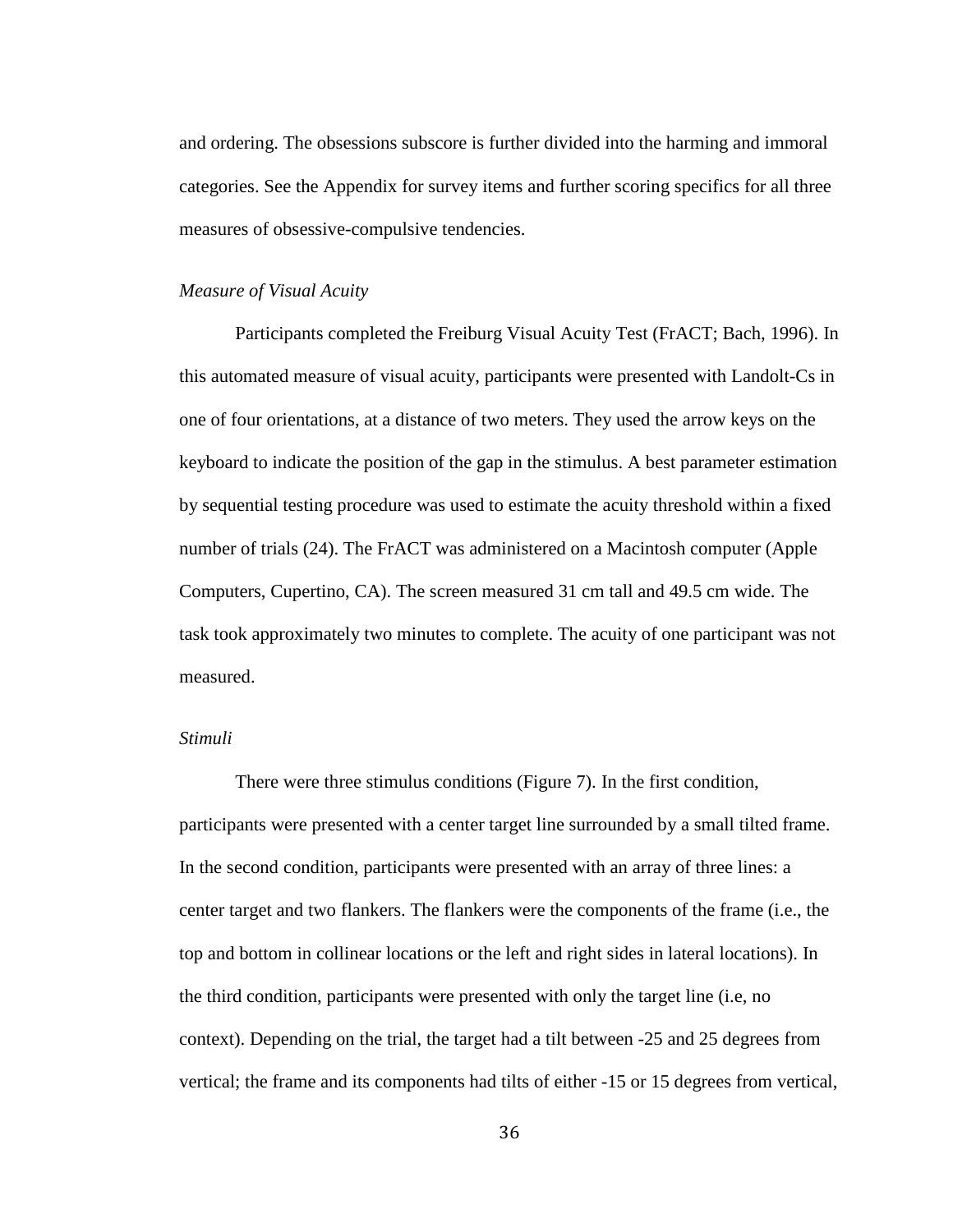with positive values indicating a rightward tilt. As in Experiment 1, the stimuli were composed of white lines presented on a black background. The target line was 12 minutes of visual angle in length and one minute of visual angle in width. The flankers (and subsequently the sides of the frame) were 32 minutes in length and one minute in width. The separation between the center target line and the contextual stimuli was 16 minutes, measured midpoint to midpoint.

## **Procedure**

Each participant was seated comfortably in a dark room, with the head stabilized in a chinrest positioned two meters from a Macintosh computer monitor (Apple Computers, Cupertino, CA). The screen measured 31 cm tall and 49.5 cm wide. Each trial began with fixation on a centralized vertical reference line. When participants were ready to begin a trial, they pressed the spacebar on the keyboard. The reference line remained on the screen for 500 ms. A blank screen was then shown for 500 ms, followed by the

presentation of one of the context-target combinations



**Figure 7: Stimuli – Experiment 2**

Top panel gives sample intact frame condition. Center panel gives sample left/right condition. Bottom panel gives sample top/bottom condition. See Figure 3 (bottom panel) for no-context condition.

for 200 ms (with the target line replacing the reference line), and a blank screen until the participant's response. Regardless of the condition, the participant's task was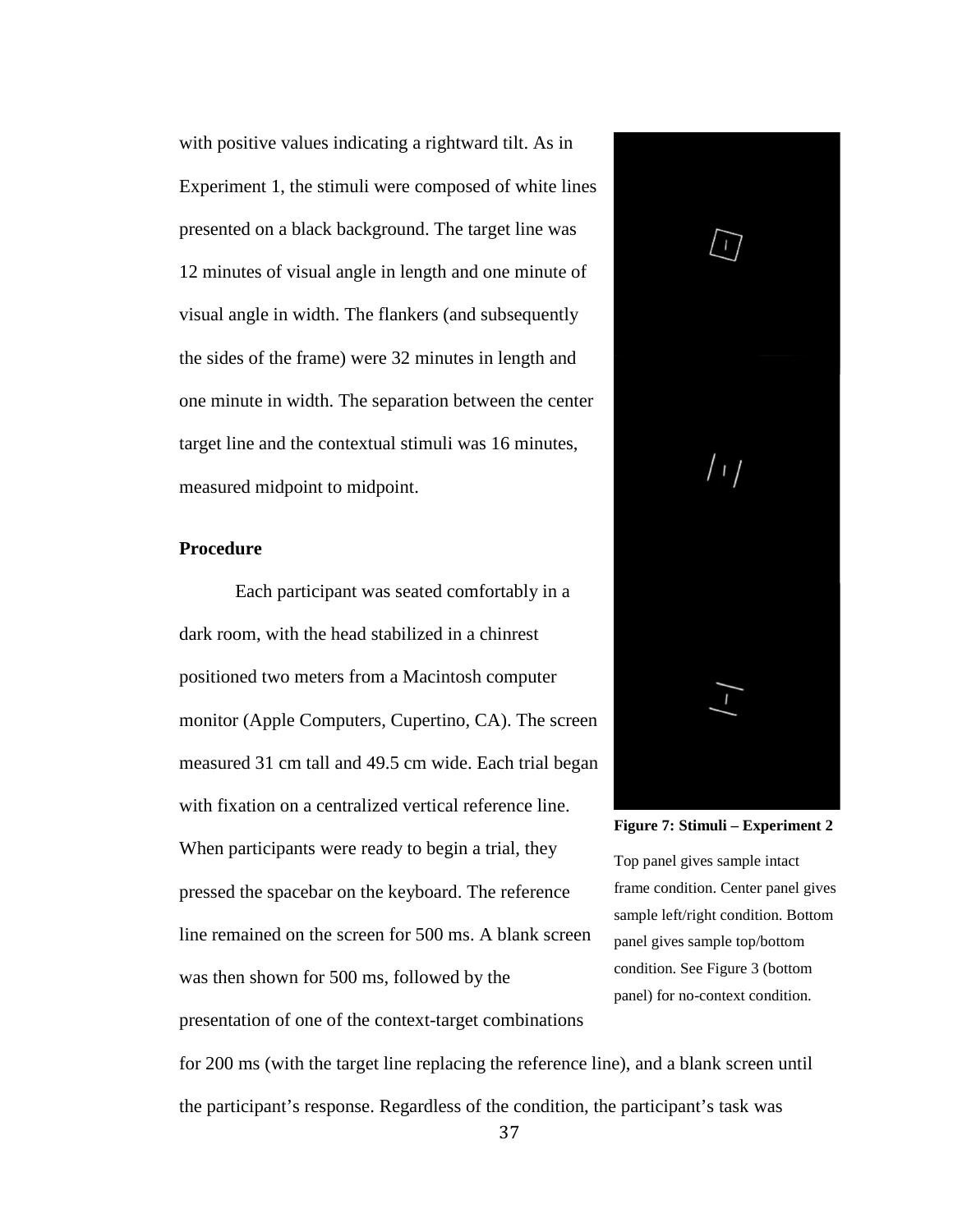exactly the same; that was, to judge the tilt of the center target line relative to the vertical reference line. Leftward (counterclockwise) responses were indicated by pressing the "f" key on the keyboard and rightward (clockwise) responses were indicated by pressing the "j" key. Participants were required to take a one-minute break every 200 trials to maintain vigilance. The RFI component task took approximately 40 minutes to complete. Participants also completed the AQ, SQ-R, VOCI, SOAQ, and the FrACT, which were counterbalanced across all participants. The entire protocol took approximately 60 minutes to complete.

## **Analysis**

For each contextual condition, we used an adaptive-step-size, one-up/one-down staircase procedure to determine the orientation of the target line that was reported as being rotated clockwise and counterclockwise with equal probability (points of subjective equality, or PSE; see García-Peréz, 1998 for a review). Each contextual condition had two staircases. The target line began with a tilt of -20 degrees (if approaching convergence from the left) or 20 degrees (if approaching convergence from the right). On each trial, the target's tilt was adjusted in 16 degree increments away from the previous response until the first reversal (i.e., the first trial the participant gave the alternative response). The target's tilt was then adjusted (in the opposite direction) in eight degree increments until the second reversal, and then by four degree increments until the third reversal. After the third reversal, the target's tilt was adjusted in two degree increments until a total of 20 reversals had occurred. During each staircase, the target's maximum deviation from vertical was capped at -25 or 25 degrees; these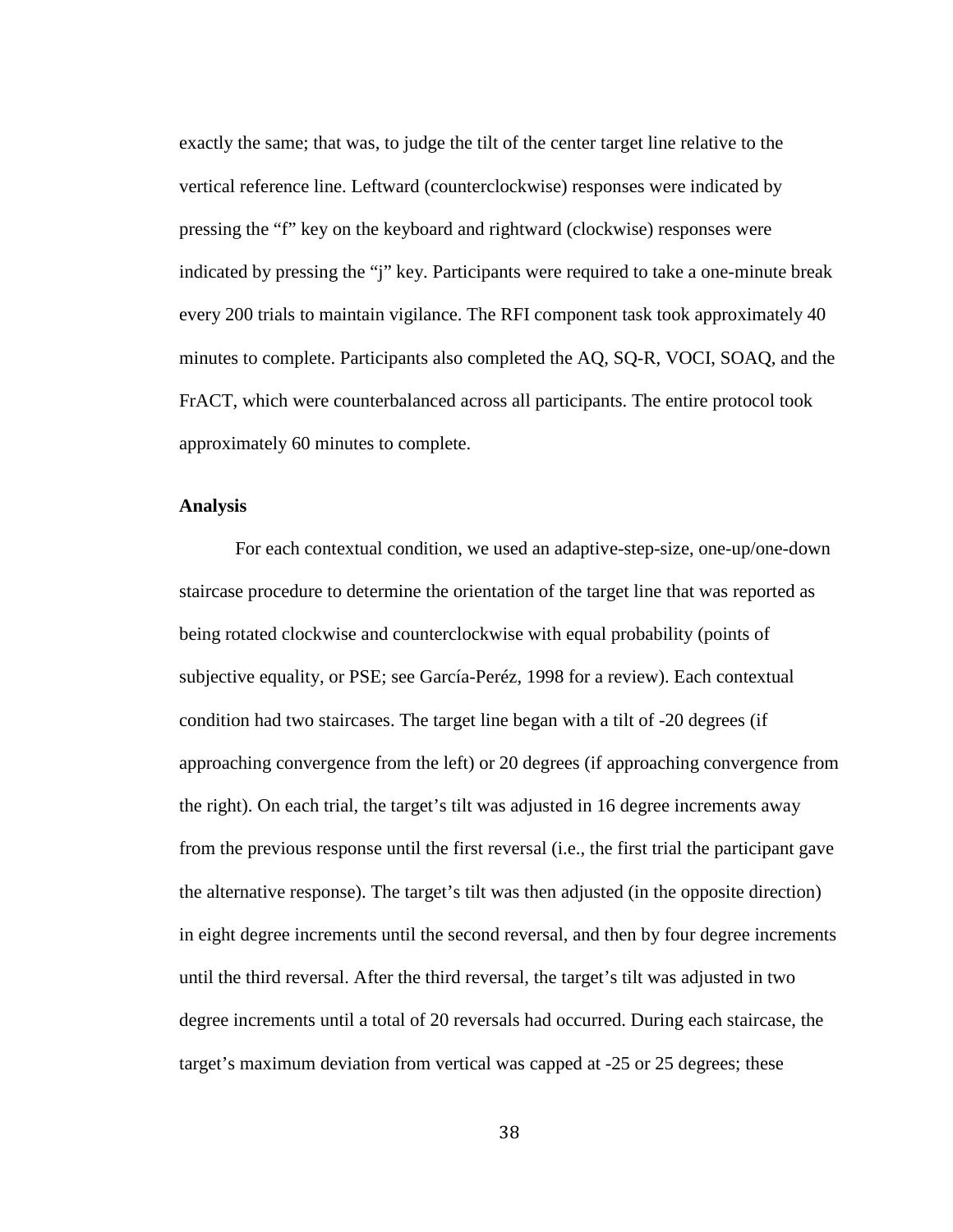maxima rarely occurred, and only when participants inadvertently indicated the incorrect target line orientation early in the staircase, when the step size was large.

The mean target tilt of the final 14 reversals was used to determine where each staircase converged. The two staircases for each contextual condition were then averaged together to give the PSE. As in Experiment 1, the contextual effect was defined as the difference in PSEs for the positive and negative conditions of a particular stimulus type (e.g., the difference in the PSEs of the positively and negatively tilted left and right sides). Positive values again indicated attractive tilt magnitudes and negative values again indicated repulsive tilt magnitudes.

To calculate the sensitivity of orientation judgments, we used another set of adaptive-step-size, one-up/one-down staircases to find the target tilts – in the no-context condition – with 25% and 75% rightward response rates. Each response rate had two staircases. The target line began with a tilt of -20 degrees (if approaching convergence from the left) or 20 degrees (if approaching convergence from the right). For staircases converging toward the 25% rightward response rate, steps to the right were at 16 degree increments prior to the first reversal, eight degree increments prior to the second reversal, four degree increments prior to the third reversal, and two degree increments until a total of 20 reversals had occurred. Steps to the left were three times the size of steps to the right. That is, the target's tilt was adjusted in 48 degree increments prior to the first reversal, 24 degree increments prior to the second reversal, 12 degree increments prior to the third reversal, and six degree increments until a total of 20 reversals had occurred.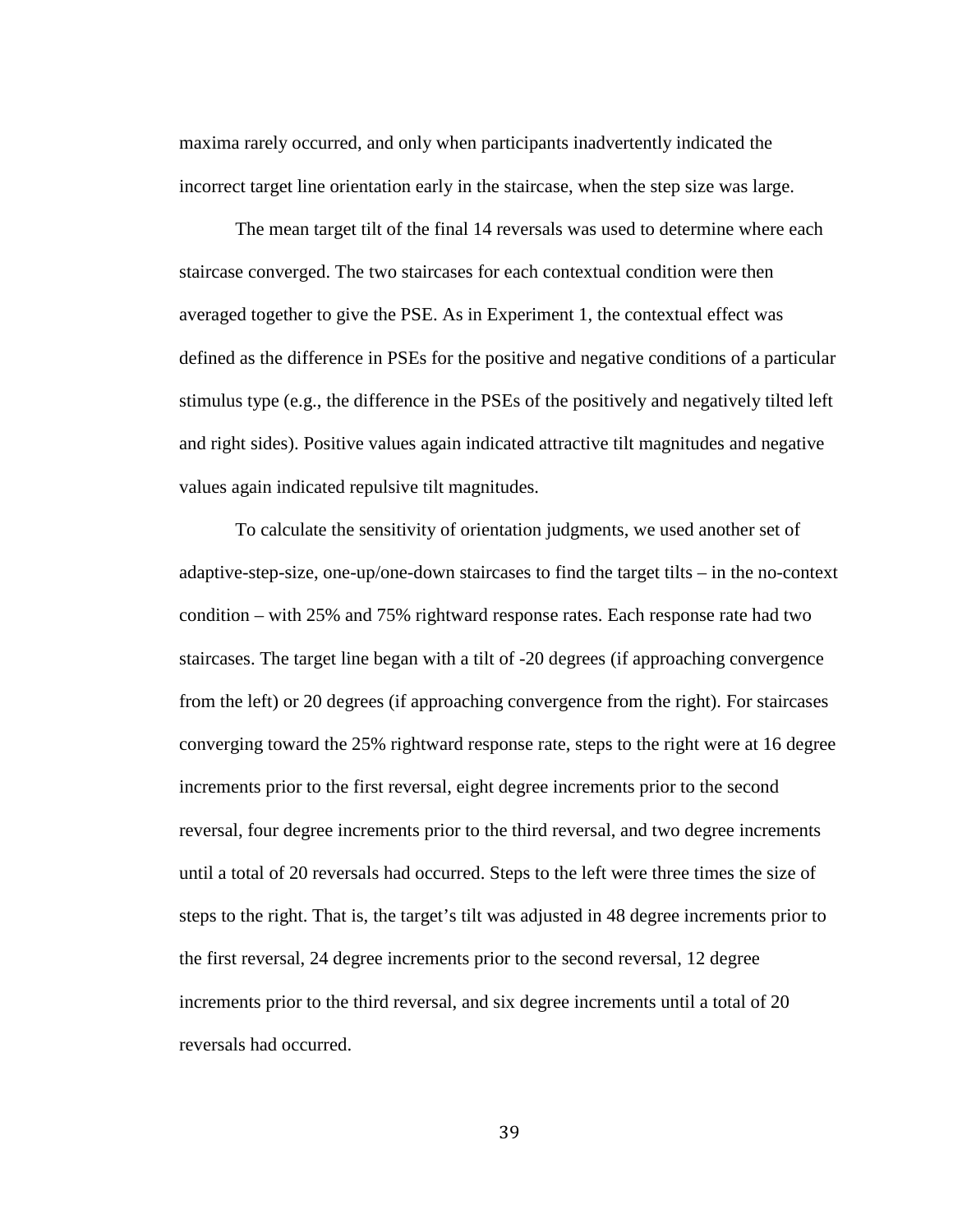For staircases converging toward the 75% rightward response rate, the opposite was true. Steps to the left were at 16 degree increments prior to the first reversal, eight degree increments prior to the second reversal, four degree increments prior to the third reversal, and two degree increments until a total of 20 reversals had occurred. Steps to the right were three times the size of steps to the left. That is, the target's tilt was adjusted in 48 degree increments prior to the first reversal, 24 degree increments prior to the second reversal, 12 degree increments prior to the third reversal, and six degree increments until a total of 20 reversals had occurred. As before, the target's maximum deviation from vertical was capped at -25 or 25 degrees for all staircases used for measuring sensitivity.

The mean target tilt of the final 14 reversals was again used to determine where each staircase converged. The two staircases for each response rate were then averaged together to reduce potential bias. Sensitivity – the slope of the psychometric function of the form described in Experiment 1 – was defined as the difference between the 75% and 25% rightward response target tilts. Lower values indicated increased precision of orientation judgments.

Because of a computer hardware failure, we were unable to collect acuity or perceptual data from six participants. One participant had visual acuity worse than 20/40, and two participants had poor task performance, as indicated by abnormally high sensitivity values  $(Z \ge 3)$ . These nine participants were excluded from all perceptual analyses.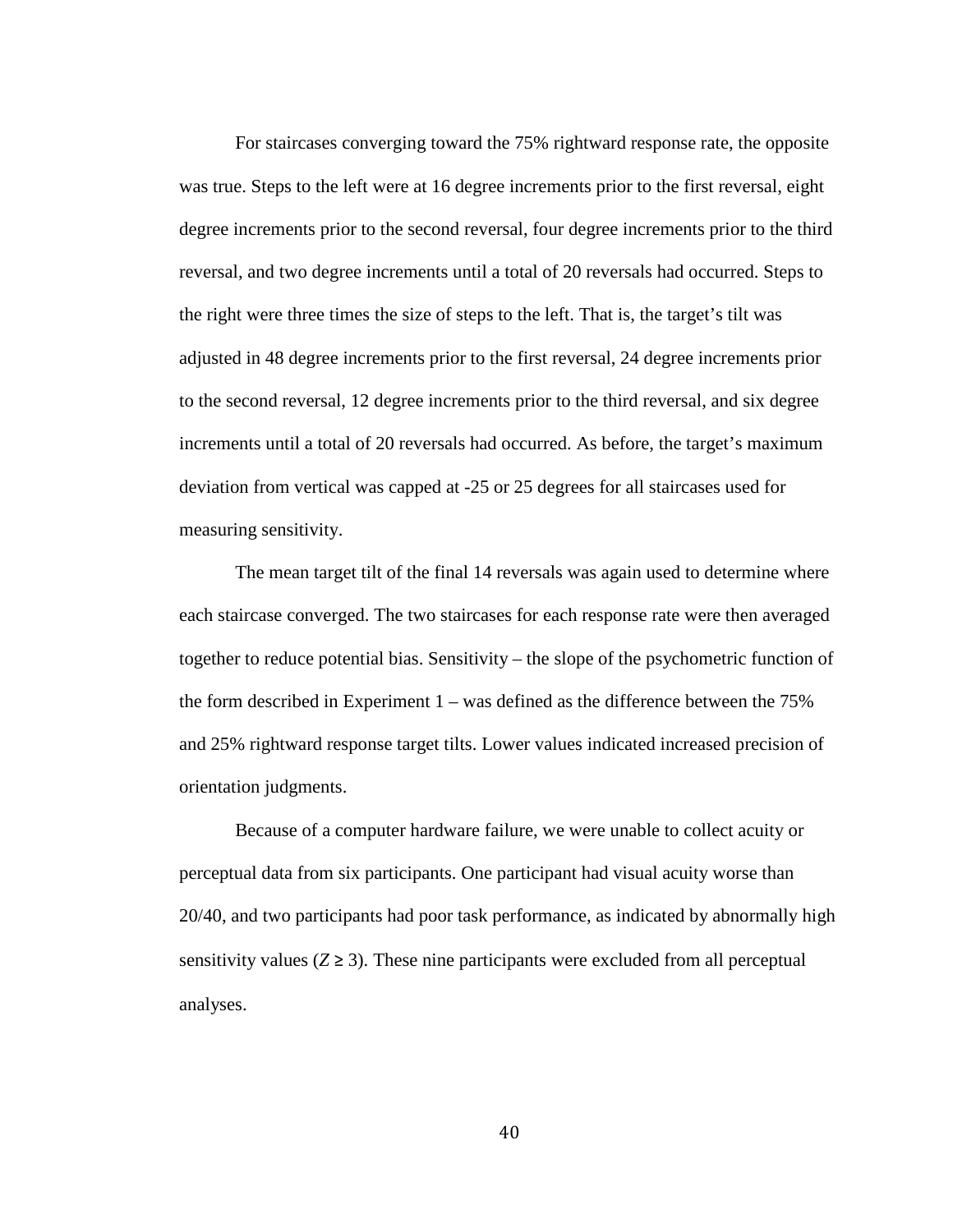#### **Results**

# *AQ, SQ-R, and VOCI-R*

Descriptive statistics revealed that the mean AQ score was  $16.84$  (*SD* = 6.33), with a range of 3 to 41. The mean SQ-R score was  $60.94$  ( $SD = 17.31$ ), with a range of 27 to 104. These mean values are well within the established norms for these surveys, which are  $16.4$  (*SD* = 6.3) and 55.6 (*SD* = 19.7), respectively (Baron-Cohen et al., 2001; Wheelwright et al., 2006). The mean VOCI-R score was  $18.74$  ( $SD = 16.24$ ), with a range of 0 to 68. See Table 3 for the descriptive statistics of the survey subscores.

|                                                              | Mean  | <b>SD</b> | Min. | Max.  |
|--------------------------------------------------------------|-------|-----------|------|-------|
| <b>Autism Quotient (AQ):</b>                                 |       |           |      |       |
| <b>Attention to Detail</b>                                   | 5.52  | 2.06      | 1.00 | 10.00 |
| <b>Attention Switching</b>                                   | 5.08  | 2.11      | 1.00 | 10.00 |
| Communication                                                | 2.05  | 1.87      | 0.00 | 9.00  |
| Imagination                                                  | 2.23  | 1.50      | 0.00 | 6.00  |
| Social Skills                                                | 1.97  | 2.04      | 0.00 | 8.00  |
| <b>Systemizing Quotient-Revised (SQ-R):</b>                  |       |           |      |       |
| <b>Analytical Tendencies</b>                                 | 20.31 | 9.60      | 3.00 | 47.00 |
| <b>Insistence on Sameness</b>                                | 11.86 | 5.01      | 2.00 | 24.00 |
| Vancouver Obsessional Compulsive Inventory-Revised (VOCI-R): |       |           |      |       |
| Checking                                                     | 3.73  | 5.18      | 0.00 | 24.00 |
| Contamination                                                | 3.06  | 3.68      | 0.00 | 18.00 |
| Hoarding                                                     | 3.80  | 4.63      | 0.00 | 20.00 |
| Obsessions                                                   | 2.47  | 3.43      | 0.00 | 18.00 |
| <b>Harming Obsessions</b>                                    | 1.38  | 2.25      | 0.00 | 12.00 |
| <b>Immoral Obsessions</b>                                    | 1.09  | 1.78      | 0.00 | 9.00  |
| Symmetry and Ordering                                        | 5.68  | 5.45      | 0.00 | 22.00 |

**Table 3: Descriptive Statistics for Survey Subscores – Experiment 2**

Mean, standard deviation, minimum and maximum values for the AQ, SQ-R, and VOCI-R subscores.

We also obtained general measures of shared traits between ASD and OCD. To do this, we performed a varimax-rotated principle components analysis using the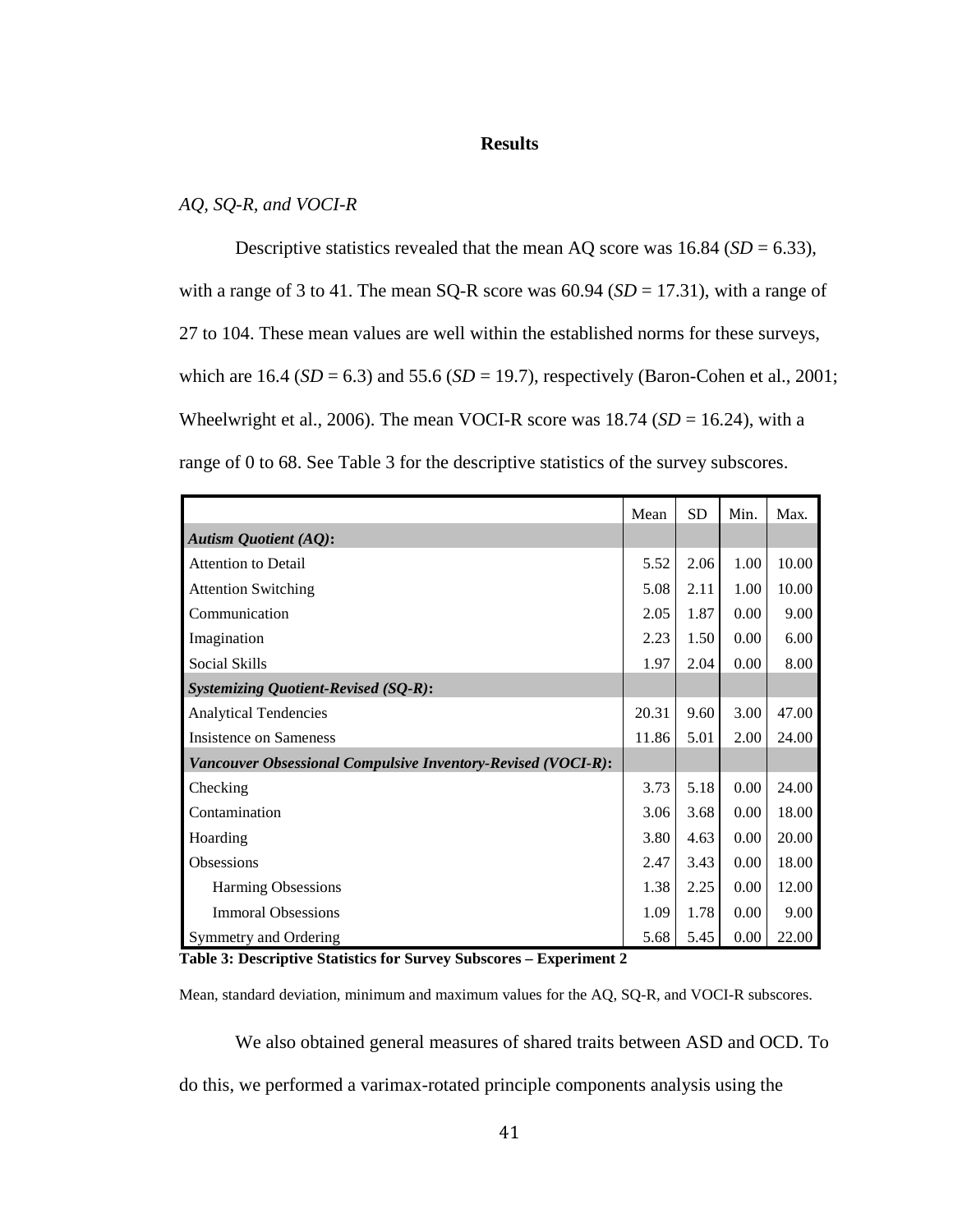subscores of AQ, SQ-R, and VOCI-R as its input. This analysis exposed four factors that accounted for 63.44% of the total variance in the scores of the three surveys (Table 4). The first of these factors (termed here as the *obsessive-compulsive tendencies* factor, based on the components that form it) was driven by the checking, contamination, hoarding, and symmetry and ordering subscores of the VOCI-R, accounting for 32.60% of the variance. It should be noted that for the obsessive-compulsive factor, the obsessions subscore of the VOCI-R, with a loading weight of 0.399, was just below the threshold of ±0.4. The second of these factors (the *autistic tendencies* factor) was driven by the attention switching, communication, imagination, and social subscores of the AQ and the obsessions subscore of the VOCI-R, accounting for 12.11% of the variance.

The third of these factors (the *insistence on sameness/symmetry & ordering* factor) was driven by the attention to detail and attention switching subscores of the AQ, the insistence on sameness factor of the SQ-R, and the symmetry and ordering subscore of the VOCI-R, accounting for 9.65% of the variance. The final factor (the *analytical tendencies* factor) was driven by the attention to detail subscore of the AQ and the analytical tendencies subscore of the SQ-R, accounting for 9.08% of the variance.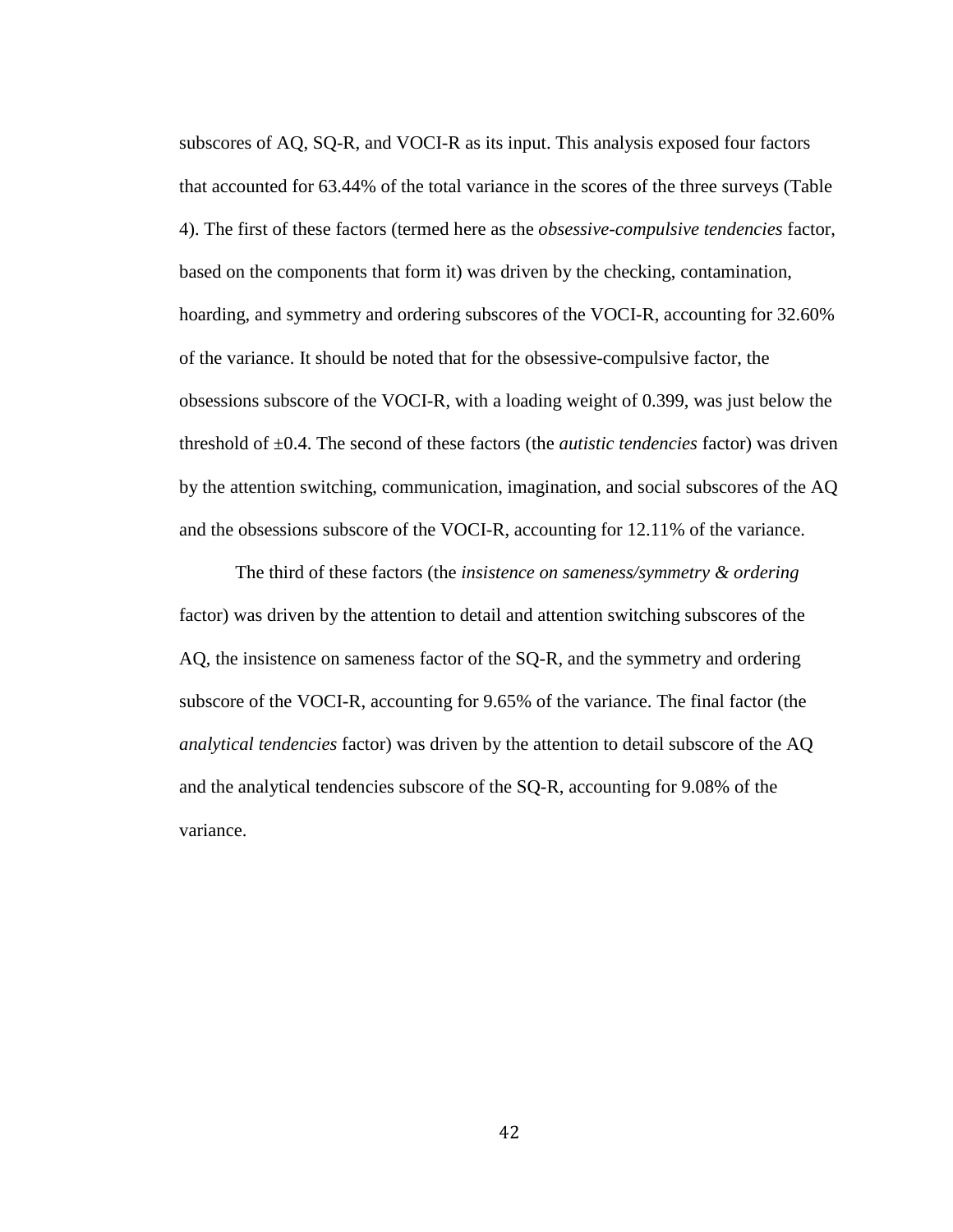|                               | Factor 1 | Factor 2 | Factor 3 | Factor 4 |
|-------------------------------|----------|----------|----------|----------|
| $AQ$ :                        |          |          |          |          |
| <b>Attention to Detail</b>    | 0.122    | $-0.007$ | 0.441    | 0.491    |
| <b>Attention Switching</b>    | 0.369    | 0.502    | 0.527    | $-0.009$ |
| Communication                 | 0.228    | 0.759    | $-0.049$ | $-0.002$ |
| Imagination                   | 0.033    | 0.644    | 0.051    | 0.368    |
| Social Skills                 | 0.069    | 0.788    | 0.175    | 0.101    |
| $SQ-R$ :                      |          |          |          |          |
| <b>Analytical Tendencies</b>  | 0.005    | 0.171    | $-0.158$ | 0.780    |
| <b>Insistence on Sameness</b> | 0.034    | 0.060    | 0.889    | $-0.069$ |
| VOCI-R:                       |          |          |          |          |
| Checking                      | 0.645    | 0.089    | 0.138    | 0.347    |
| Contamination                 | 0.802    | 0.049    | 0.105    | 0.065    |
| Hoarding                      | 0.775    | 0.283    | $-0.037$ | $-0.130$ |
| Obsessions                    | 0.399    | 0.481    | 0.125    | $-0.311$ |
| Symmetry and Ordering         | 0.639    | 0.202    | 0.551    | $-0.068$ |

**Table 4: Varimax-rotated Component Matrix for Questionnaires – Experiment 2**

Results of the factor analysis for AQ, SQ-R and VOCI-R subscores. Values highlighted in **bold** had loading weights that surpassed a threshold of  $\pm 0.4$ .

#### *RFI Component Task*

Each of the contextual conditions created an illusory effect in the perceived tilt of the target line (Figure 8). One-sample t-tests revealed that all of these effects were statistically significant. The left and right sides of the frame induced a mean repulsive effect of 1.44 degrees  $(SD = 3.67, t(96) = 3.87, p < .001)$ , and the top and bottom of the frame induced a mean repulsive effect of 7.60 degrees ( $SD = 3.00$ ,  $t(96) = 24.97$ ,  $p <$ .001). The intact frame elicited a mean repulsive effect of 6.78 degrees  $(SD = 3.00, t(96))$  $= 22.27, p < .001$ ).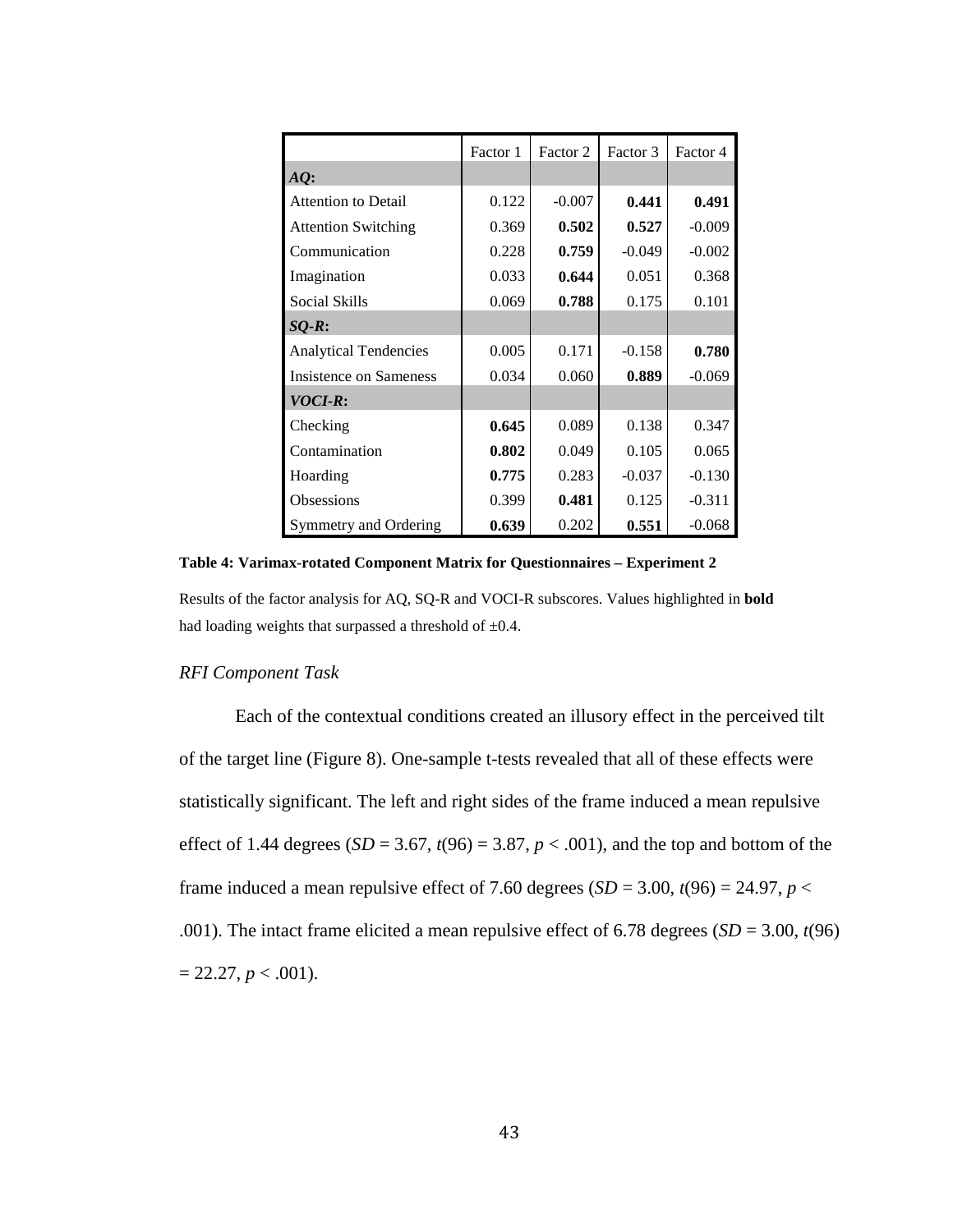

**Figure 8: Illusory Effect of Contextual Conditions – Experiment 2**

Comparison of the illusory effects for each contextual condition. Positive values indicate attractive effects, while negative values indicate repulsive effects. Bars  $=$  mean  $\pm$  SEM. For a one-sample t-test comparison value of zero, \*\*\* $p < .001$ . All pairwise comparisons between conditions were statistically significant.

A repeated-measures ANOVA with a Greenhouse-Geisser correction determined that the illusory effects were significantly different between contextual conditions,  $F(1.52, 96) = 171.77$ ,  $p < .001$ . More specifically, Bonferroni-corrected post hoc analyses showed that the effect of the left and right sides of the frame was significantly smaller than the effects of the top and bottom of the frame (mean difference  $= -6.16$  degrees,  $p < .001$ ) and the intact frame (mean difference  $= -5.34$ ) degrees,  $p < .001$ ). Perhaps most importantly, the effect of the top and bottom of the frame even surpassed that of the intact frame (mean difference  $= 0.82$  degrees,  $p =$ .025). Thus, the effect of the intact frame was less than the sum of its parts.

The effect of the intact frame was positively correlated with the effects of the top and bottom  $(r(95) = .50, p < .001$ ; Figure 9A) and the left and right sides  $(r(95) =$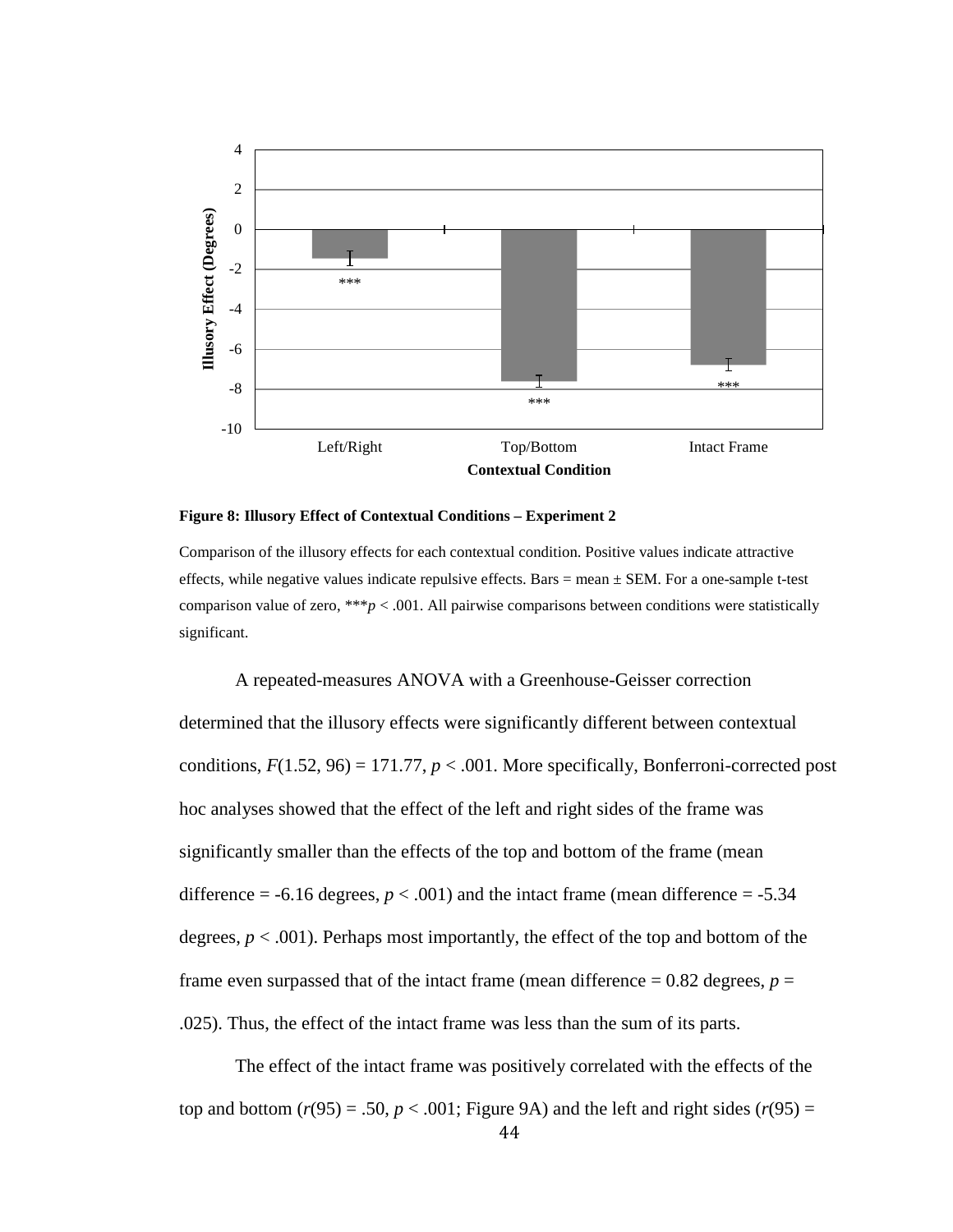.61,  $p < .001$ ; Figure 9B). However, the effects of the two component conditions were not correlated to each other  $(r(95) = .12, p = .231, ns$ ; Figure 9C). Therefore, our results indicate that the overall effect of the frame was a weighted average of the two flanker conditions. This suggests an underadditivity of the orthogonal mechanisms responsible for the orientation contrast effects of lateral and collinear flankers.

More specifically, a multiple regression revealed that the effects of both component conditions predicted the effect of the intact frame,  $F(2, 94) = 56.92$ ,  $p <$ .001. In this model, for every additional degree of the side flanker effect, the intact frame effect increased by 0.45 degrees. Likewise, for every additional degree of the top and bottom flanker effect, the intact frame effect increased by 0.43 degrees. The regression had a significant intercept, such that a theoretical participant with no effect in the two component conditions was predicted to have an intact frame effect of 2.87 degrees.

In light of the fact that the intact frame effect was actually *less* than the sum of its parts, we ran a second model, which suppressed the intercept (i.e., forced the regression line through the origin). In this second model, both component conditions were still predictors of the intact frame effect, albeit with different parameter estimates  $F(2, 95) = 461.25, p < .001$ . For every additional degree of the side flanker effect, the intact frame effect increased by 0.46 degrees; and for every additional degree of the top and bottom effect, the intact frame increased by 0.75 degrees.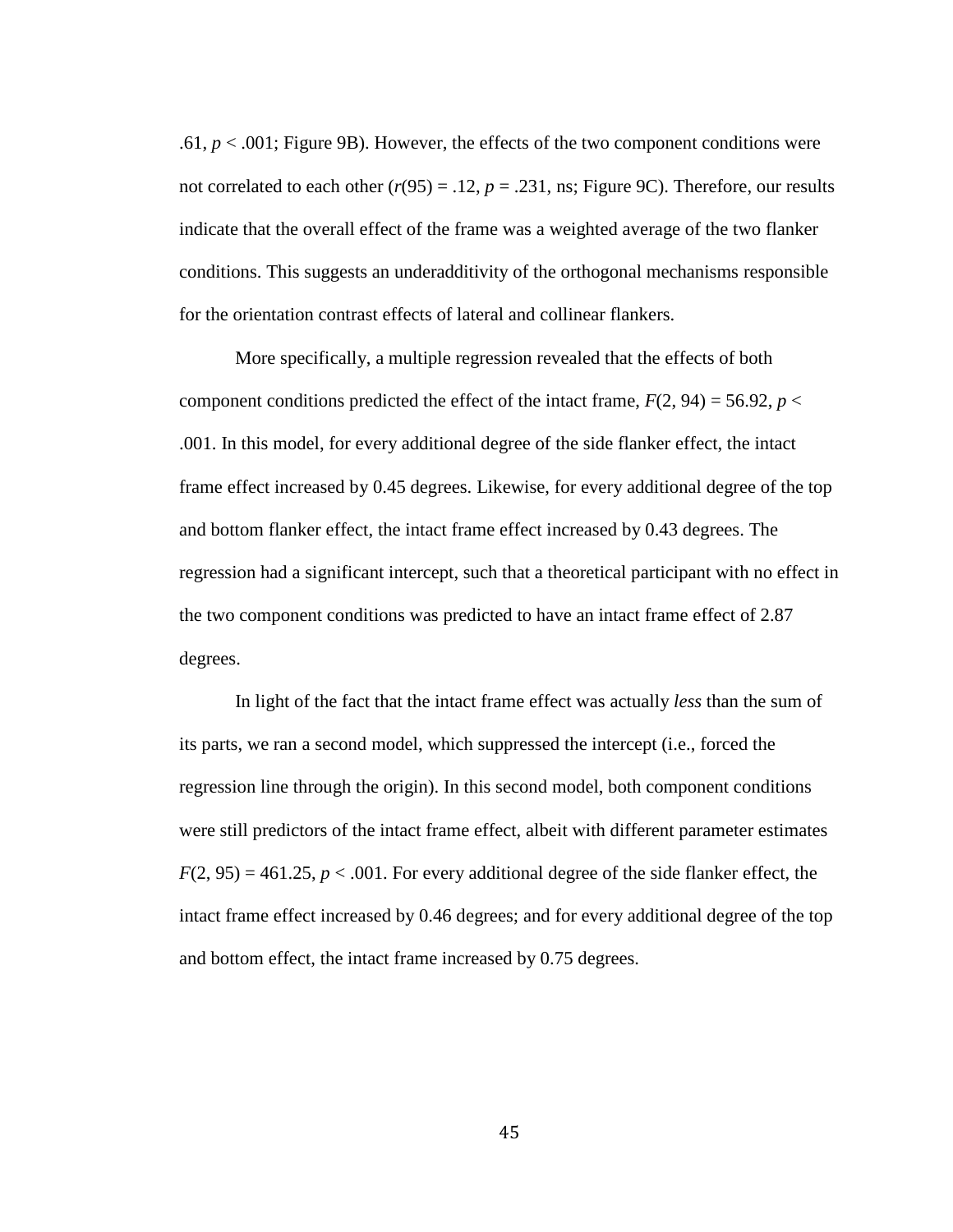

**Figure 9: Correlations of Contextual Effects – Experiment 2**

Pearson correlations between illusory contextual effects. (A, B) The effects of both component conditions were correlated to the intact frame effect. (C) However, the effects of the two component conditions were not correlated to each other.

### *Relationship between Sensitivity and Insistence on Sameness*

As in Experiment 1, we predicted that those scoring high on the insistence on sameness (IS) factor of the SQ-R would be more sensitive in their orientation judgments. However, we found no such correlation,  $r(95) = .05$ ,  $p = .608$ , ns. Because a potential relationship between IS and sensitivity may be non-linear (as we saw in Experiment 1), we performed an independent-samples t-test to compare the sensitivity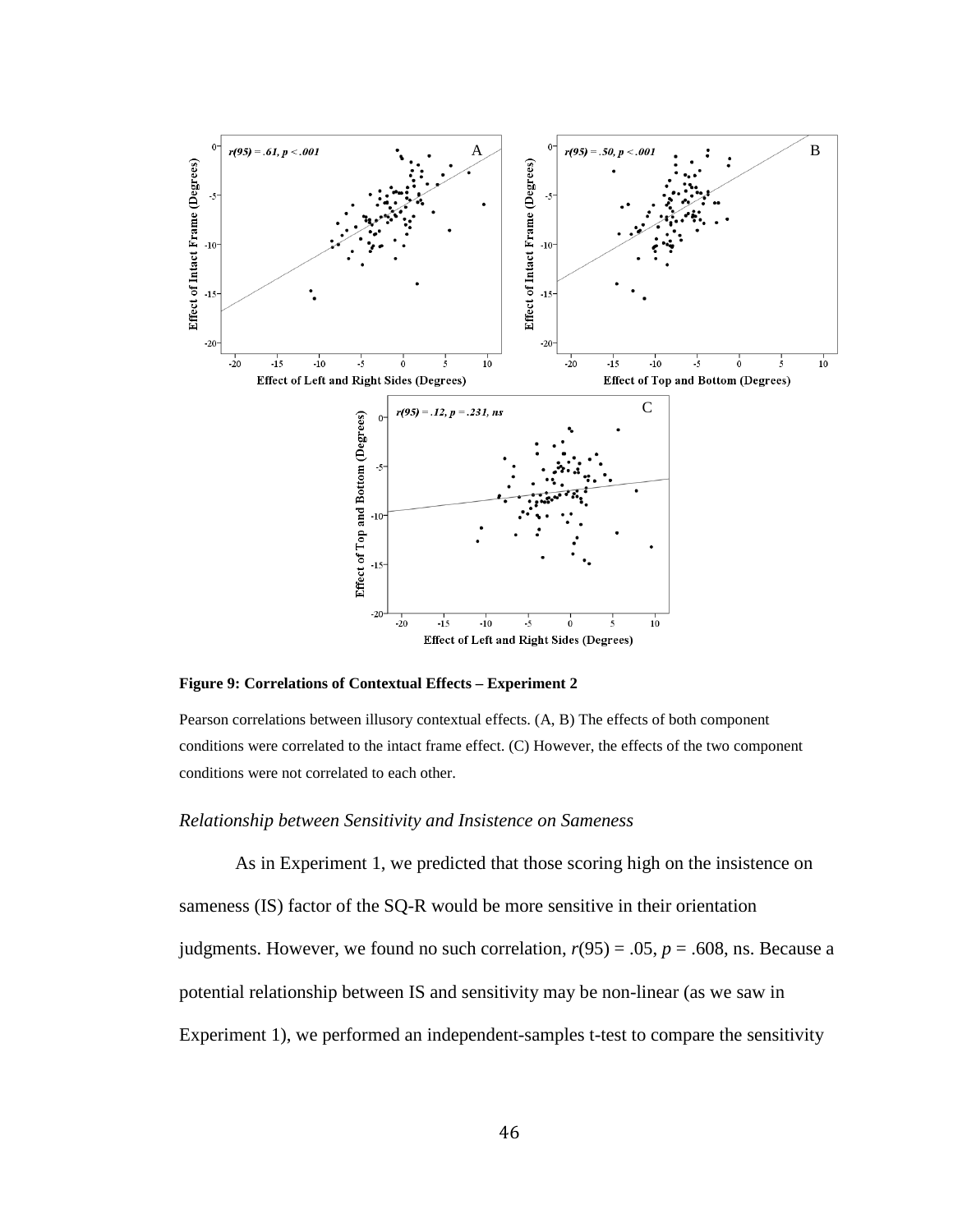of orientation judgments between the upper and lower quartiles of IS scores. This test showed no significant difference between groups,  $t(49) = -0.43$ ,  $p = .669$ .

On the assumption that the insistence on sameness/symmetry & ordering factor of the principle components analysis of the AQ, SQ-R, and VOCI-R might provide a more sensitive measure of insistence on sameness tendencies, we also examined the relationship between this factor and the sensitivity measured in the perceptual task. However, there was no significant correlation between these measures,  $r(95) = .05$ ,  $p =$ .628. An independent-samples t-test demonstrated that sensitivity of orientation judgments did not significantly differ between the upper and lower quartiles of the insistence on sameness/symmetry & ordering factor,  $t(47) = 0.41$ ,  $p = .683$ , ns.

### *Relationship between Contextual Effects and Insistence on Sameness*

We expected the left and right sides of the frame to cause a repulsive effect similar in magnitude to the 15 degree flankers in Experiment 1, which was correlated to the insistence on sameness factor of the SQ-R. Surprisingly, an independent-samples ttest showed that the effect of the left and right sides was significantly smaller than the effect of the 15 degree flankers in Experiment 1 (mean difference  $= -2.35$ ),  $t(204.89) = -$ 4.05, *p* < .001. It should also be noted that the effect of the intact frame from Experiment 2 was also significantly smaller than the effect of the intact frame from Experiment 1 (mean difference =  $-1.67$ ),  $t(202) = -3.90$ ,  $p < .001$ .

None of the contextual effects were correlated to the insistence on sameness factor of SQ-R or the insistence on sameness/symmetry & ordering factor of the principle components analysis of the current study (Table 5). Additionally, independent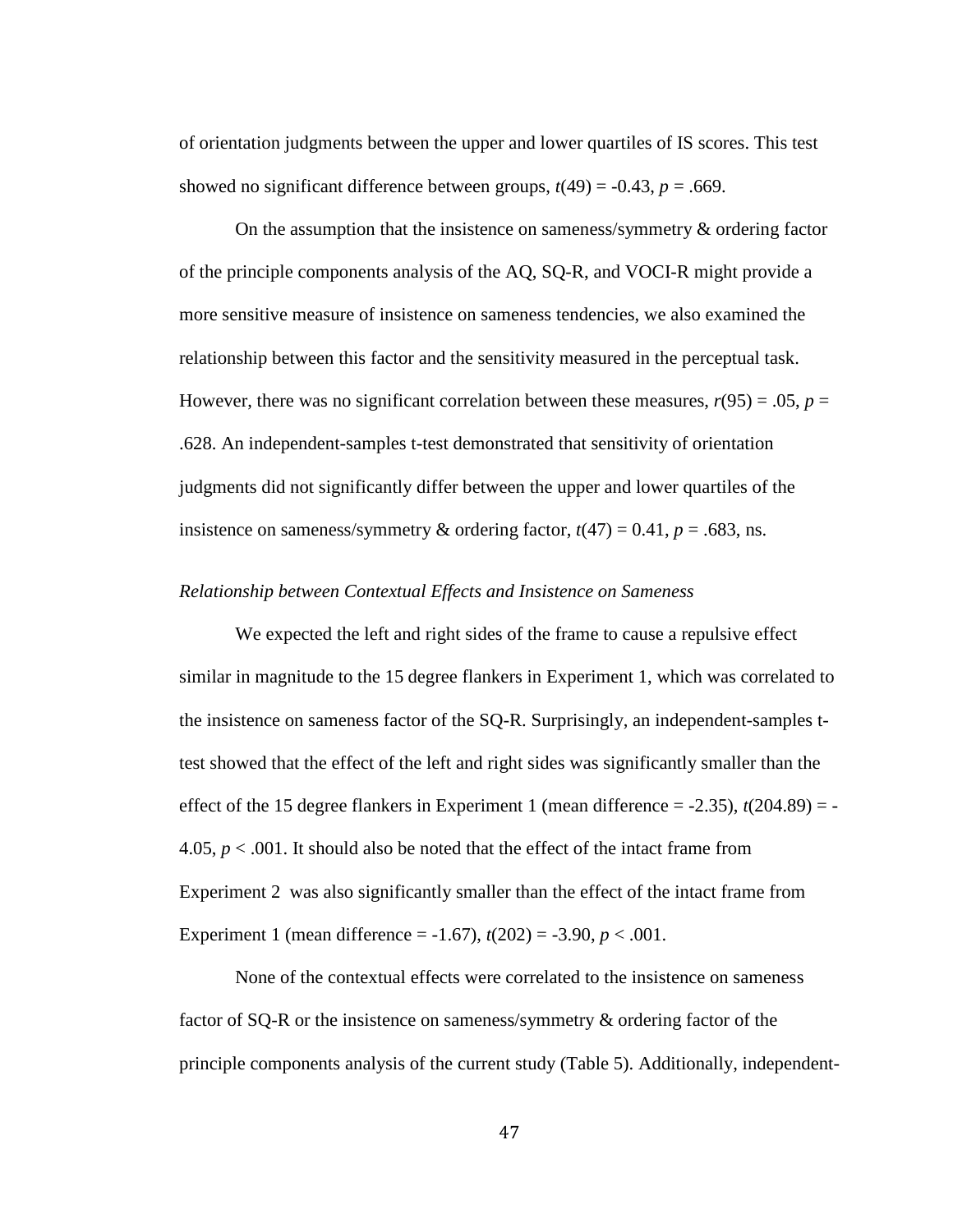samples t-tests showed no differences in contextual effects between the upper and lower quartiles of either of these measures (Table 6).

|            |                            | <b>IS</b> | IS/S&O    | Left/Right   | Top/Bottom | Frame        |
|------------|----------------------------|-----------|-----------|--------------|------------|--------------|
| IS         | <b>Pearson Correlation</b> | 1         | $.887***$ | $-.027$      | $-129$     | $-.052$      |
|            | Sig. (2-tailed)            |           | .000      | .790         | .209       | .616         |
|            | N                          | 103       | 103       | 97           | 97         | 97           |
| IS/S&O     | <b>Pearson Correlation</b> | $.887***$ | 1         | .092         | $-119$     | .000         |
|            | Sig. (2-tailed)            | .000      |           | .369         | .245       | .998         |
|            | N                          | 103       | 103       | 97           | 97         | 97           |
| Left/Right | <b>Pearson Correlation</b> | $-.027$   | .092      | 1            | .123       | $.606^{***}$ |
|            | Sig. (2-tailed)            | .790      | .369      |              | .231       | .000         |
|            | N                          | 97        | 97        | 97           | 97         | 97           |
| Top/Bottom | Pearson Correlation        | $-.129$   | $-119$    | .123         | 1          | $.497***$    |
|            | Sig. (2-tailed)            | .209      | .245      | .231         |            | .000         |
|            | N                          | 97        | 97        | 97           | 97         | 97           |
| Frame      | <b>Pearson Correlation</b> | $-.052$   | .000      | $.606^{***}$ | $.497***$  |              |
|            | Sig. (2-tailed)            | .616      | .998      | .000         | .000       |              |
|            | N                          | 97        | 97        | 97           | 97         | 97           |

#### **Table 5: Correlations Between Contextual Effects, IS and IS/S&O – Experiment 2**

Pearson correlations for illusory contextual effects against IS, IS/S&O and each other. The effects of both component conditions were correlated to the intact frame effect. However, the effects of the two component conditions were not correlated to each other. No significant correlations between contextual conditions and IS or IS/S&O were found. \*\*\**p* < .001.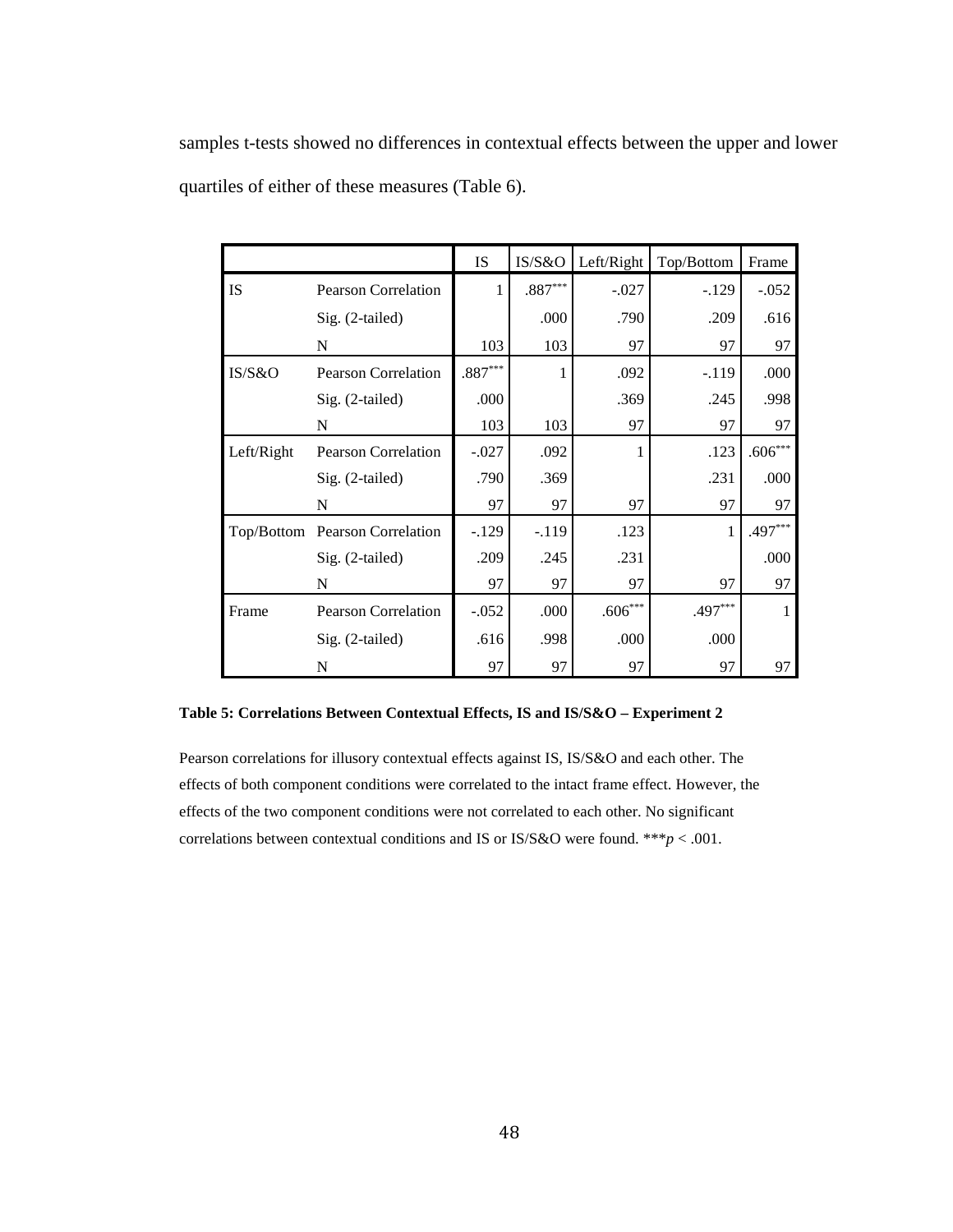|                                     | Mean Difference | df    | t       |      |
|-------------------------------------|-----------------|-------|---------|------|
| <i>Insistence on Sameness (IS):</i> |                 |       |         |      |
| Left and Right Sides                | $-0.33$         | 49.00 | $-0.36$ | .720 |
| Top and Bottom                      | $-1.04$         | 49.00 | $-1.38$ | .174 |
| <b>Intact Frame</b>                 | $-0.42$         | 49.00 | $-0.51$ | .613 |
| Insistence on Sameness/Symmetry &   |                 |       |         |      |
| Ordering (IS/S&O):                  |                 |       |         |      |
| Left and Right Sides                | 0.08            | 47.00 | 0.07    | .942 |
| Top and Bottom                      | $-0.88$         | 47.00 | $-1.21$ | .231 |
| <b>Intact Frame</b>                 | 0.19            | 47.00 | 0.22    | .825 |

**Table 6: Effect Differences for Upper/Lower Quartiles of IS and IS/S&O – Experiment 2**

Independent-samples t-tests for differences in contextual effects between upper and lower quartiles of IS and IS/S&O. Mean difference = mean upper quartile effect – lower quartile effect. No significant differences were found, *p* > .05.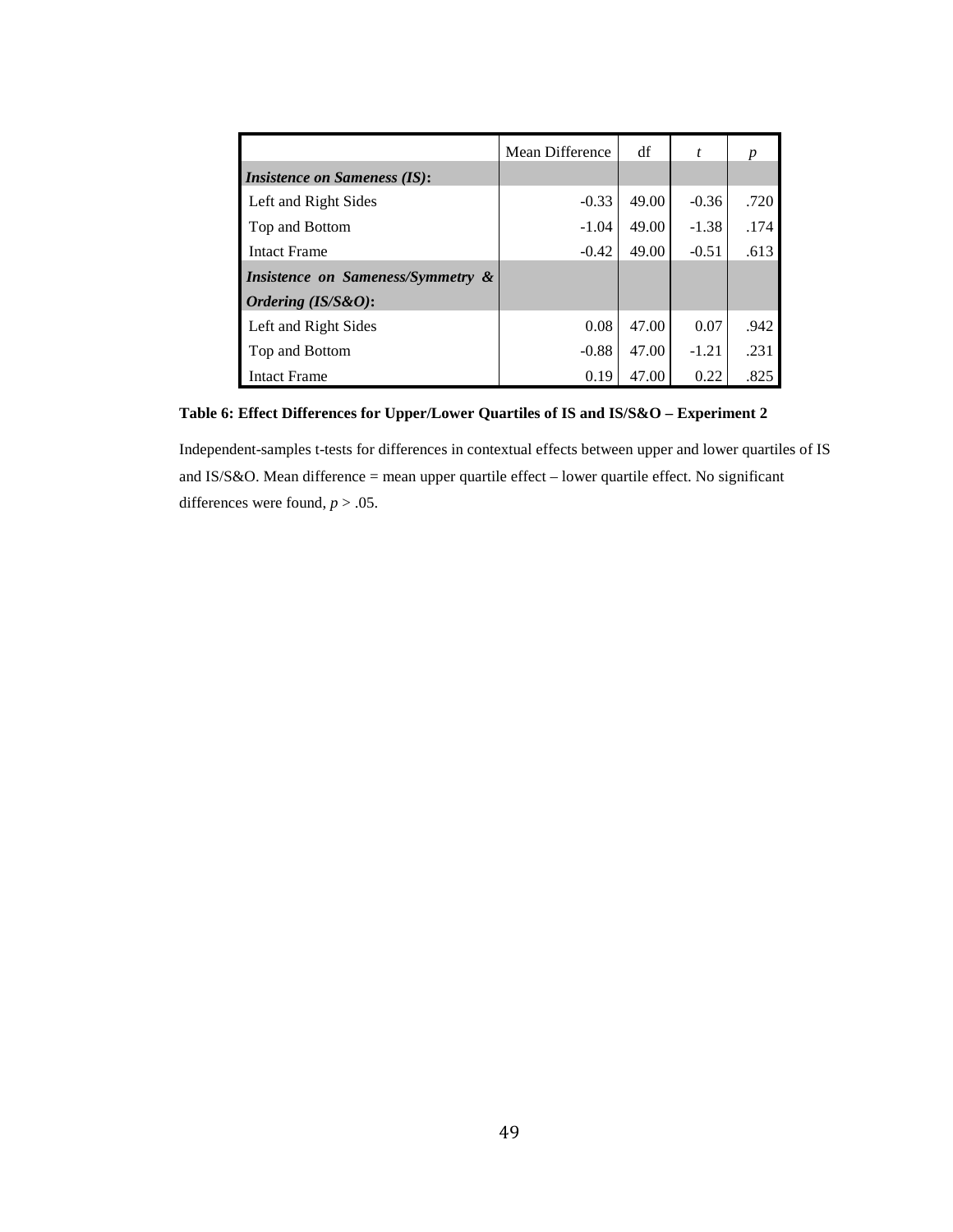# **Discussion**

#### **Flanker Effects – Experiment 1**

In Experiment 1, we investigated the relationship between the systemizing trait of autism and contextual effects thought to be driven by interactions of single-unit receptive fields in primary visual cortex (Kapadia et al., 2000). As hypothesized, we found that those with a high insistence on sameness were more sensitive in their orientation judgments, while also showing greater repulsive effects of lateral flankers. This finding supports past work, which demonstrated that those with high IS experienced greater orientation contrast effects with lateral flankers (Peterson et al., 2015).

At the neural level, these local contrast effects are thought to be elicited by mutually inhibitory connections within early visual processing (Poom, 2000). Populations of neurons in V1 – distributed in orientation columns – are linked by inhibitory interneurons. When one cell is activated, it reduces the firing rate of its neighbors through lateral inhibition. By averaging the differential firing rates of many neurons, the brain is able to accurately deduce the stimulus that is most likely present in the visual field. However, in so-called tilt illusions, contextual distractors outside of a neuron's classical receptive field can cause such lateral inhibition, incorrectly biasing the population code and causing a misperception of the orientation of a target stimulus (Clifford, 2014).

Indeed, with stimuli very similar to ours, Kapadia and colleagues (2000) found that, in the macaque, the presence of lateral flankers inhibited neurons encoding the tilt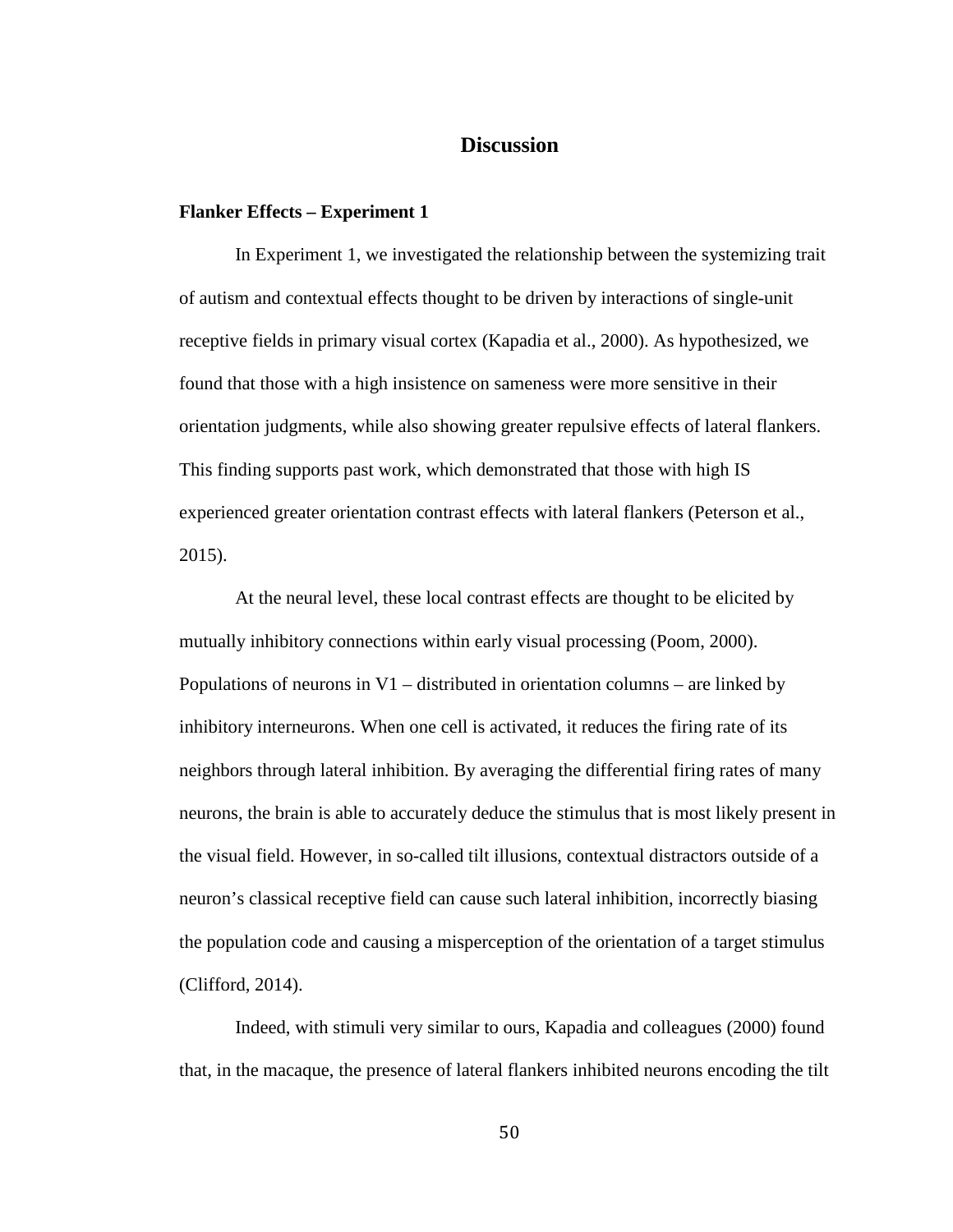of the target line. In both monkeys and humans, their psychophysical data suggested that this inhibition resulted in a repulsive illusory effect. With thicker sensory cortices (Hyde et al., 2010) and atypical neural connectivity that skews white-matter microarchitecture toward local-tracts instead of global-tracts (Belmonte et al., 2004), those with autistic traits may experience more lateral inhibition between units in neighboring V1 orientation columns. This would lead to the pattern of flanker results found in Experiment 1, with high systemizers being more affected by the context but more precise in their orientation judgments.

The findings of the present study are also consistent with the Enhanced Perceptual Functioning theory of autism, which posits that enhanced flow of sensory information through early neural networks causes individuals with autism to have superior sensory discrimination (Mottron et al., 2006). Atypical low-level processing, as we observed here, would make it difficult for attention to control perceptual processes in individuals with autistic tendencies. In higher stages of visual processing, this abnormality could result in Weak Central Coherence (Happé & Frith, 2006). That is, individuals with autistic tendencies would have a local bias and often fail to integrate global information, providing immunity from some visuospatial illusions (Happé, 1996; Bölte et al., 2007).

Indeed, in the Rod-and-Frame illusion, Reed and Dassonville (2012) found that high systemizers relied less heavily on global cues and more heavily on local orientation cues (as seen in our flanker data from Experiment 1). Higher scores on the "analytical tendencies" factor of the SQ-R predicted decreased global effects, while higher scores on the insistence on sameness factor predicted increased local orientation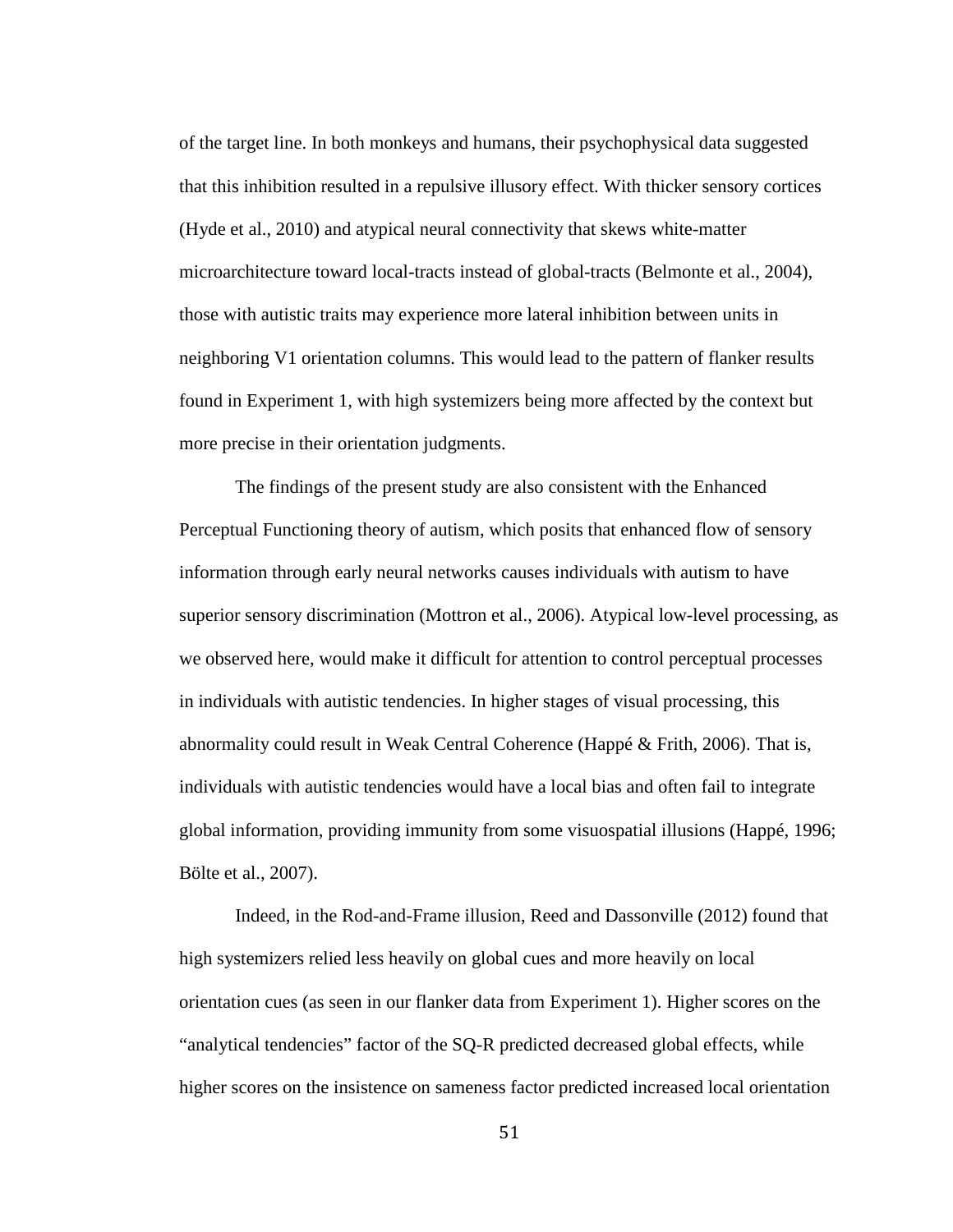contrast effects. These distinct perceptual mechanisms, while orthogonal, are likely comorbid in those with autistic traits.

## **Rod-and-Frame Effect – Experiments 1 and 2**

Surprisingly, when the flankers in Experiment 1 were replaced with a small tilted frame, the repulsive effects were even larger, but they were uncorrelated with IS. In Experiment 2, we dissected the frame into its component parts, in an attempt to tease apart the specific features that drove the repulsive effect while not being correlated to IS.

The tilted frame is composed of lateral flankers tilted 15 degrees from vertical (i.e., the left and right sides), and collinear flankers tilted 75 degrees from vertical (i.e., the top and bottom). Given our findings in Experiment 1, we hypothesized in Experiment 2 that the left and right sides of the frame would cause a repulsive effect similar in magnitude to the lateral 15 degree flankers, and we expected that effect to be correlated to IS. Because the repulsive effect of the intact frame was uncorrelated with IS, we hypothesized that the repulsive effect of the frame's top and bottom must also be uncorrelated with IS, so as to overwhelm and obscure the IS correlation of the sides of the frame. However, we still expected IS to be correlated to sensitivity, with higher scores leading to improved orientation discrimination.

In Experiment 2, we actually discovered that the left and right sides of the frame induced an effect that was significantly smaller than that of the 15 degree flankers in Experiment 1. There are a couple of possible explanations for this finding. First and foremost, while these contextual stimuli were similar, they were not identical. The left and right sides of the frame were physically larger (32 minutes of visual angle) than the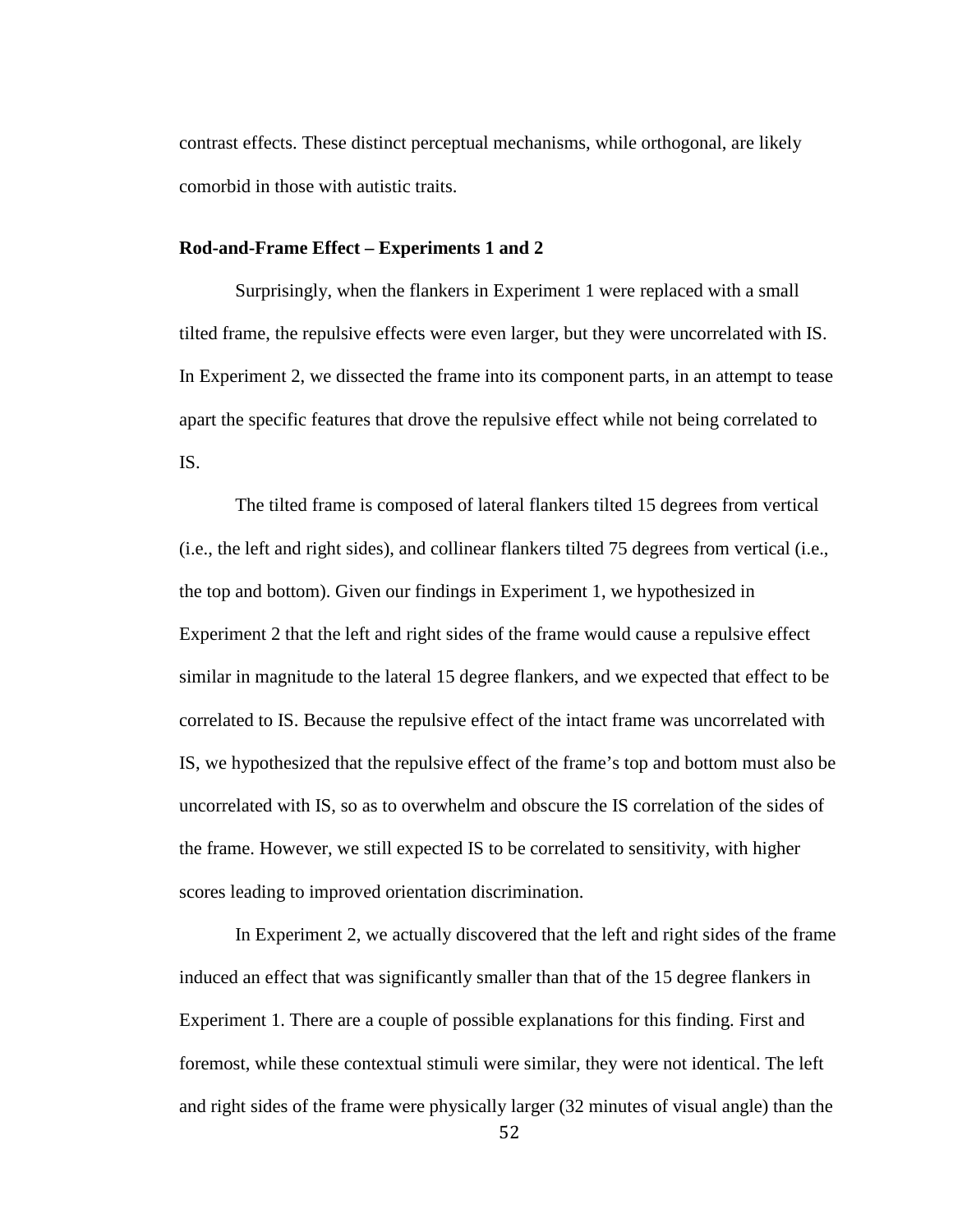flankers (12 minutes of visual angle, which is the estimated size of an individual V1 receptive field; Kapadia et al., 2000). The left and right sides of the frame likely elicited a wider activation of neurons in V1. However, the connectivity of those neurons may have caused less contextual modulation in the units encoding the tilt of the target line, resulting in a smaller effect. This changed neural activation may also be why we did not see a significant correlation between IS and the effect of the left and right sides of the frame.

A second possibility is that the task modifications between Experiments 1 and 2 had some role in attenuating the effect. The fixation point in Experiment 1 was replaced with a vertical reference line in Experiment 2. This certainly led to a more stable perception of vertical and could have provided an induced motion cue when the reference line was replaced with the target line. Stimulus presentation times were slightly longer, and participants were required to take one minute breaks every 200 trials in Experiment 2. Our adaptive-staircase design also greatly reduced the number of trials required to assess sensitivity and the contextual effects of the stimuli. Any of these deviations in the task could have diminished the effect of the left and right sides. Given the fact that the intact frame – which was physically identical between Experiments 1 and 2 – also elicited a significantly smaller effect in Experiment 2 makes this seem probable. The correlation with IS could have disappeared simply because of decreased variability in performance of the task.

The top and bottom flankers caused a repulsive effect substantially larger than that of the left and right sides. However, the effects caused by the sides, and the top and bottom were both correlated with the overall effect of the intact frame (that is,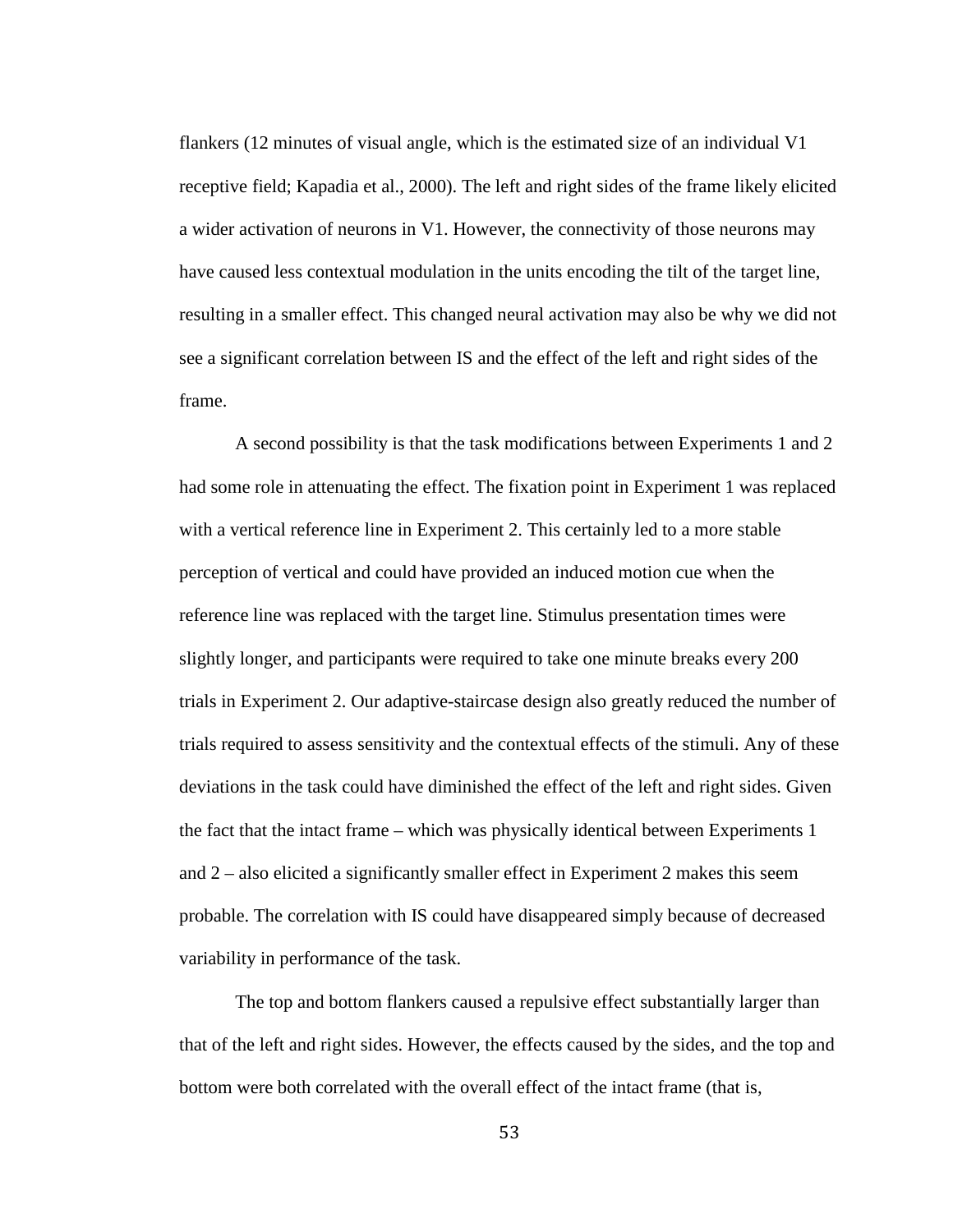participants with large flanker effects also tended to have large effects in the intact frame condition). This indicates that both flanker types played a role in driving the overall frame effect. Interestingly, however, the effect of the sides was not correlated with the effect of the top and bottom, indicating that these effects were driven by independent cellular mechanisms. Finally, the effect of the intact frame was significantly smaller than the mathematical sum of the separate effects of the sides and top and bottom, indicating that the overall effect of the frame was a weighted average of the two component conditions, both of which were uncorrelated to IS.

This underadditivity of orthogonal cellular mechanisms was not unexpected. Wenderoth and Beh (1977) found that the visuovestibular Rod-and-Frame effect could be induced by a stimulus consisting of only two lines, indicating that an intact frame was not necessary to achieve the illusion. Furthermore, Li and Matin (2005) demonstrated that the gestalt of an intact frame provided no additional impact to the illusion, as the visuovestibular effect of an intact frame was less than the sum of its parts. Here we found that the same was true of the local orientation contrast effects of the small-frame version of the Rod-and-Frame illusion.

It should be noted that the flanker effects in both experiments were strikingly different than those of Kapadia and colleagues (2000), who would have predicted an eight degree repulsive effect for lateral flankers tilted 15 degrees from vertical and virtually no effect for collinear flankers tilted 75 degrees from vertical. The major difference between the present study and that of Kapadia and colleagues (2000) was the sample size. The current study had close to 100 participants in each experiment, while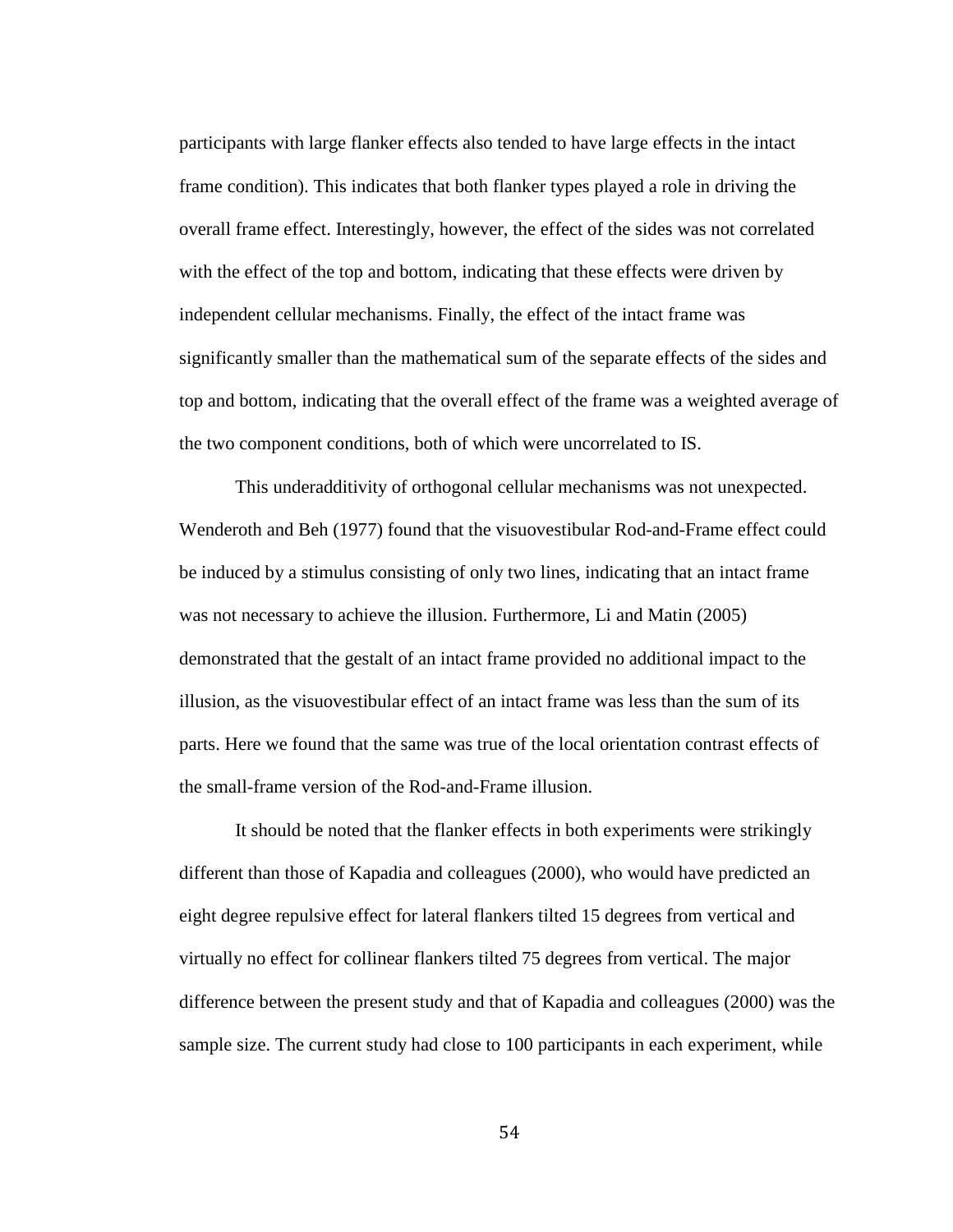Kapadia and colleagues (2000) had only four. With increased statistical power, our effect sizes were likely more reliable.

## **Autism and OCD**

In Experiment 2, we investigated the link between ASD, OCD, and the orientation contrast effects of the Rod-and-Frame illusion. Our principal components analysis showed one interesting factor of overlap (the insistence on sameness/symmetry & ordering factor), which was driven by the attention to detail and attention switching subscores of the AQ, the insistence on sameness factor of the SQ-R, and the symmetry and ordering subscore of the VOCI-R. This finding is in line with past work, which showed that, at the neuroanatomical level, ASD and OCD have been linked to an increased volume of the caudate nucleus of the basal ganglia. This increased volume likely leads to an atypically distributed neural network, which may underlie ritualisticrepetitive behaviors, unique motor mannerisms (tics), an insistence on sameness, and decremented hierarchical processing found in both disorders (Sears et al., 1999).

By using OCD measures to increase the number of items assessing tendencies associated with an insistence on sameness, we hoped to gain statistical power for our analyses of individual differences. However, in Experiment 2, we found that neither the IS component of SQ-R nor the IS/S&O factor of the current principle components analysis predicted orientation contrast effects. The same was true of the sensitivity of the orientation judgments. This lack of replication was surprising, but it may be attributed to stimulus and task differences. Namely, a decrease in perceptual variability could have eliminated any weak correlations, despite an increase in statistical power in the questionnaires.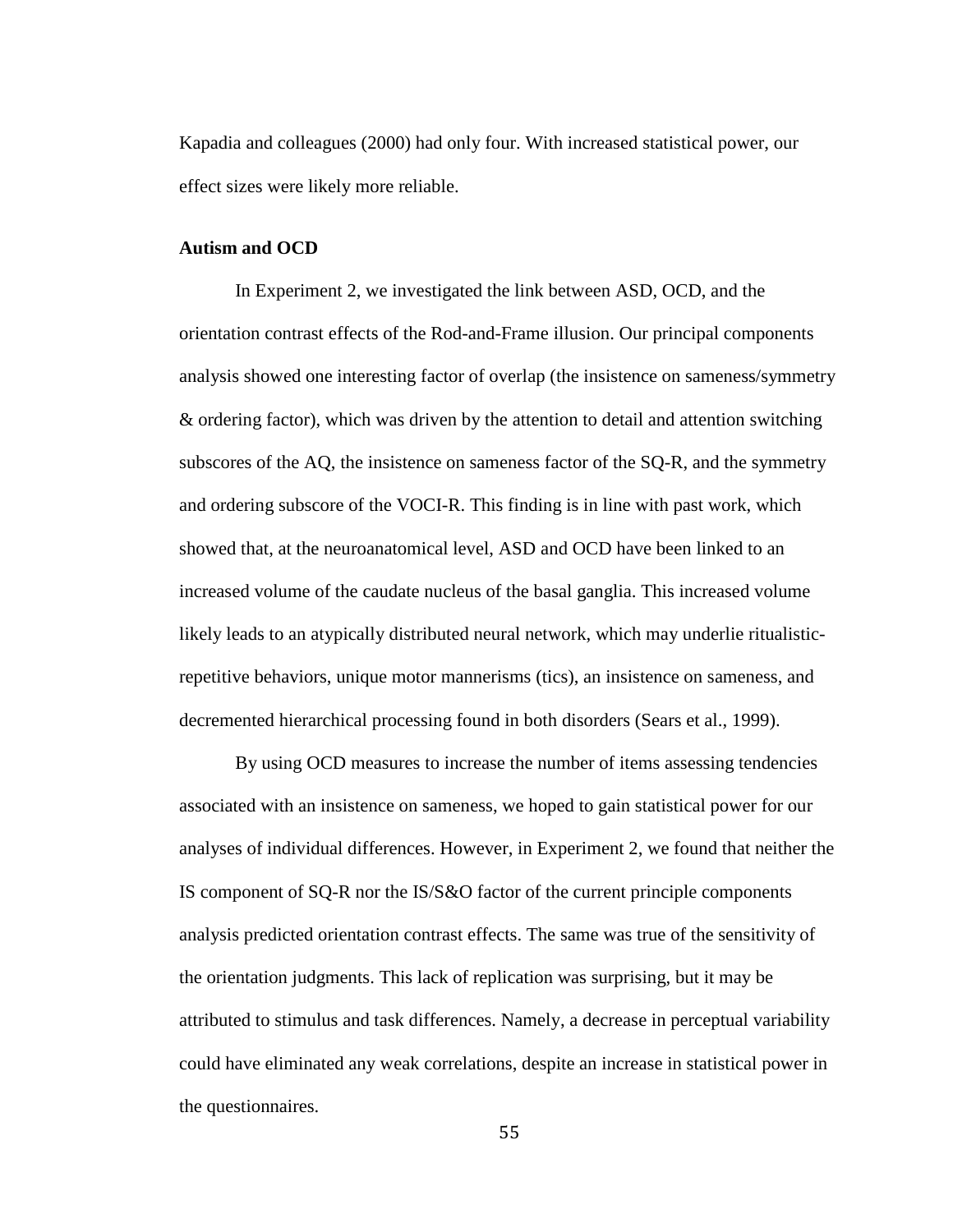### **Limitations**

A limitation of the present study is that single unit responses were not directly recorded. Because of this, it is difficult to interpret our inconsistent results through the lens of inhibitory interactions. Past work has been inconclusive on the relationship between physiology and autism. Some claim that environmental and genetic factors may cause an imbalance of excitation and inhibition in ASD (Velázquez & Galán, 2013) while others have found no such relationship (Said, Egan, Minshew, Behrmann & Heeger, 2013). Measuring autistic and obsessive compulsive traits in the neurotypical population helps avoid sampling error inherent to clinical populations. However, investigating the relationship between insistence on sameness in an ASD or OCD sample would help elucidate potential links to perceptual differences. It is very possible that the effects we were investigating, while present, were very small and hence difficult to detect in a neurotypical population. This would leave our experiments susceptible to loss of power from stimulus and task changes (as observed between Experiments 1 and 2).

#### **Future Directions**

Given our inconclusive results, future research should further investigate the link between ASD, OCD, and the local orientation contrast effects of the Rod-and-Frame illusion. Manipulations of stimulus parameters, including corners, flanker length and angle, and target orientation, could provide further clues into the cellular mechanisms driving the orientation contrast effects of the Rod-and-Frame illusion, and how those potentially vary in ASD and OCD.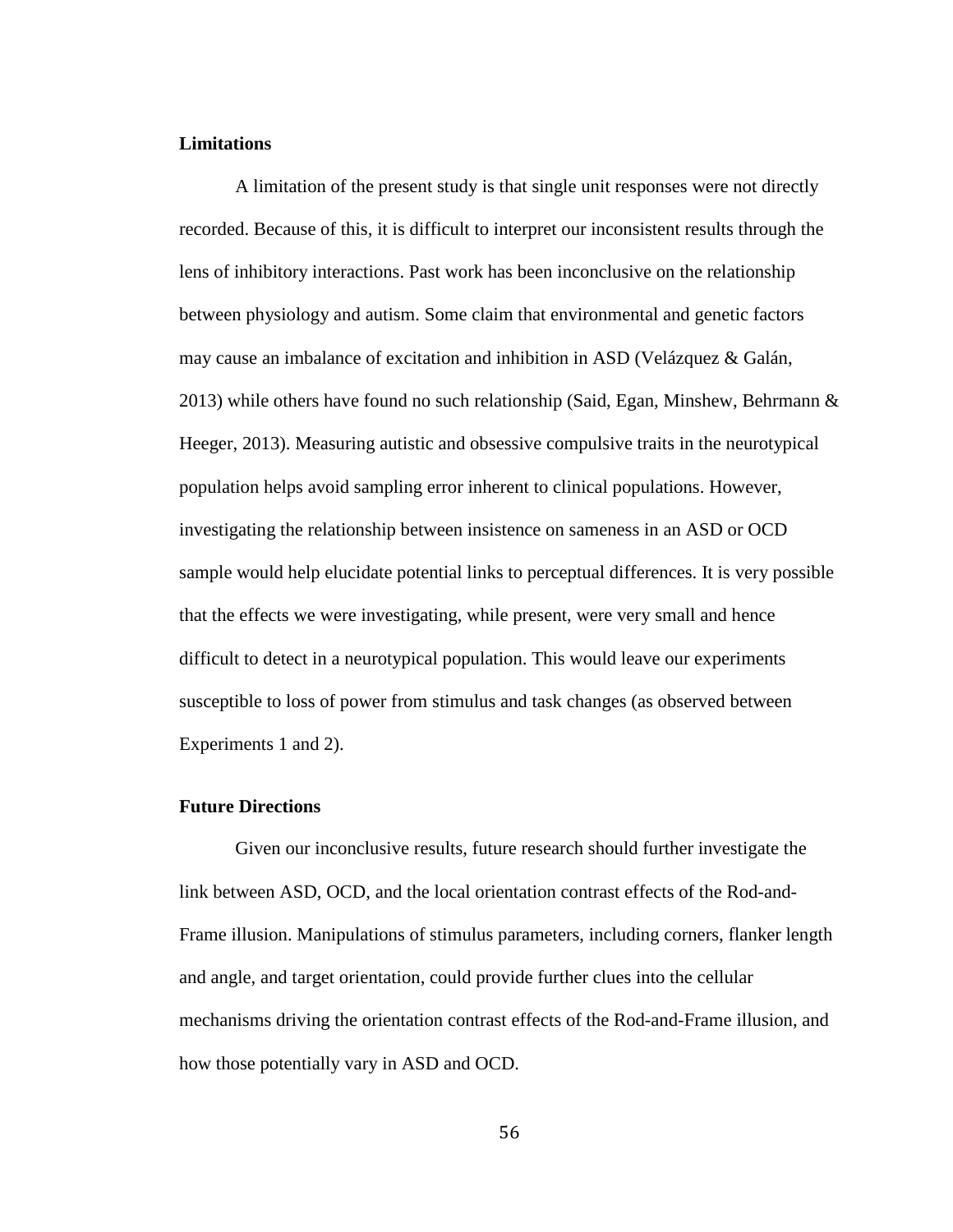### **Conclusions**

In summary, we found that individuals who scored high on the insistence on sameness component of systemizing were more sensitive in their orientation judgments, while also showing a greater repulsive effect of lateral flankers. However, when the flankers were replaced with a small tilted frame, the repulsive effects were even larger, but they were uncorrelated with insistence on sameness. Experiment 2 dissected the frame into its component parts in an attempt to tease apart the specific features that drove the repulsive effect while not being correlated to the systemizing trait of autism. Surprisingly, we discovered that the left and right sides of the frame induced a significantly smaller effect than lateral flankers of the same tilt. However, the top and bottom of the frame induced a large repulsive effect that even exceeded that of the frame. This pattern of results indicates that there is an underadditivity of orthogonal cellular mechanisms driving the orientation contrast effects of the Rod-and-Frame illusion, though neither of these effects (nor sensitivity) were correlated with ASD or OCD. Future work should further investigate this underadditivity, as well as the link between ASD, OCD, and local contrast effects. Such work may provide clues into the manner in which neural architecture differs between neurotypical individuals and those with autism.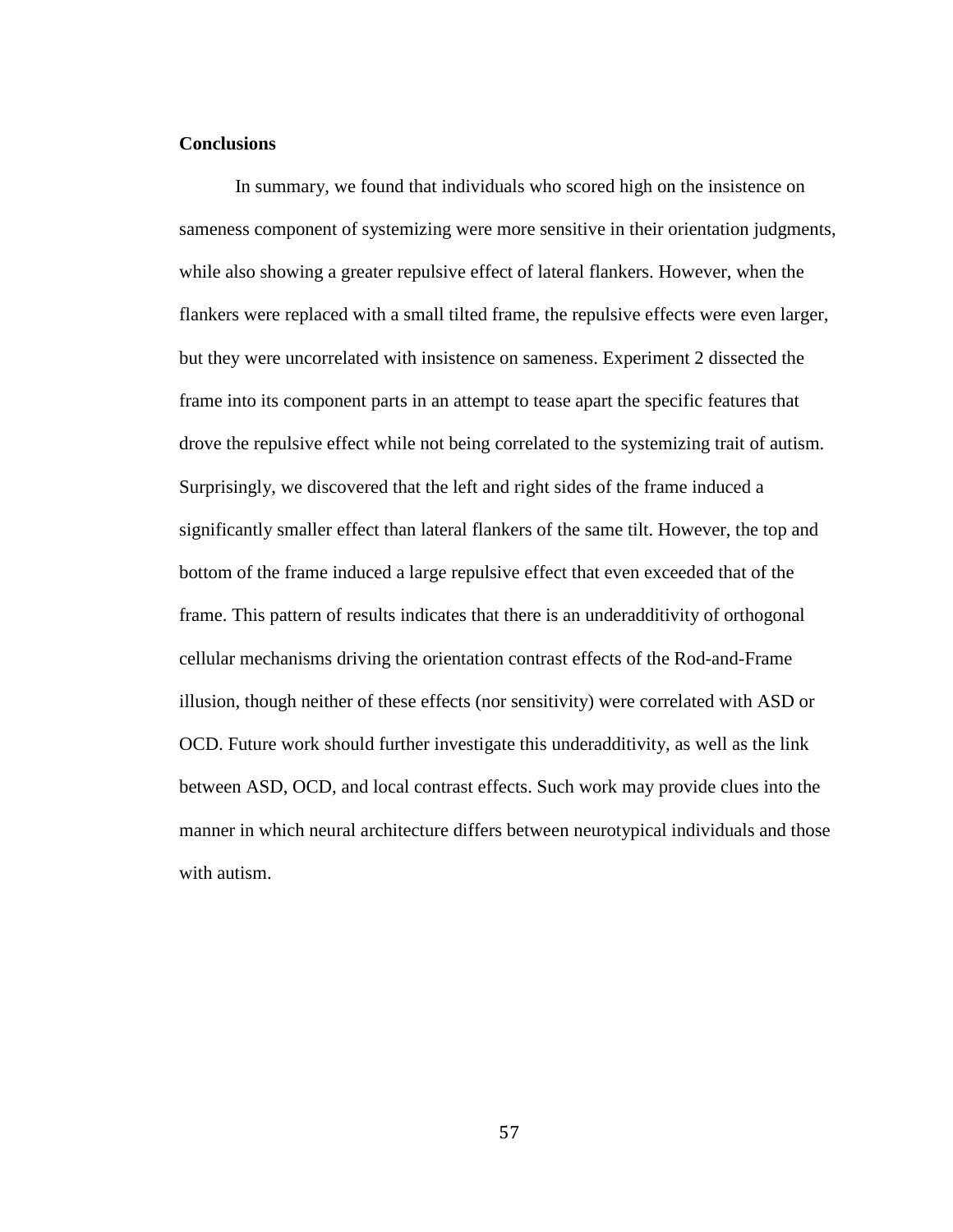# **Appendix**

# **Autism Quotient (AQ; Baron-Cohen et al., 2001)**

The AQ is made up of 50 questions, which can be divided into five categories: social skills, attention switching, attention to detail, communication, and imagination. Higher scores indicate greater autistic tendencies. While completing the AQ, participants indicated how much they agreed or disagreed with a statement on a fourpoint scale. Responses included "definitely agree," "slightly agree," "slightly disagree," and "strongly disagree." Both of the "agree" responses (or both of the "disagree" responses for statements that were reverse-coded) received one point.

|                            | <b>Item</b>    | <b>Statement</b>                                                                          | Coding  |
|----------------------------|----------------|-------------------------------------------------------------------------------------------|---------|
|                            |                |                                                                                           |         |
| <b>Attention Switching</b> |                |                                                                                           |         |
|                            | $\overline{2}$ | I prefer to do things the same way over and<br>over again.                                | Forward |
|                            | $\overline{4}$ | I frequently get so strongly absorbed in one<br>thing that I lose sight of other things.  | Forward |
|                            | 10             | In a social group I can easily keep track of<br>several different people's conversations. | Reverse |
|                            | 16             | I tend to have very strong interests which I get<br>upset about if I can't pursue.        | Forward |
|                            | 25             | It does not upset me if my daily routine is<br>disturbed.                                 | Reverse |
|                            | 32             | I find it easy to do more than one thing at once.                                         | Reverse |
|                            | 34             | I enjoy doing things spontaneously.                                                       | Reverse |
|                            | 37             | If there is an interruption, I can switch back to<br>what I was doing very quickly.       | Reverse |
|                            | 43             | I like to plan any activities I participate in<br>carefully.                              | Forward |
|                            | 46             | New situations make me anxious.                                                           | Forward |
| <b>Attention to Detail</b> |                |                                                                                           |         |
|                            | 5              | I often notice small sounds when others do not.                                           | Forward |
|                            | 6              | I usually notice car number plates or similar<br>strings of information.                  | Forward |
|                            | 9              | I am fascinated by dates.                                                                 | Forward |
|                            | 12             | I tend to notice details that others do not.                                              | Forward |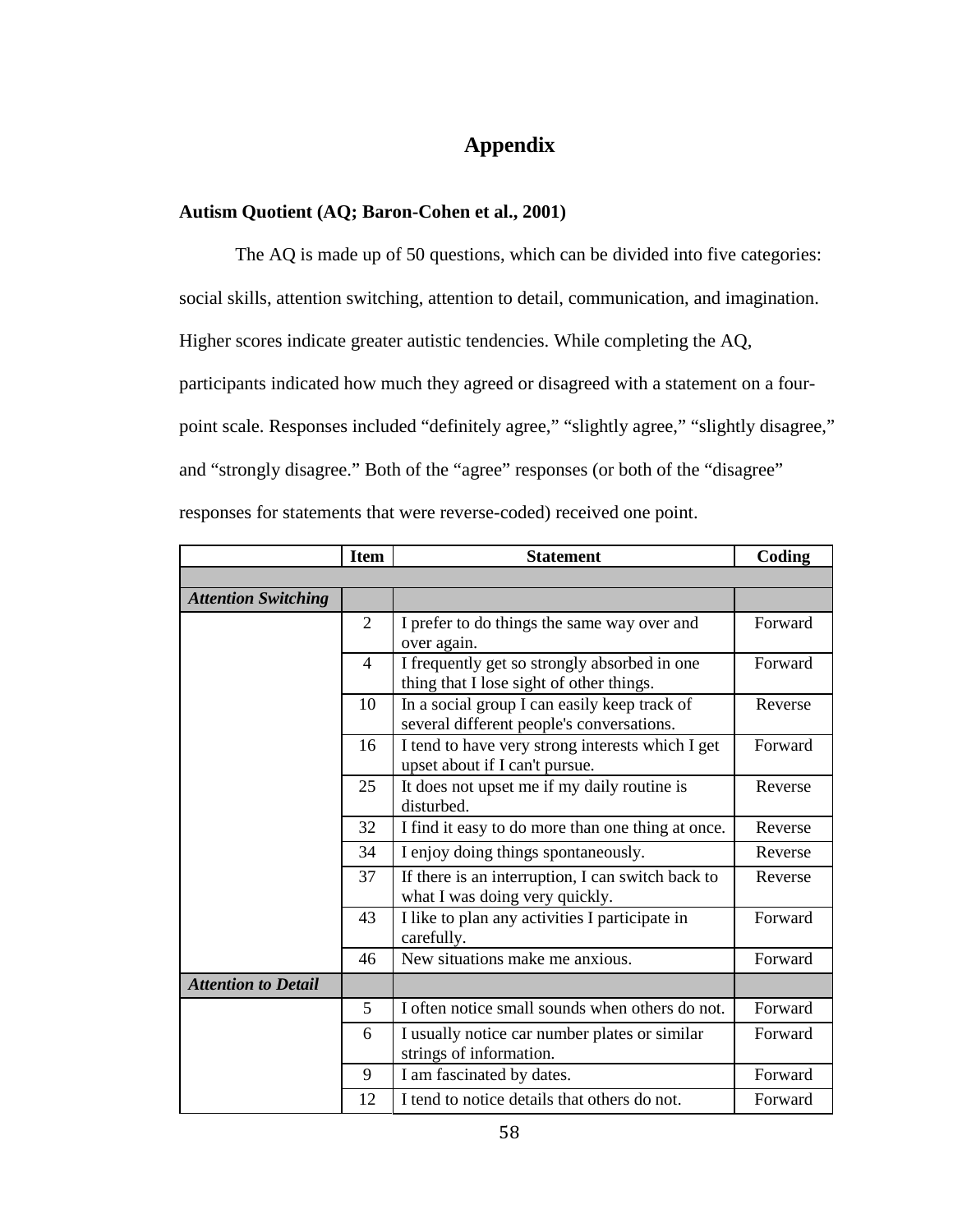|                      | <b>Item</b> | <b>Statement</b>                                                                                                                        | Coding  |
|----------------------|-------------|-----------------------------------------------------------------------------------------------------------------------------------------|---------|
|                      | 19          | I am fascinated by numbers.                                                                                                             | Forward |
|                      | 23          | I notice patterns in things all the time.                                                                                               | Forward |
|                      | 28          | I usually concentrate more on the whole<br>picture, rather than the small details.                                                      | Reverse |
|                      | 29          | I am not very good at remembering phone<br>numbers.                                                                                     | Reverse |
|                      | 30          | I don't usually notice small changes in a<br>situation, or a person's appearance.                                                       | Reverse |
|                      | 49          | I am not very good at remembering people's<br>date of birth.                                                                            | Reverse |
| <b>Communication</b> |             |                                                                                                                                         |         |
|                      | 7           | Other people frequently tell me that what I've<br>said is impolite, even though I think it is polite.                                   | Forward |
|                      | 17          | I enjoy social chit-chat.                                                                                                               | Reverse |
|                      | 18          | When I talk, it isn't always easy for others to<br>get a word in edgeways.                                                              | Forward |
|                      | 26          | I frequently find that I don't know how to keep<br>a conversation going.                                                                | Forward |
|                      | 27          | I find it easy to "read between the lines" when<br>someone is talking to me.                                                            | Reverse |
|                      | 31          | I know how to tell if someone listening to me<br>is getting bored.                                                                      | Reverse |
|                      | 33          | When I talk on the phone, I'm not sure when<br>it's my turn to speak.                                                                   | Forward |
|                      | 35          | I am often the last to understand the point of a<br>joke.                                                                               | Forward |
|                      | 38          | I am good at social chit-chat.                                                                                                          | Reverse |
|                      | 39          | People often tell me that I keep going on and<br>on about the same thing.                                                               | Forward |
| <b>Imagination</b>   |             |                                                                                                                                         |         |
|                      | 3           | If I try to imagine something, I find it very<br>easy to create a picture in my mind.                                                   | Reverse |
|                      | 8           | When I'm reading a story, I can easily imagine<br>what the characters might look like.                                                  | Reverse |
|                      | 14          | I find making up stories easy.                                                                                                          | Reverse |
|                      | 20          | When I'm reading a story, I find it difficult to<br>work out the characters' intensions.                                                | Forward |
|                      | 21          | I don't particularly enjoy reading fiction.                                                                                             | Forward |
|                      | 24          | I would rather go to the theatre than a museum.                                                                                         | Reverse |
|                      | 40          | When I was young, I used to enjoy playing<br>games involving pretending with other<br>children.                                         | Reverse |
|                      | 41          | I like to collect information about categories of<br>things (e.g. types of car, types of bird, types of<br>train, types of plant, etc.) | Forward |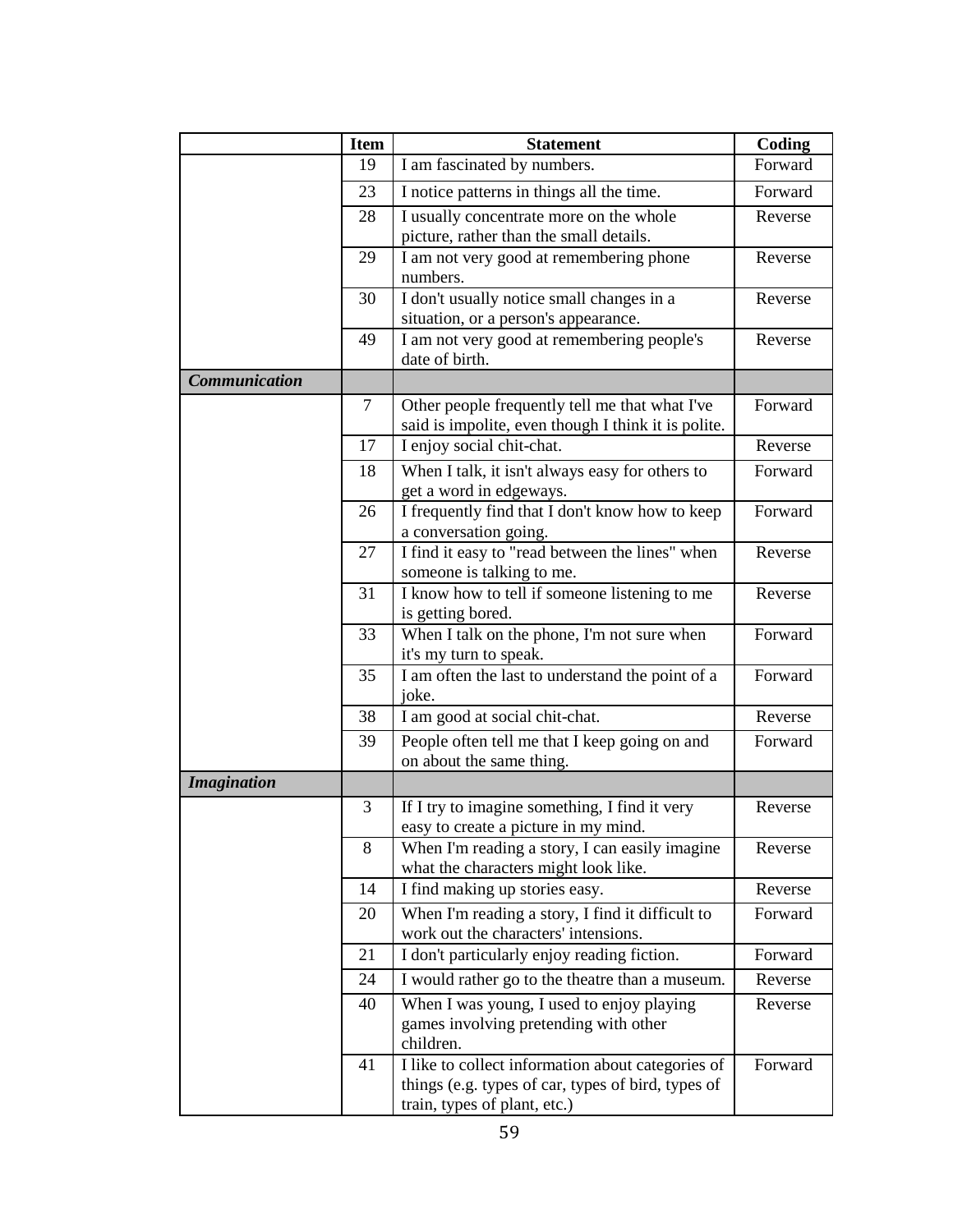|                      | <b>Item</b>  | <b>Statement</b>                                                                                 | Coding  |
|----------------------|--------------|--------------------------------------------------------------------------------------------------|---------|
|                      | 42           | I find it difficult to imagine what it would be<br>like to be someone else.                      | Forward |
|                      | 50           | I find it very easy to play games with children<br>that involve pretending.                      | Reverse |
| <b>Social Skills</b> |              |                                                                                                  |         |
|                      | $\mathbf{1}$ | I prefer to do things with others rather than on<br>my own.                                      | Reverse |
|                      | 11           | I find social situations easy.                                                                   | Reverse |
|                      | 13           | I would rather go to a library than a party.                                                     | Forward |
|                      | 15           | I find myself drawn more strongly to people<br>than things.                                      | Reverse |
|                      | 22           | I find it hard to make new friends.                                                              | Forward |
|                      | 36           | I find it easy to work out what someone is<br>thinking or feeling just by looking at their face. | Reverse |
|                      | 44           | I enjoy social occasions.                                                                        | Reverse |
|                      | 45           | I find it difficult to work out people's<br>intentions.                                          | Forward |
|                      | 47           | I enjoy meeting new people.                                                                      | Reverse |
|                      | 48           | I am a good diplomat.                                                                            | Reverse |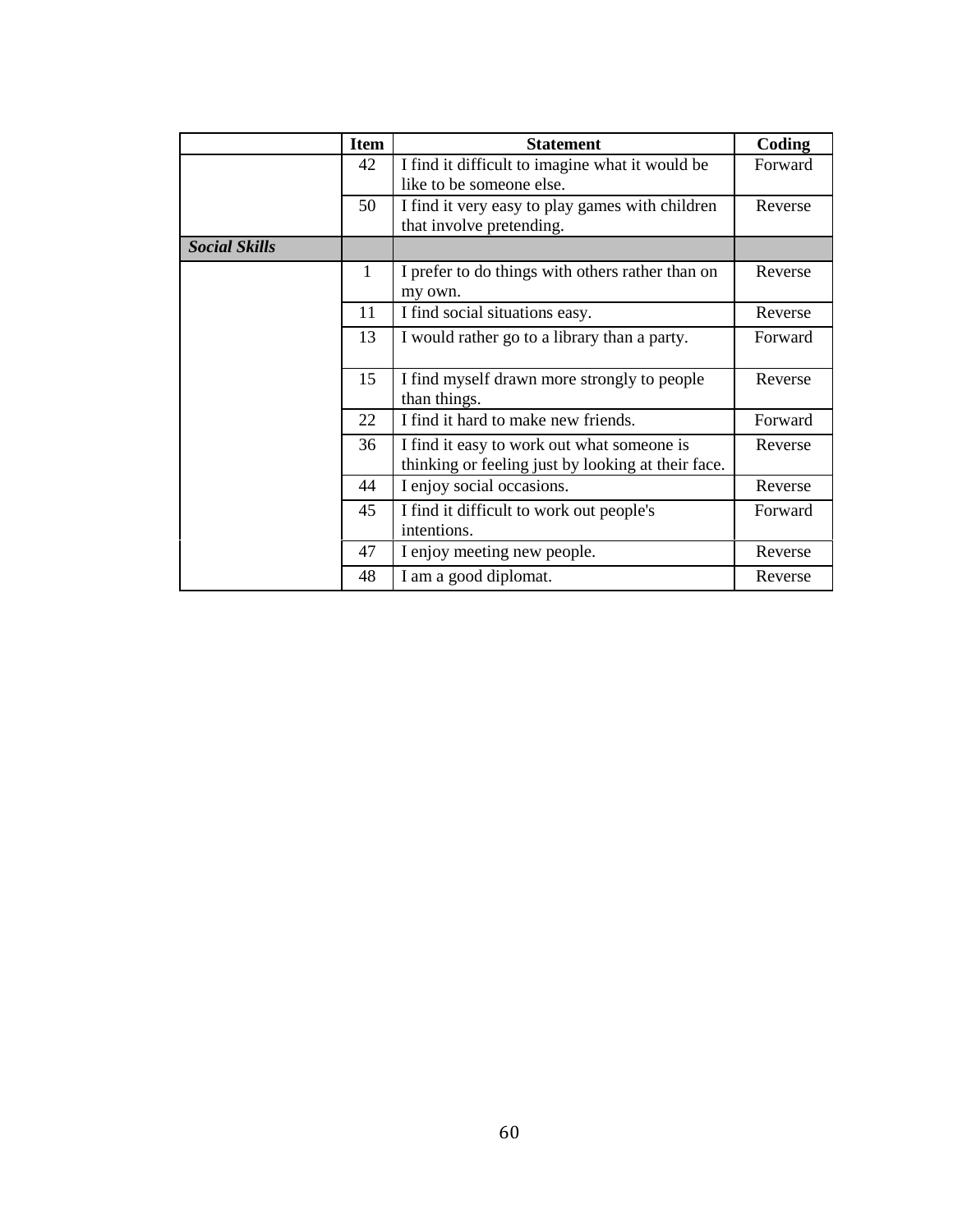#### **Systemizing Quotient-Revised (SQ-R; Wheelwright et al., 2006)**

The SQ-R has 75 questions, with higher scores again indicating greater autistic tendencies. While completing the SQ-R, participants again specified how much they agreed or disagreed with a statement on a four-point scale. As with the AQ, the responses included "definitely agree," "slightly agree," "slightly disagree," and "strongly disagree." Unlike the AQ, for the SQ-R (Wheelwright et al., 2006), the "slightly agree" and "definitely agree" responses (or the "slightly disagree" and "definitely disagree" responses for statements that were reverse-coded) received one and two points, respectively. Reed and Dassonville (2012) found that, based on the content of the questions, a subset of the items in the SQ-R can be categorized into two distinct factors, with an "insistence on sameness" factor comprising 12 questions and an "analytical tendencies" factor comprising 26 questions.

|                                 | <b>Item</b>    | <b>Statement</b>                                                                                                                                | Coding  |
|---------------------------------|----------------|-------------------------------------------------------------------------------------------------------------------------------------------------|---------|
| Analytical<br><b>Tendencies</b> |                |                                                                                                                                                 |         |
|                                 | 6              | I find it difficult to read and understand maps.                                                                                                | Reverse |
|                                 | $\overline{7}$ | When I look at a mountain, I think about how<br>precisely it was formed.                                                                        | Forward |
|                                 | 8              | I am not interested in the details of exchange<br>rates, interest rates, stocks and shares.                                                     | Reverse |
|                                 | $\mathbf Q$    | If I were buying a car, I would want to obtain<br>specific information about its engine capacity.                                               | Forward |
|                                 | 10             | I find it difficult to learn how to program video<br>recorders.                                                                                 | Reverse |
|                                 | 11             | When I like something I like to collect a lot of<br>different examples of that type of object, so I can<br>see how they differ from each other. | Forward |
|                                 | 15             | I find it difficult to understand instruction<br>manuals for putting appliances together.                                                       | Reverse |
|                                 | 16             | When I look at a building, I am curious about the<br>precise way it was constructed.                                                            | Forward |
|                                 | 17             | I am not interested in understanding how<br>wireless communication works (e.g. mobile)<br>phones).                                              | Reverse |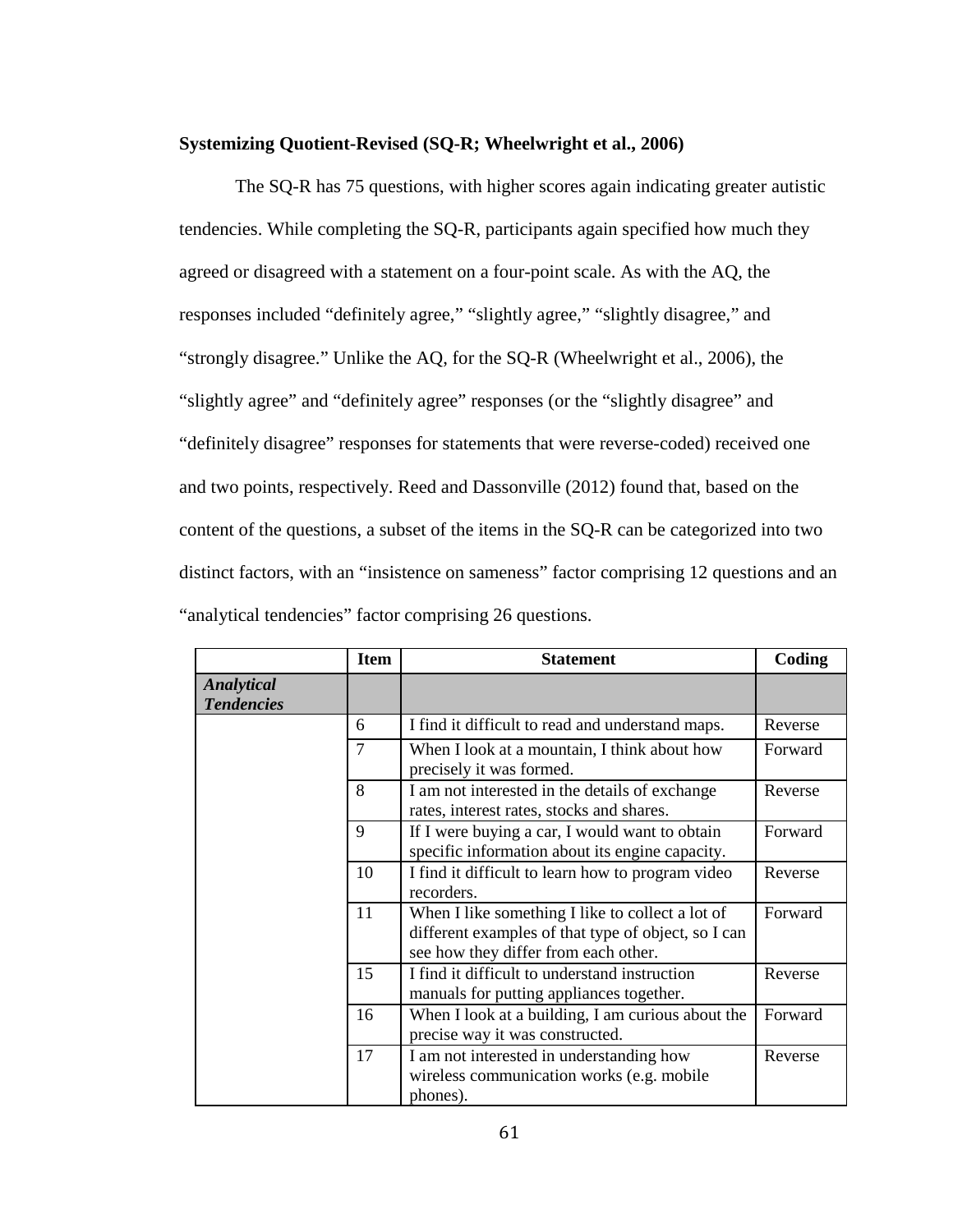|                                         | <b>Item</b>    | <b>Statement</b>                                                                        | Coding  |
|-----------------------------------------|----------------|-----------------------------------------------------------------------------------------|---------|
|                                         | 18             | When travelling by train, I often wonder exactly                                        | Forward |
|                                         |                | how the rail networks are coordinated.                                                  |         |
|                                         | 25             | I find it easy to grasp exactly how odds work in                                        | Forward |
|                                         |                | betting.                                                                                |         |
|                                         | 26             | I do not enjoy games that involve a high degree                                         | Reverse |
|                                         |                | of strategy (e.g. chess, Risk, Games Workshop).                                         |         |
|                                         | 27             | When I learn about a new category, I like to go                                         | Forward |
|                                         |                | into detail to understand the small differences                                         |         |
|                                         |                | between different members of that category.                                             |         |
|                                         | 30             | I can remember large amounts of information                                             | Forward |
|                                         |                | about a topic that interests me (e.g. flags of the                                      |         |
|                                         |                | world, airline logos).                                                                  |         |
|                                         | 32             | I am fascinated by how machines work.                                                   | Forward |
|                                         | 34             | I know very little about the different stages of                                        | Reverse |
|                                         |                | the legislation process in my country.                                                  |         |
|                                         | 35             | I do not tend to watch science documentaries on                                         | Reverse |
|                                         |                | television or read articles about science and                                           |         |
|                                         | 40             | nature.                                                                                 | Reverse |
|                                         |                | I am not interested in how the government is<br>organized into different ministries and |         |
|                                         |                | Departments.                                                                            |         |
|                                         | 41             | I am interested in knowing the path a river takes                                       | Forward |
|                                         |                | from its source to the sea.                                                             |         |
|                                         | 45             | I rarely read articles or webpages about new                                            | Reverse |
|                                         |                | technology.                                                                             |         |
|                                         | 46             | I can easily visualize how the motorways in my                                          | Forward |
|                                         |                | region link up.                                                                         |         |
|                                         | 50             | When I am walking in the country, I am curious                                          | Forward |
|                                         |                | about how the various kinds of trees differ.                                            |         |
|                                         | 53             | If I were buying a computer, I would want to                                            | Forward |
|                                         |                | know exact details about its hard drive capacity                                        |         |
|                                         |                | and processor speed.                                                                    |         |
|                                         | 60             | If I were buying a stereo, I would want to know                                         | Forward |
|                                         |                | about its precise technical features.                                                   |         |
|                                         | 70             | When I'm in a plane, I do not think about the                                           | Reverse |
|                                         |                | aerodynamics.                                                                           |         |
|                                         | 74             | When I listen to a piece of music, $\overline{I}$ always notice                         | Forward |
|                                         |                | the way it's structured.                                                                |         |
| <b>Insistence</b> on<br><b>Sameness</b> |                |                                                                                         |         |
|                                         | $\overline{2}$ | I like music or book shops because they are                                             | Forward |
|                                         |                | clearly organized.                                                                      |         |
|                                         | 14             | If I had a collection (e.g. CD's, coins, stamps), it                                    | Forward |
|                                         |                | would be highly organized.                                                              |         |
|                                         | 20             | Whenever I run out of something at home, I                                              | Forward |
|                                         |                | always add it to a shopping list.                                                       |         |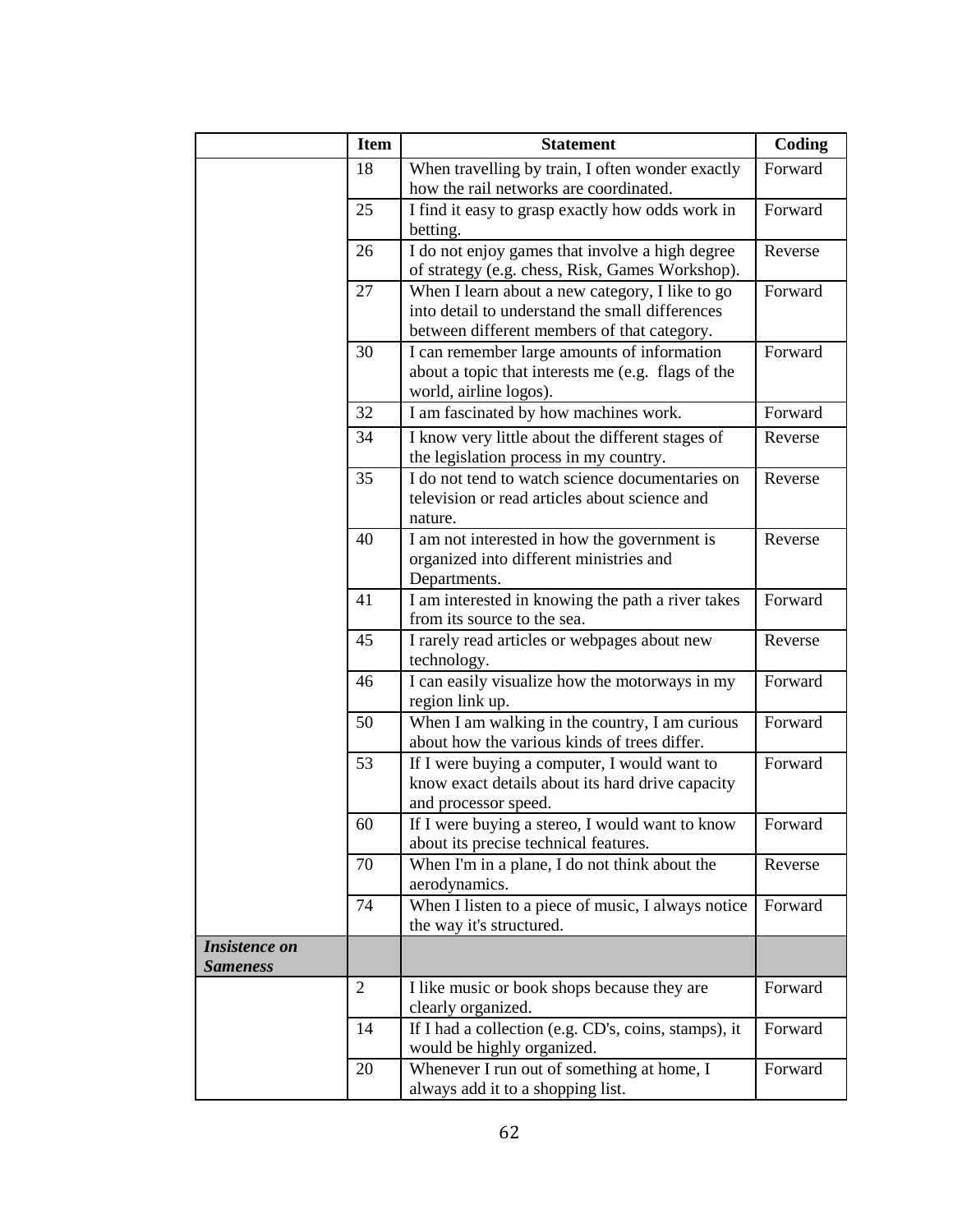|        | <b>Item</b>     | <b>Statement</b>                                                                                | Coding  |
|--------|-----------------|-------------------------------------------------------------------------------------------------|---------|
|        | 21              | I know, with reasonable accuracy, how much                                                      | Forward |
|        |                 | money has come in and gone out of my bank                                                       |         |
|        |                 | account this month.                                                                             |         |
|        | 28              | I do not find it distressing if people who live                                                 | Reverse |
|        |                 | with me upset my routines.                                                                      |         |
|        | 31              | At home, I do not carefully file all important                                                  | Reverse |
|        |                 | documents (e.g. guarantees, insurance policies).                                                |         |
|        | 44              | My clothes are not carefully organized into                                                     | Reverse |
|        |                 | different types in my wardrobe.                                                                 |         |
|        | 55              | When I get to the checkout at a supermarket, I                                                  | Forward |
|        |                 | pack different categories of goods into separate                                                |         |
|        |                 | bags.                                                                                           |         |
|        | 56              | I do not follow any particular system when I'm                                                  | Reverse |
|        |                 | cleaning at home.                                                                               |         |
|        | 65              | It does not bother me if things in the house are                                                | Reverse |
|        |                 | not in their proper place.                                                                      |         |
|        | 71              | I do not keep careful records of my household                                                   | Reverse |
|        |                 | bills.                                                                                          |         |
|        | 72              | When I have a lot of shopping to do, I like to                                                  | Forward |
|        |                 | plan which shops I am going to visit and in what                                                |         |
|        |                 | order.                                                                                          |         |
| $SQ-R$ |                 |                                                                                                 |         |
|        | $\mathbf{1}$    | I find it very easy to use train timetables, even if                                            | Forward |
|        |                 | this involves several connections.                                                              |         |
|        | 3               | I would not enjoy organizing events (e.g.                                                       | Reverse |
|        |                 | fundraising evenings, fetes, conferences).                                                      |         |
|        | $\overline{4}$  | When I read something, I always notice whether                                                  | Forward |
|        |                 | it is grammatically correct.                                                                    |         |
|        | $5\overline{)}$ | I find myself categorizing people into types (in                                                | Forward |
|        |                 | my own mind).                                                                                   |         |
|        | 12              | When I learn a language, I become intrigued by                                                  | Forward |
|        |                 | its grammatical rules.                                                                          |         |
|        | 13              | I like to know how committees are structured in<br>terms of who the different committee members | Forward |
|        |                 | represent or what their functions are.                                                          |         |
|        | 19              | I enjoy looking through catalogs of products to                                                 | Forward |
|        |                 | see the details of each product and how it                                                      |         |
|        |                 | compares to others.                                                                             |         |
|        | 22              | When I was young, I did not enjoy collecting                                                    | Reverse |
|        |                 | sets of things (e.g. stickers, football cards, etc.)                                            |         |
|        | 23              | I am interested in my family tree and in                                                        | Forward |
|        |                 | understanding how everyone is related to each                                                   |         |
|        |                 | other in the family.                                                                            |         |
|        | 24              | When I learn about historical events, I do not                                                  | Reverse |
|        |                 | focus on exact dates.                                                                           |         |
|        |                 |                                                                                                 |         |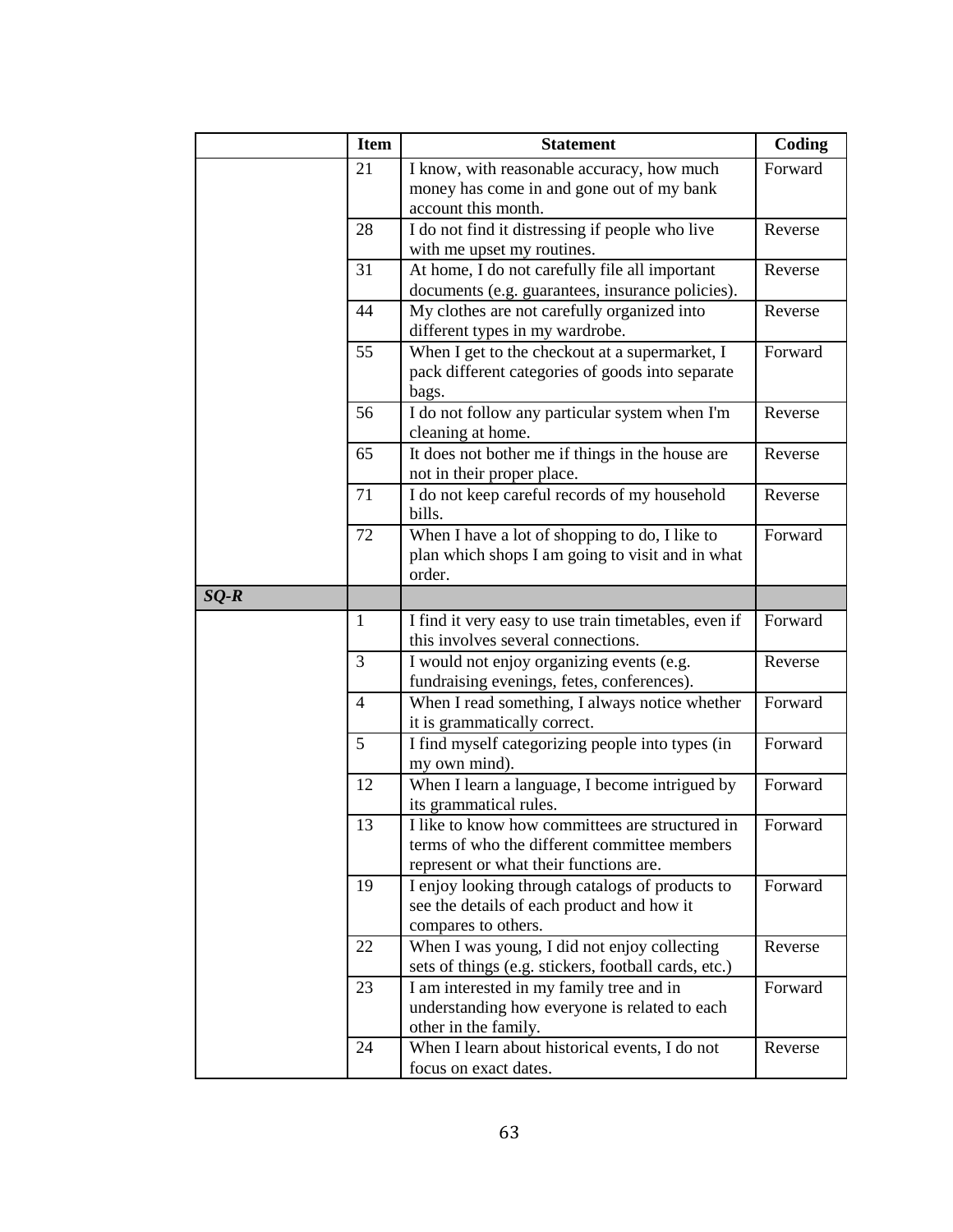| <b>Item</b> | <b>Statement</b>                                   | Coding  |
|-------------|----------------------------------------------------|---------|
| 29          | When I look at an animal, I like to know the       | Forward |
|             | precise species it belongs to.                     |         |
| 33          | When I look at a piece of furniture, I do not      | Reverse |
|             | notice the details of how it was constructed.      |         |
| 36          | If someone stops to ask me the way, I'd be able    | Forward |
|             | to give directions to any part of my home town.    |         |
| 37          | When I look at a painting, I do not usually think  | Reverse |
|             | about the technique involved in making it.         |         |
| 38          | I prefer social interactions that are structured   | Forward |
|             | around a clear activity (e.g. a hobby).            |         |
| 39          | I do not always check off receipts etc. against    | Reverse |
|             | my bank statement.                                 |         |
| 42          | I have a large collection (e.g. of books, CDs,     | Forward |
|             | videos, etc.).                                     |         |
| 43          | If there was a problem with the electrical wiring  | Forward |
|             | in my home, I'd be able to fix it.                 |         |
| 47          | When an election is being held, I am not           | Reverse |
|             | interested in the results for each constituency.   |         |
| 48          | I do not particularly enjoy learning about facts   | Reverse |
|             | and figures in history.                            |         |
| 49          | I do not tend to remember people's birthdays (in   | Reverse |
|             | terms of which day and month this falls).          |         |
| 51          | I find it difficult to understand information the  | Reverse |
|             | bank sends me on different investment and          |         |
|             | savings systems.                                   |         |
| 52          | If I were buying a camera, I would not look        | Reverse |
|             | carefully into the quality of the lens.            |         |
| 54          | I do not read legal documents very carefully.      | Reverse |
| 57          | I do not enjoy in-depth political discussions.     | Reverse |
| 58          | I am not very meticulous when I carry out D.I.Y    | Reverse |
|             | or home improvements.                              |         |
| 59          | I would not enjoy planning a business from         | Reverse |
|             | scratch to completion.                             |         |
| 61          | I tend to keep things that other people might      | Forward |
|             | throw away, in case they might be useful for       |         |
|             | something in the future.                           |         |
| 62          | I avoid situations which I cannot control.         | Forward |
| 63          | I do not care to know the names of the plants I    | Reverse |
|             | see.                                               |         |
| 64          | When I hear the weather forecast, I am not very    | Reverse |
|             | interested in the meteorological patterns.         |         |
| 66          | In maths, I am intrigued by the rules and patterns | Forward |
|             | governing numbers.                                 |         |
| 67          | I find it difficult to learn my way around a new   | Reverse |
|             | city.                                              |         |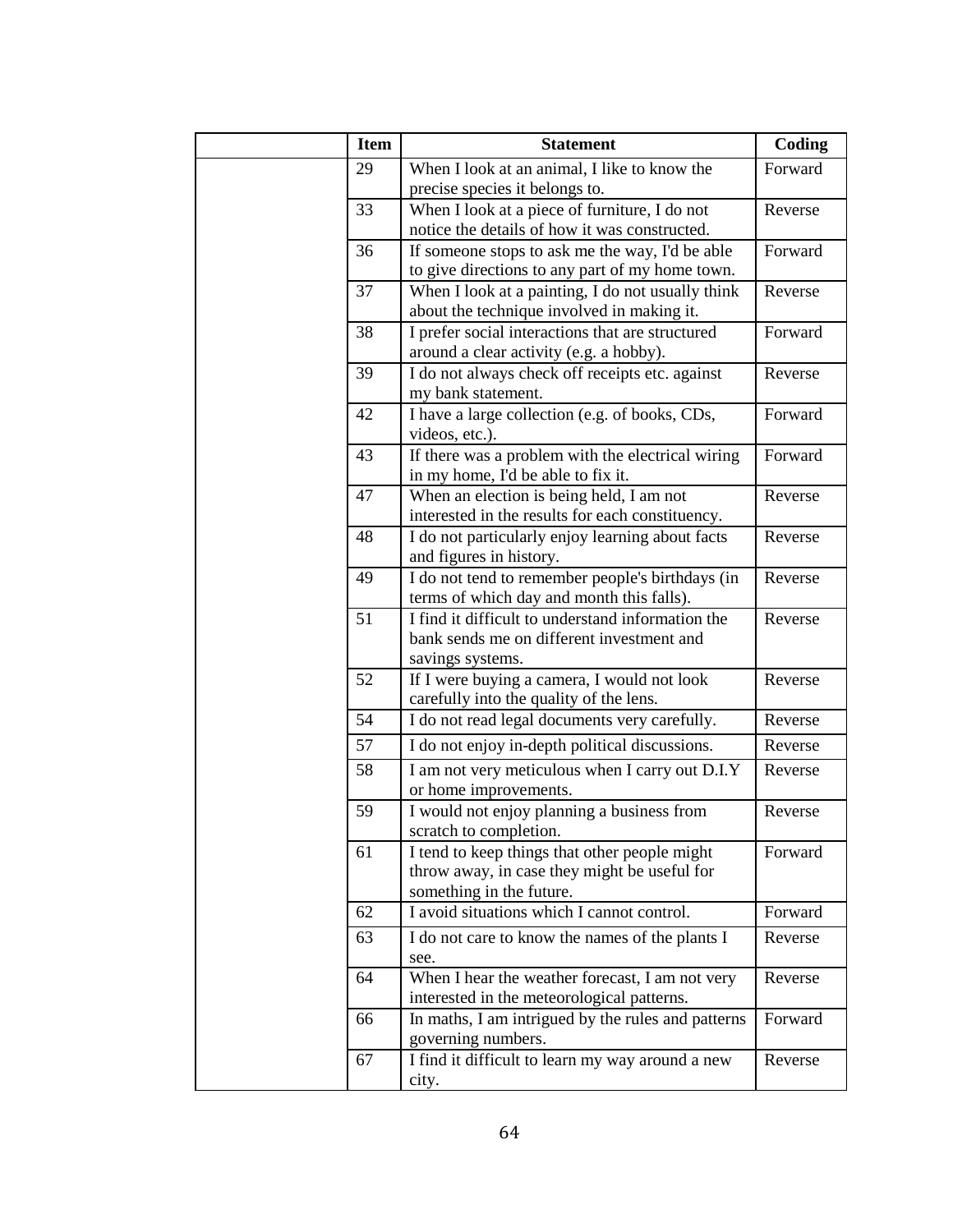|  | <b>Item</b> | <b>Statement</b>                                                                                                                      | Coding  |
|--|-------------|---------------------------------------------------------------------------------------------------------------------------------------|---------|
|  | 68          | I could list my favorite 10 books, recalling titles<br>and authors' names from memory.                                                | Forward |
|  | 69          | When I read the newspaper, I am drawn to tables<br>of information, such as football league scores or<br>stock market indices.         | Forward |
|  | 73          | When I cook, I do not think about exactly how<br>different methods and ingredients contribute to<br>the final product.                | Reverse |
|  | 75          | I could generate a list of my favorite 10 songs<br>from memory, including the title and the artist's<br>name who performed each song. | Forward |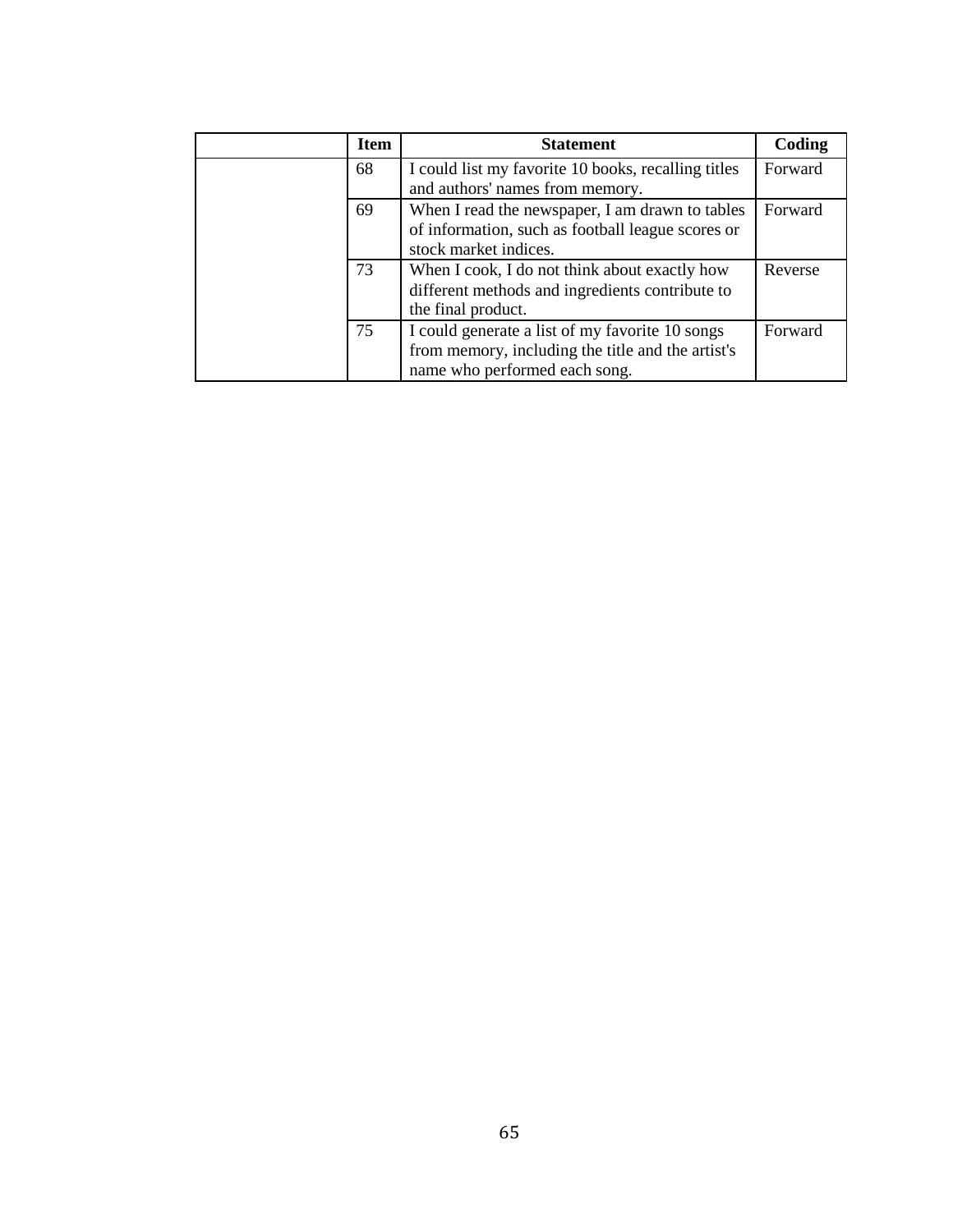## **Vancouver Obsessional Compulsive Inventory (VOCI; Thordarson et al., 2004)**

While completing the VOCI, participants indicated how accurately a statement described themselves on a five-point scale. Responses included "not at all," "a little," "some," "much," and "very much." These responses received zero to four points, respectively. Higher scores indicated greater obsessive-compulsive tendencies. The VOCI has 55 questions, which can be divided into six categories: checking, contamination, hoarding, indecisiveness, just right, and obsessions.

|                      | <b>Item</b> | <b>Statement</b>                                                                                          |  |
|----------------------|-------------|-----------------------------------------------------------------------------------------------------------|--|
| <b>Checking</b>      |             |                                                                                                           |  |
|                      | $\tau$      | I repeatedly check and recheck things like taps and switches after<br>turning them off.                   |  |
| 20                   |             | I repeatedly check that my doors or windows are locked, even<br>though I try to resist the urge to do so. |  |
|                      | 33          | One of my major problems is repeated checking.                                                            |  |
|                      | 37          | I repeatedly check that my stove is turned off, even though I resist<br>the urge to do so.                |  |
|                      | 41          | I spend a lot of time every day checking things over and over again.                                      |  |
|                      | 43          | I frequently have to check things like switches, faucets, appliances,<br>and doors several times.         |  |
| <b>Contamination</b> |             |                                                                                                           |  |
|                      | 3           | I feel very dirty after touching money.                                                                   |  |
|                      | 8           | I use an excessive amount of disinfectants to keep my home or<br>myself safe from germs.                  |  |
| 13                   |             | I spend far too much time washing my hands.                                                               |  |
|                      | 15          | Touching the bottom of my shoes makes me very anxious.                                                    |  |
|                      | 21          | I find it very difficult to touch garbage or garbage bins.                                                |  |
|                      | 23          | I am excessively concerned about germs and disease.                                                       |  |
|                      | 25          | I avoid using public telephones because of possible contamination.                                        |  |
|                      | 32          | I feel very contaminated after I touch an animal.                                                         |  |
|                      | 39          | I am very afraid of having even slight contact with bodily<br>secretions (blood, urine, sweat, etc.).     |  |
|                      | 44          | One of my major problems is that I am excessively concerned about<br>cleanliness.                         |  |
|                      | 49          | I often experience upsetting and unwanted thoughts about illness.                                         |  |
|                      | 50          | I am afraid to use even well kept public toilets because I am so<br>concerned about germs.                |  |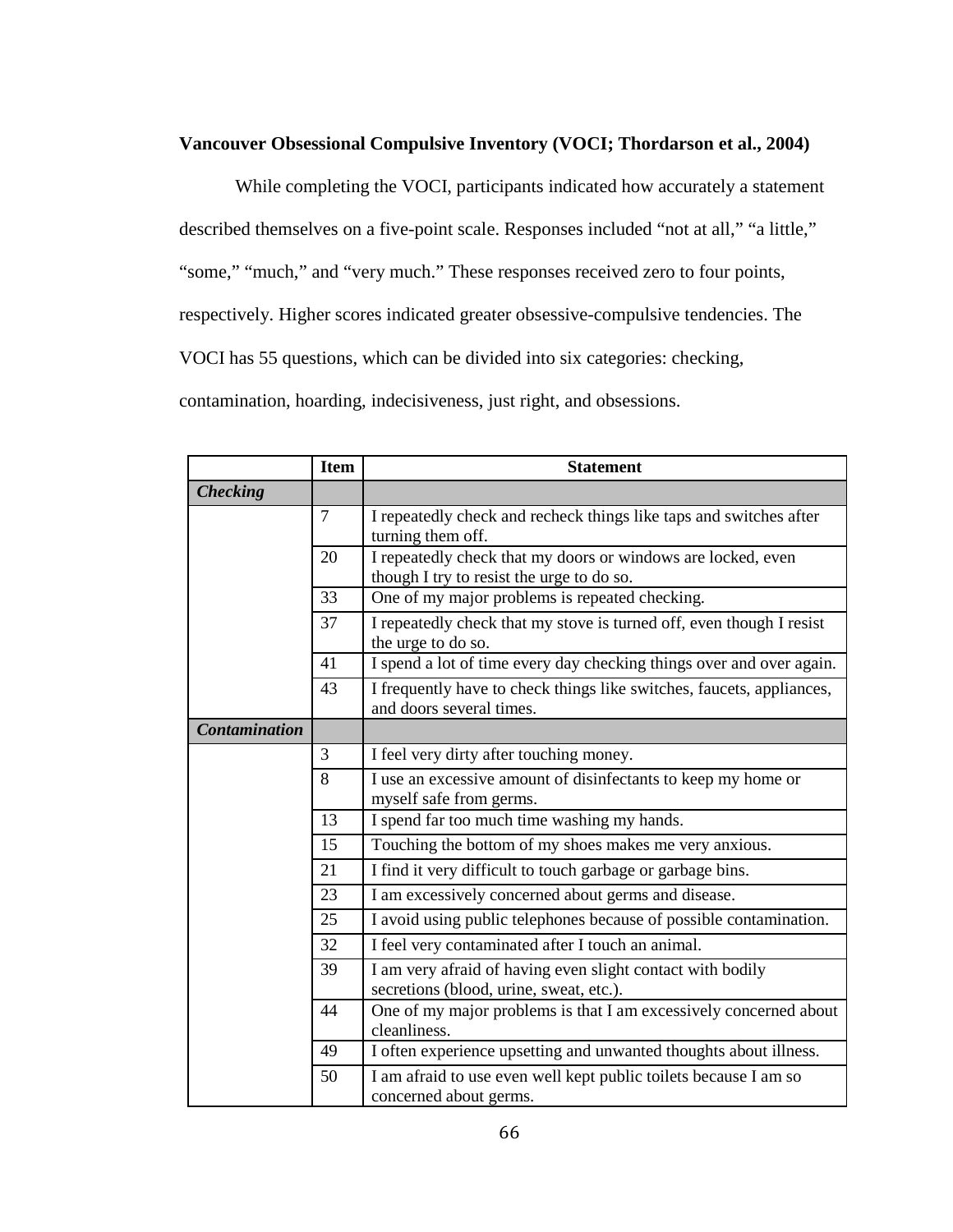|                       | <b>Item</b>    | <b>Statement</b>                                                                                                                                     |
|-----------------------|----------------|------------------------------------------------------------------------------------------------------------------------------------------------------|
| <b>Hoarding</b>       |                |                                                                                                                                                      |
|                       | 10             | I have trouble carrying out normal household activities because my<br>home is so cluttered with things I have collected.                             |
|                       | 22             | I become very tense or upset when I think about throwing anything<br>away.                                                                           |
|                       | 26             | I am embarrassed to invite people to my home because it is full of<br>piles of worthless things I have saved.                                        |
|                       | 35             | I find it almost impossible to decide what to keep and what to throw<br>away.                                                                        |
|                       | 42             | I have great trouble throwing anything away because I am very<br>afraid of being wasteful.                                                           |
|                       | 45             | I feel compelled to keep far too many things like old magazines,<br>newspapers, and receipts because I am afraid I might need them in<br>the future. |
|                       | 51             | Although I try to resist, I feel compelled to collect a large quantity<br>of things I never actually use.                                            |
| <b>Indecisiveness</b> |                |                                                                                                                                                      |
|                       | $\overline{4}$ | I find it very difficult to make even trivial decisions.                                                                                             |
|                       | 11             | After I have decided something, I usually worry about my decision<br>for a long time.                                                                |
|                       | 17             | I become very anxious when I have to make even a minor decision.                                                                                     |
|                       | 29             | I worry far too much that I might upset other people.                                                                                                |
|                       | 31             | I almost always count when doing a routine task.                                                                                                     |
|                       | 48             | I try to put off making decisions because I'm so afraid of making a<br>mistake.                                                                      |
| <b>Just Right</b>     |                |                                                                                                                                                      |
|                       | $\mathbf{1}$   | I feel compelled to check letters over and over before mailing them.                                                                                 |
|                       | 5              | I feel compelled to be absolutely perfect.                                                                                                           |
|                       | 9              | I often feel compelled to memorize trivial things (e.g., license plate<br>numbers, instructions on labels).                                          |
|                       | 14             | I often have trouble getting things done because I try to do<br>everything exactly right.                                                            |
|                       | 18             | I feel compelled to follow a very strict routine when doing ordinary<br>things.                                                                      |
|                       | 19             | I feel upset if my furniture or other possessions are not always in<br>exactly the same position.                                                    |
|                       | 24             | I am often very late because I can't get through ordinary tasks on<br>time.                                                                          |
|                       | 36             | I am strongly compelled to count things.                                                                                                             |
|                       | 38             | I get very upset if I can't complete my bedtime routine in exactly<br>the same way every night.                                                      |
|                       | 47             | I tend to get behind in my work because I repeat the same thing<br>over and over again.                                                              |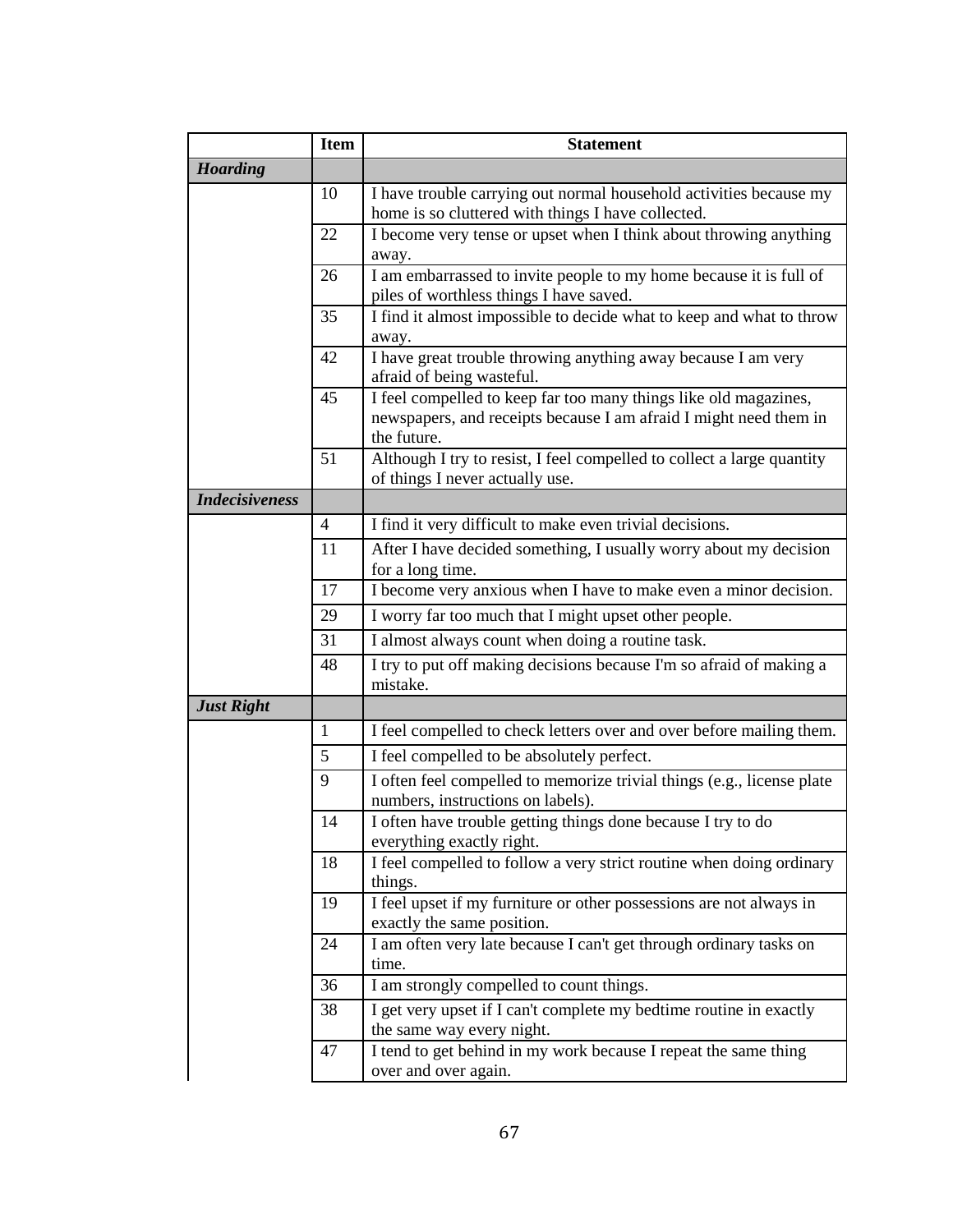|                   | <b>Item</b>    | <b>Statement</b>                                                                                            |
|-------------------|----------------|-------------------------------------------------------------------------------------------------------------|
|                   | 53             | One of my major problems is that I pay far too much attention to<br>detail.                                 |
|                   | 55             | I spend far too long getting ready to leave home each day because I<br>have to do everything exactly right. |
| <b>Obsessions</b> |                |                                                                                                             |
|                   | $\overline{c}$ | I am often upset by my unwanted thoughts of using a sharp<br>weapon.                                        |
|                   | 6              | I repeatedly experience the same unwanted thought or image about<br>an accident.                            |
|                   | 12             | I find that almost every day I am upset by unpleasant thoughts that<br>come into my mind against my will.   |
|                   | 16             | I am often upset by my unwanted thoughts or images of sexual acts.                                          |
|                   | 27             | I repeatedly experience the same upsetting thought or image about<br>death.                                 |
|                   | 28             | I am often upset by unwanted thoughts or images of blurting out<br>obscenities or insults in public.        |
|                   | 30             | I am often frightened by unwanted urges to drive or run into<br>oncoming traffic.                           |
|                   | 34             | I often experience upsetting and unwanted thoughts about losing<br>control.                                 |
|                   | 40             | I am often very upset by my unwanted impulses to harm other<br>people.                                      |
|                   | 46             | I repeatedly experience upsetting and unacceptable thoughts of a<br>religious nature.                       |
|                   | 52             | I repeatedly experience upsetting and unwanted immoral thoughts.                                            |
| 54                |                | I am often upset by unwanted urges to harm myself.                                                          |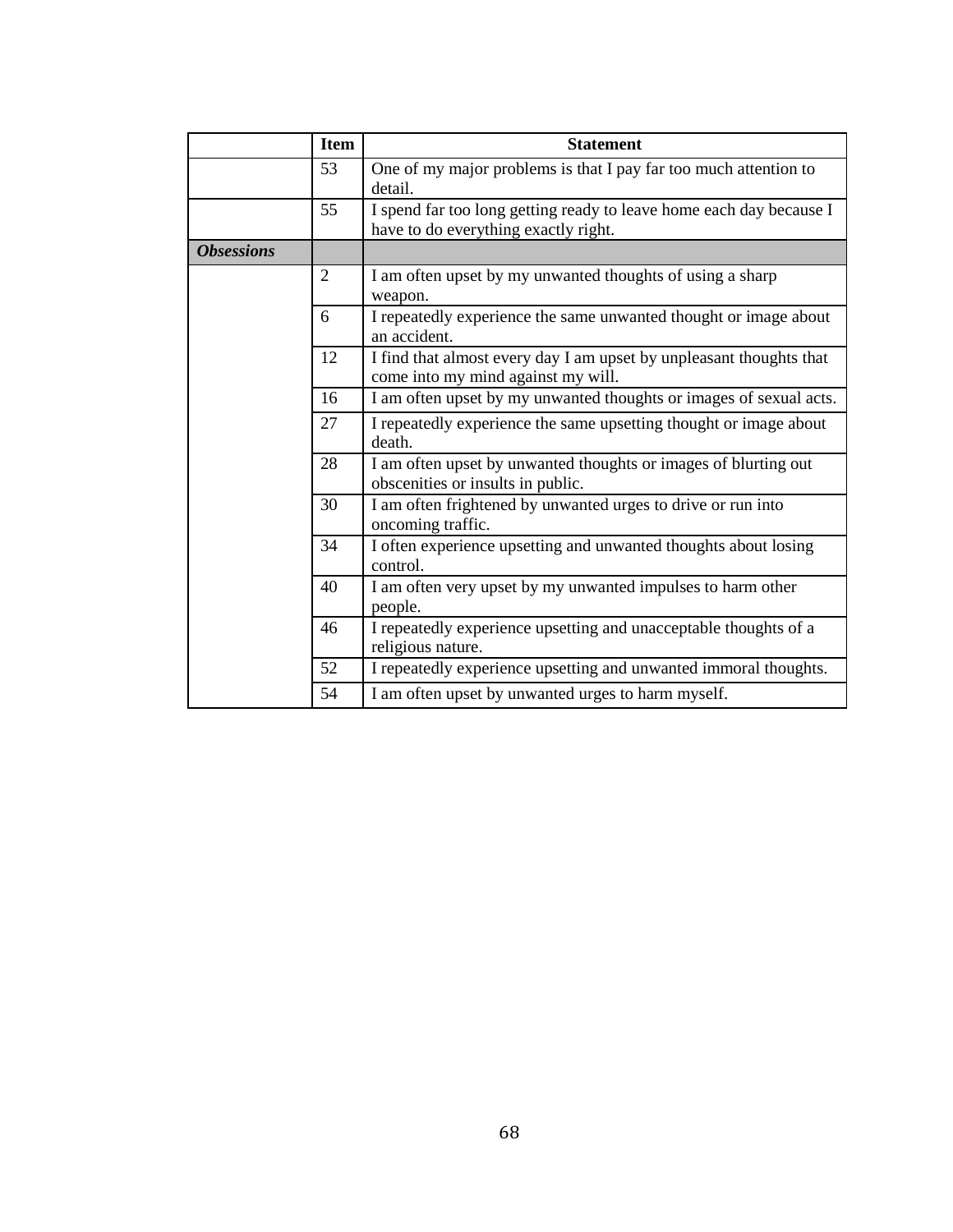## **Symmetry, Ordering and Arranging Questionnaire (SOAQ; Radmosky &**

#### **Rachman, 2004)**

While completing the SOAQ, participants again indicated how true each statement was of them on a five-point scale. As with the VOCI, responses on the SOAQ included "not at all," "a little," "some," "much," and "very much," and these responses received zero to four points, respectively. The SOAQ has twenty questions, with higher scores again indicating greater obsessive-compulsive tendencies.

| Item           | <b>Statement</b>                                                                                       |
|----------------|--------------------------------------------------------------------------------------------------------|
| $\mathbf{1}$   | I feel upset if my furniture is not always in exactly the same position.                               |
| $\overline{2}$ | Other people think I spend too much time ordering and arranging my belongings.                         |
| $\overline{3}$ | It is essential that I arrange my clothing in a particular and specific way.                           |
| $\overline{4}$ | I am more at ease when my belongings are "just right."                                                 |
| $\overline{5}$ | I must keep my papers, receipts, documents, etc. organized according to a specific set<br>of rules.    |
| 6              | It is important that my belongings are placed in a symmetrical and evenly distributed<br>way.          |
| $\overline{7}$ | If someone accidentally disturbs my belongings - however slightly, I become<br>bothered or upset.      |
| 8              | I feel compelled to arrange my possessions until it feels "just right."                                |
| 9              | When I think that my belongings are out of place, I am uncomfortable or anxious.                       |
| 10             | When I put things away, I feel compelled to do it carefully and precisely.                             |
| 11             | The furniture in my home must be in exactly the "right" spot.                                          |
| 12             | I feel calm and relaxed only when objects around me are organized and placed<br>correctly.             |
| 13             | I feel compelled to arrange cans or boxes of food on my kitchen shelves in a specific<br>way.          |
| 14             | When I see that my belongings are out of place, I become anxious until I can arrange<br>them properly. |
| 15             | I feel compelled to arrange objects so that they are balanced and evenly spaced.                       |
| 16             | I feel calm/at ease only when my surroundings are neat and tidy.                                       |
| 17             | Even when my home is messy, I keep things organized according to a specific set of<br>rules.           |
| 18             | Things in my home have a proper and exact place.                                                       |
| 19             | I cannot concentrate unless things are in the right place.                                             |
| 20             | I don't like to disturb objects once they are properly arranged.                                       |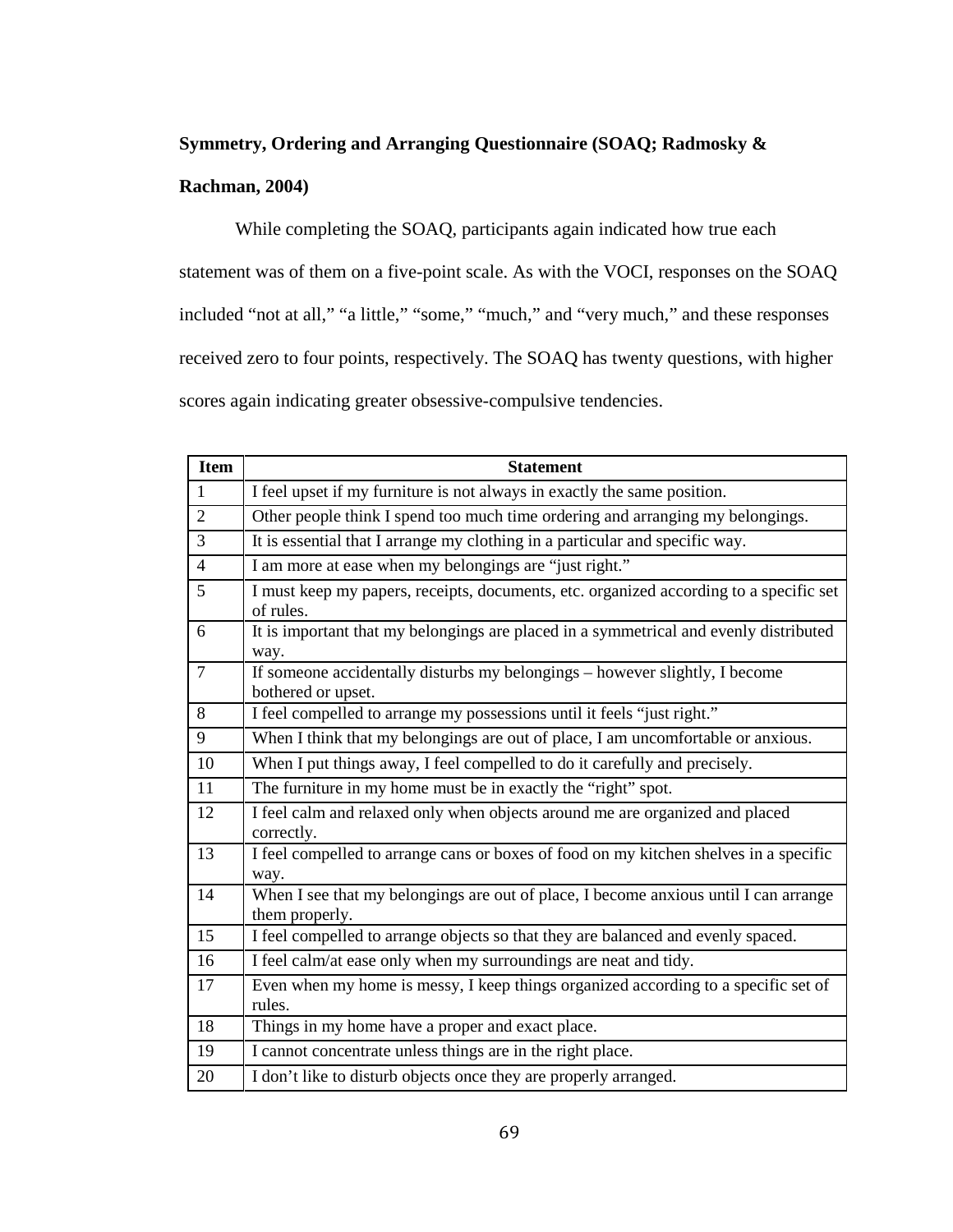# **Vancouver Obsessional Compulsive Inventory-Revised (VOCI-R; Gonner et al., 2010)**

From a subset of items on the VOCI and the SOAQ, we were able to derive scores on the VOCI-R, which uses the same scoring system. We also calculated the five sub-scores of the VOCI-R: checking, contamination, hoarding, obsessions, and symmetry and ordering. The obsessions subscore is further divided into the harming and immoral categories. For every subscore except symmetry and ordering, the item number refers to the statement in the VOCI.

|                                  | <b>Item</b>    | <b>Statement</b>                                                                                                         |
|----------------------------------|----------------|--------------------------------------------------------------------------------------------------------------------------|
| <b>Checking</b>                  |                |                                                                                                                          |
|                                  | $\overline{7}$ | I repeatedly check and recheck things like taps and switches<br>after turning them off.                                  |
|                                  | 20             | I repeatedly check that my doors or windows are locked, even<br>though I try to resist the urge to do so.                |
|                                  | 33             | One of my major problems is repeated checking.                                                                           |
|                                  | 37             | I repeatedly check that my stove is turned off, even though I<br>resist the urge to do so.                               |
|                                  | 41             | I spend a lot of time every day checking things over and over<br>again.                                                  |
|                                  | 43             | I frequently have to check things like switches, faucets,<br>appliances, and doors several times.                        |
| Contaminatio<br>$\boldsymbol{n}$ |                |                                                                                                                          |
|                                  | 13             | I spend far too much time washing my hands.                                                                              |
|                                  | 15             | Touching the bottom of my shoes makes me very anxious.                                                                   |
|                                  | 21             | I find it very difficult to touch garbage or garbage bins.                                                               |
|                                  | 25             | I avoid using public telephones because of possible<br>contamination.                                                    |
|                                  | 39             | I am very afraid of having even slight contact with bodily<br>secretions (blood, urine, sweat, etc.).                    |
|                                  | 50             | I am afraid to use even well kept public toilets because I am<br>so concerned about germs.                               |
| <b>Hoarding</b>                  |                |                                                                                                                          |
|                                  | 10             | I have trouble carrying out normal household activities<br>because my home is so cluttered with things I have collected. |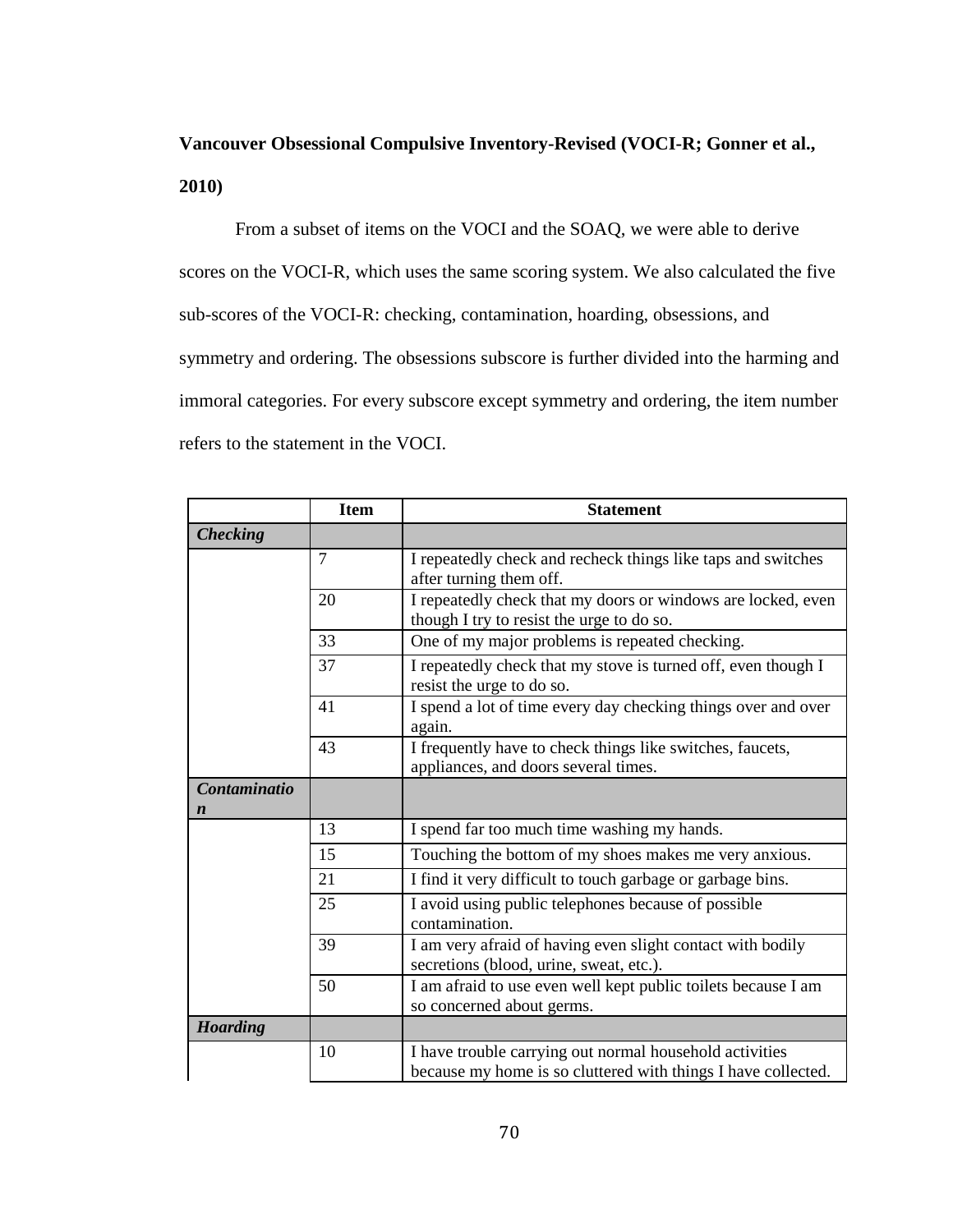|                                        | <b>Item</b>    | <b>Statement</b>                                                                                                                                     |
|----------------------------------------|----------------|------------------------------------------------------------------------------------------------------------------------------------------------------|
|                                        | 22             | I become very tense or upset when I think about throwing<br>anything away.                                                                           |
|                                        | 35             | I find it almost impossible to decide what to keep and what to<br>throw away.                                                                        |
|                                        | 42             | I have great trouble throwing anything away because I am<br>very afraid of being wasteful.                                                           |
|                                        | 45             | I feel compelled to keep far too many things like old<br>magazines, newspapers, and receipts because I am afraid I<br>might need them in the future. |
|                                        | 51             | Although I try to resist, I feel compelled to collect a large<br>quantity of things I never actually use.                                            |
| Obsessions -<br><b>Harming</b>         |                |                                                                                                                                                      |
|                                        | $\overline{2}$ | I am often upset by my unwanted thoughts of using a sharp<br>weapon.                                                                                 |
|                                        | 30             | I am often frightened by unwanted urges to drive or run into<br>oncoming traffic.                                                                    |
|                                        | 40             | I am often very upset by my unwanted impulses to harm other<br>people.                                                                               |
| Obsessions -<br><b>Immoral</b>         |                |                                                                                                                                                      |
|                                        | 16             | I am often upset by my unwanted thoughts or images of<br>sexual acts.                                                                                |
|                                        | 46             | I repeatedly experience upsetting and unacceptable thoughts<br>of a religious nature.                                                                |
|                                        | 52             | I repeatedly experience upsetting and unwanted immoral<br>thoughts.                                                                                  |
| <b>Symmetry and</b><br><b>Ordering</b> |                |                                                                                                                                                      |
|                                        | 1              | I feel upset if my furniture is not always in exactly the same<br>position.                                                                          |
|                                        | $\overline{7}$ | If someone accidentally disturbs my belongings - however<br>slightly, I become bothered or upset.                                                    |
|                                        | 12             | I feel calm and relaxed only when objects around me are<br>organized and placed correctly.                                                           |
|                                        | 14             | When I see that my belongings are out of place, I become<br>anxious until I can arrange them properly.                                               |
|                                        | 15             | I feel compelled to arrange objects so that they are balanced<br>and evenly spaced.                                                                  |
|                                        | 19             | I cannot concentrate unless things are in the right place.                                                                                           |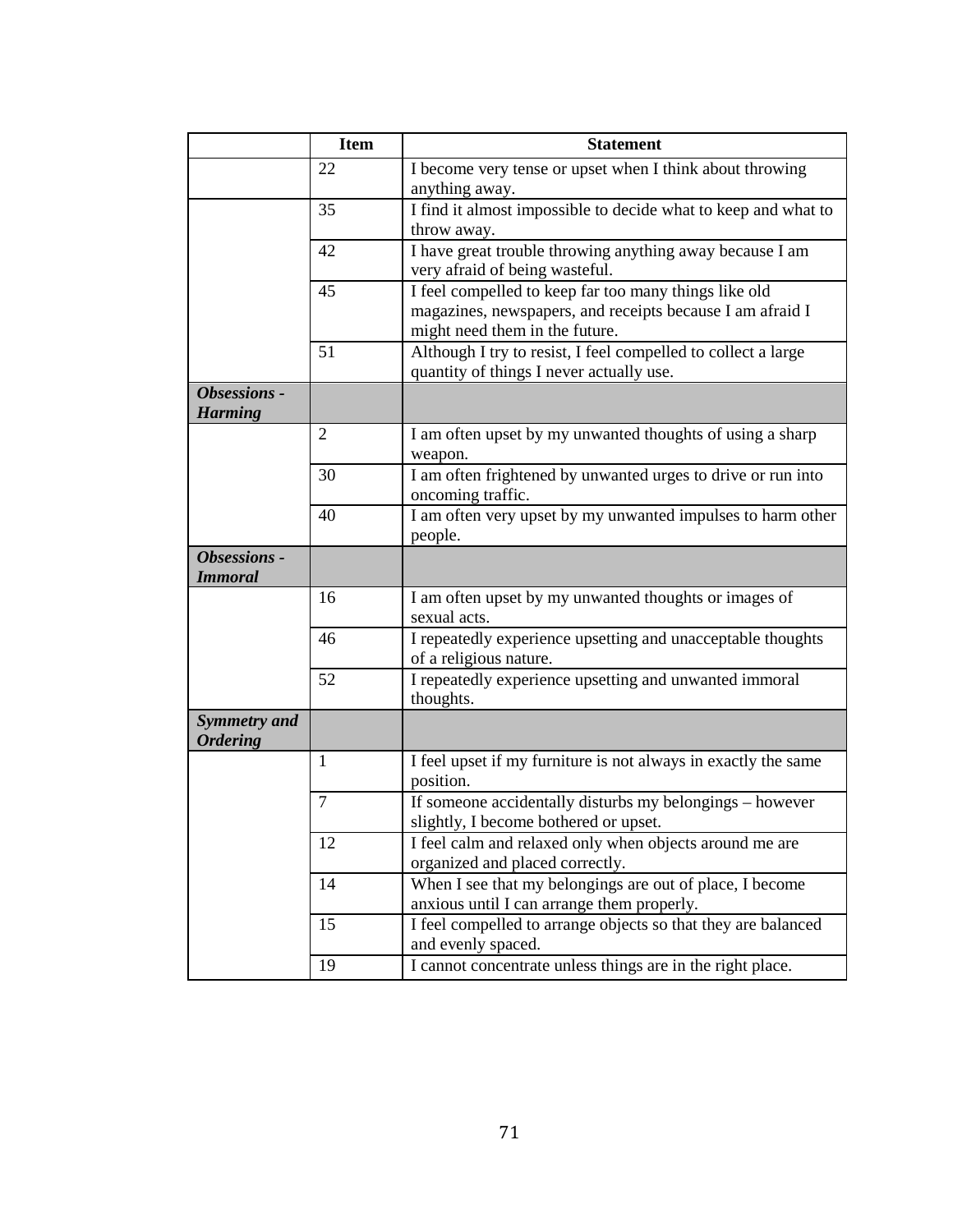## **Bibliography**

- Amaral, D. G., Schumann, C. M., & Nordahl, C. W. (2008). Neuroanatomy of autism. *Trends in Neurosciences*, *31*(3), 137-145.
- American Psychiatric Association. (2013). *Diagnostic and Statistical Manual of Mental Disorders* (5th ed.). Washington, DC
- Asperger, H. (1991). 'Autistic psychopathy' in childhood. In U. Frith (Ed.), *Autism and Asperger Syndrome* (pp. 37-92). London, England: Cambridge University Press. (Reprinted from *Archiv für Psychiatrie und Nervenkrankheiten*, 1944, *117*, 76- 136).
- Bach, M. (1996). The Freiburg Visual Acuity Test-automatic measurement of visual acuity. *Optometry & Vision Science*, *73*(1), 49-53.
- Baker, J. P. (2013). Autism at 70 Redrawing the Boundaries. *New England Journal of Medicine*, *369*, 1089-91. doi:10.1056/NEJMp1306380.
- Baron‐Cohen, S. (2009). Autism: the empathizing–systemizing (E‐S) theory. *Annals of the New York Academy of Sciences*, *1156*(1), 68-80.
- Baron-Cohen, S., & Wheelwright, S. (2004). The empathy quotient: an investigation of adults with Asperger syndrome or high functioning autism, and normal sex differences. *Journal of Autism and Developmental Disorders*, *34*(2), 163-175.
- Baron-Cohen, S., Knickmeyer, R. C., & Belmonte, M. K. (2005). Sex differences in the brain: implications for explaining autism. *Science*, *310*(5749), 819-823.
- Baron-Cohen, S., Leslie, A. M., & Frith, U. (1985). Does the autistic child have a "theory of mind"?. *Cognition*, *21*(1), 37-46.
- Baron-Cohen, S., Richler, J., Bisarya, D., Gurunathan, N., & Wheelwright, S. (2003). The systemizing quotient: an investigation of adults with Asperger syndrome or high–functioning autism, and normal sex differences. *Philosophical Transactions of the Royal Society of London*. *Series B: Biological Sciences*, *358*(1430), 361–374.
- Baron-Cohen, S., Ring, H. A., Bullmore, E. T., Wheelwright, S., Ashwin, C., & Williams, S. C. R. (2000). The amygdala theory of autism. *Neuroscience & Biobehavioral Reviews*, *24*(3), 355-364.
- Baron-Cohen, S., Wheelwright, S., Skinner, R., & Martin, J. (2001). The Autism-Spectrum Quotient (AQ): evidence from Asperger Syndrome/high-functioning autism, males and females, scientists and mathematicians. *Journal of Autism and Developmental Disorders*, *2001*(31), 5-17.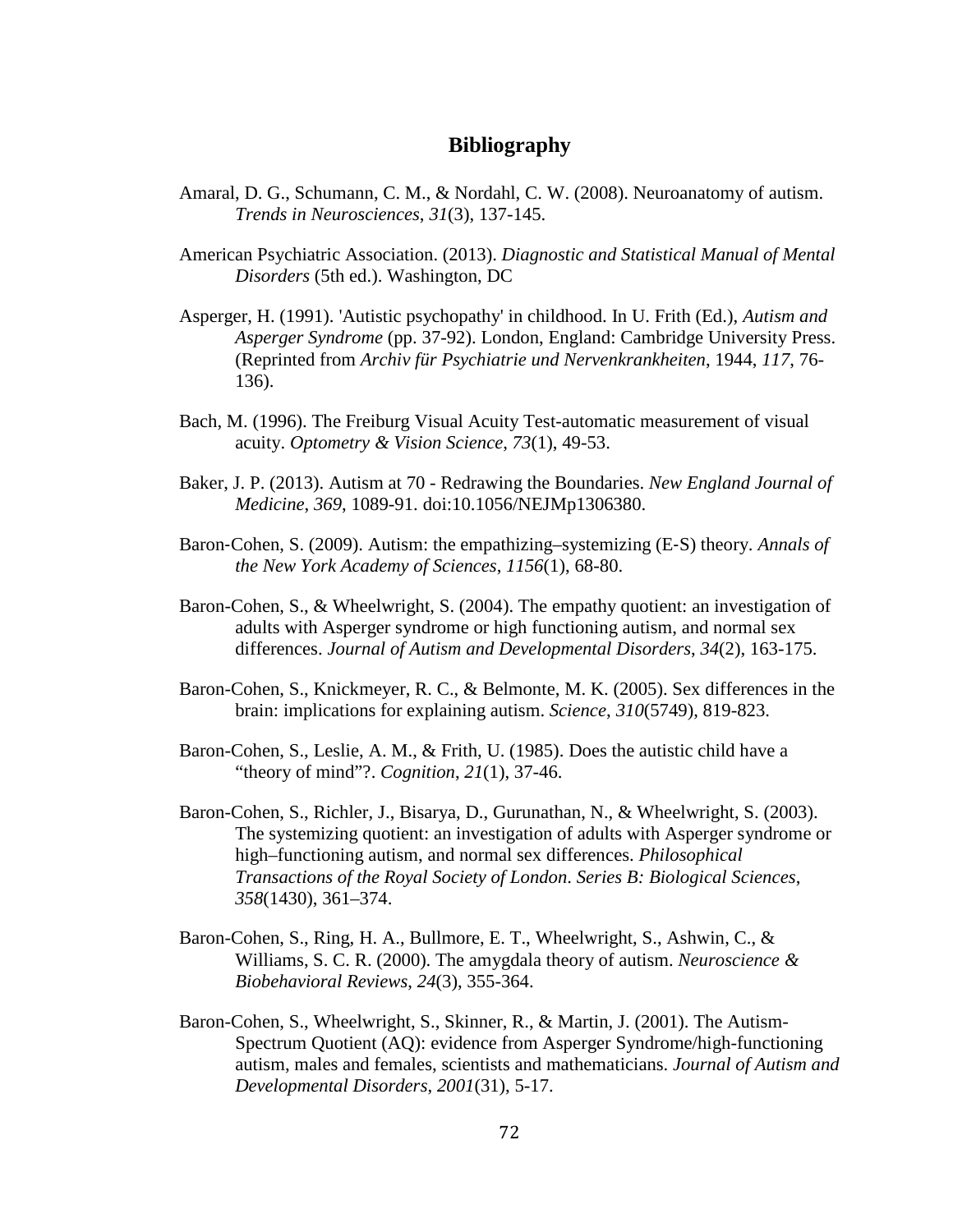- Bejerot, S., Eriksson, J. M., Bonde, S., Carlström, K., Humble, M. B., & Eriksson, E. (2012). The extreme male brain revisited: gender coherence in adults with autism spectrum disorder. *The British Journal of Psychiatry*, *201*(2), 116-123.
- Belmonte, M. K., Allen, G., Beckel-Mitchener, A., Boulanger, L. M., Carper, R. A., & Webb, S. J. (2004). Autism and abnormal development of brain connectivity. *The Journal of Neuroscience*, *24*(42), 9228-9231.
- Bölte, S., Holtmann, M., Poustka, F., Scheurich, A., & Schmidt, L. (2007). Gestalt Perception and Local-Global Processing in High-Functioning Autism. *Journal of Autism and Developmental Disorders*, *37*(8), 1493–1504.
- Bölte, S., Hubl, D., Dierks, T., Holtmann, M., & Poustka, F. (2008). An fMRI-study of locally oriented perception in autism: altered early visual processing of the block design test. *Journal of Neural Transmission*, *115*(3), 545-552.
- Centers for Disease Control. (2014). *Prevalence of Autism Spectrum Disorder Among Children Aged 8 Years — Autism and Developmental Disabilities Monitoring Network, 11 Sites, United States, 2010*. Retrieved from http://www.cdc.gov/mmwr/preview/mmwrhtml/ss6302a1.htm?s\_cid=ss6302a1\_ w
- Clifford, C. W. (2014). The tilt illusion: Phenomenology and functional implications. *Vision Research*, *104*, 3-11.
- Damarla, S. R., Keller, T. A., Kana, R. K., Cherkassky, V. L., Williams, D. L., Minshew, N. J., & Just, M. A. (2010). Cortical underconnectivity coupled with preserved visuospatial cognition in autism: Evidence from an fMRI study of an embedded figures task. *Autism Research*, *3*(5), 273-279.
- Dickinson, A., Jones, M., & Milne, E. (2014). Oblique Orientation Discrimination Thresholds Are Superior in Those with a High Level of Autistic Traits. *Journal of Autism and Developmental Disorders*, *44*(11), 2844-2850.
- Gönner, S., Ecker, W., Leonhart, R., & Limbacher, K. (2010). Multidimensional assessment of OCD: integration and revision of the Vancouver obsessional‐ compulsive inventory and the symmetry ordering and arranging questionnaire. *Journal of Clinical Psychology*, *66*(7), 739-757.
- Grove, R., Baillie, A., Allison, C., Baron-Cohen, S., & Hoekstra, R. A. (2013). Empathizing, systemizing, and autistic traits: Latent structure in individuals with autism, their parents, and general population controls. *Journal of Abnormal Psychology*, *122*(2), 600.
- Happé, F. (1999). Autism: cognitive deficit or cognitive style?. *Trends in Cognitive Sciences*, *3*(6), 216-222.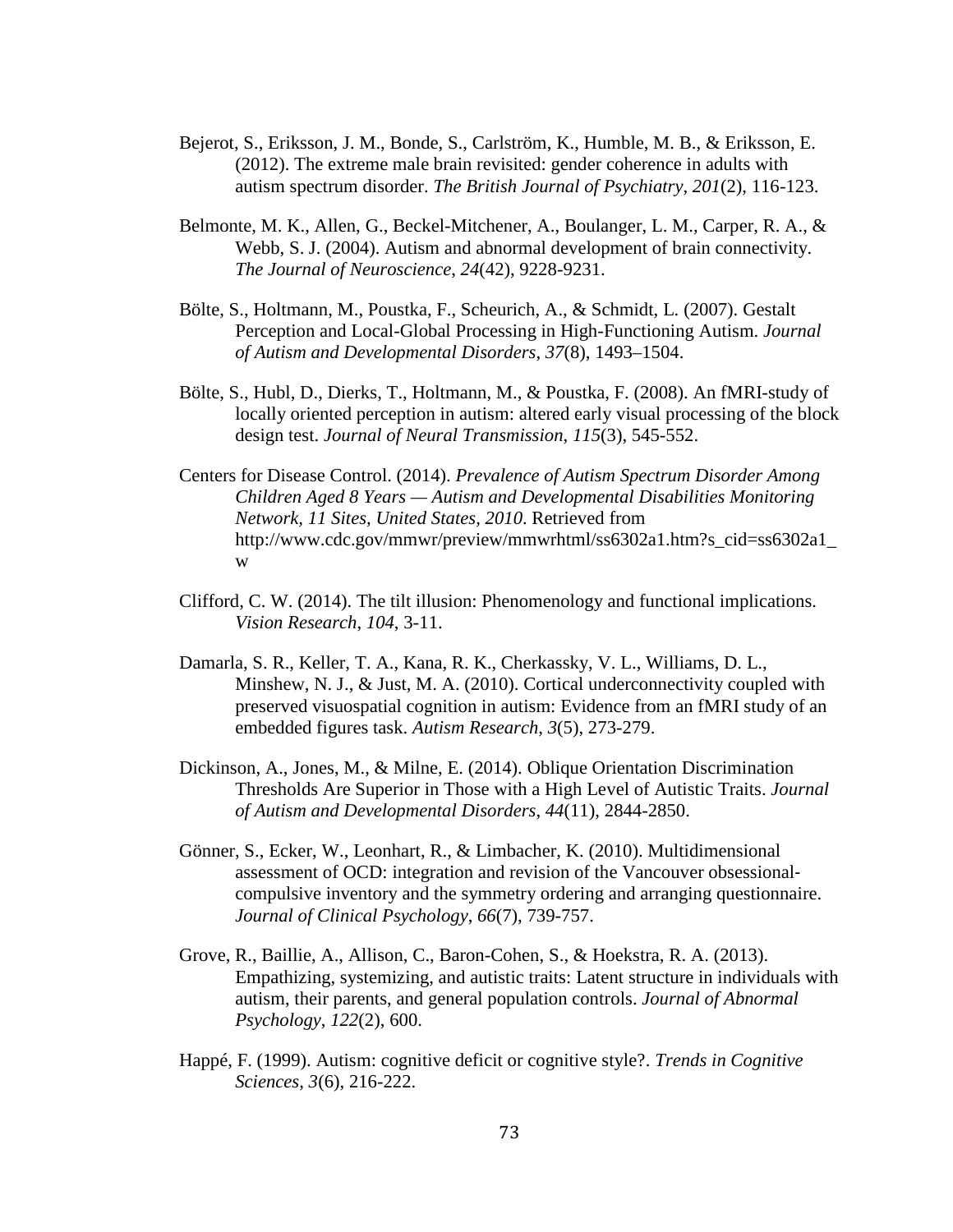- Happé, F. G. (1996). Studying weak central coherence at low levels: Children with autism do not succumb to visual illusions. A research note. *Journal of Child Psychology and Psychiatry*, *37*(7), 873–877.
- Happé, F., & Frith, U. (2006). The Weak Coherence Account: Detail-focused Cognitive Style in Autism Spectrum Disorders. *Journal of Autism and Developmental Disorders*, *36*(1), 5-25. doi:10.1007/s10803-005-0039-0
- Hubel, D. H., & Wiesel, T. N. (1962). Receptive fields, binocular interaction and functional architecture in the cat's visual cortex. *The Journal of Physiology*, *160*(1), 106-154.
- Hyde, K. L., Samson, F., Evans, A. C., & Mottron, L. (2010). Neuroanatomical differences in brain areas implicated in perceptual and other core features of autism revealed by cortical thickness analysis and voxel-based morphometry. *Human Brain Mapping*, *31*(4), 556-66. doi:10.1002/hbm.20887
- Just, M. A., Cherkassky, V. L., Keller, T. A., Kana, R. K., & Minshew, N. J. (2007). Functional and anatomical cortical underconnectivity in autism: evidence from an FMRI study of an executive function task and corpus callosum morphometry. *Cerebral Cortex*, *17*(4), 951-961.
- Kanner, L. (1943). Autistic Disturbances of Affective Contact. *Pathology*.
- Kanner, L. (1949). Problems of nosology and psychodynamics of early infantile autism. *American Journal of Orthopsychiatry*, *19*(3), 416.
- Kapadia, M. K., Westheimer, G., & Gilbert, C. D. (2000). Spatial distribution of contextual interactions in primary visual cortex and in visual perception. *Journal of Neurophysiology*, *84*(4), 2048-2062.
- Kern, J. K., Trivedi, M. H., Garver, C. R., Grannemann, B. D., Andrews, A. A., Savla, J. S., ... & Schroeder, J. L. (2006). The pattern of sensory processing abnormalities in autism. *Autism*, *10*(5), 480-494.
- Krahn, T. M., & Fenton, A. (2012). The extreme male brain theory of autism and the potential adverse effects for boys and girls with autism. *Journal of Bioethical Inquiry*, *9*(1), 93-103.
- Li, W., & Matin, L. (2005). The rod-and-frame effect: The whole is less than the sum of its parts. *Perception*, *34*(6), 699-716.
- Markram, K., & Markram, H. (2010). The intense world theory–a unifying theory of the neurobiology of autism. *Frontiers in Human Neuroscience*, *4*, 224.
- Mottron, L., Belleville, S., Rouleau, G., & Collignon, O. (2014). Linking neocortical, cognitive, and genetic variability in autism with alterations of brain plasticity: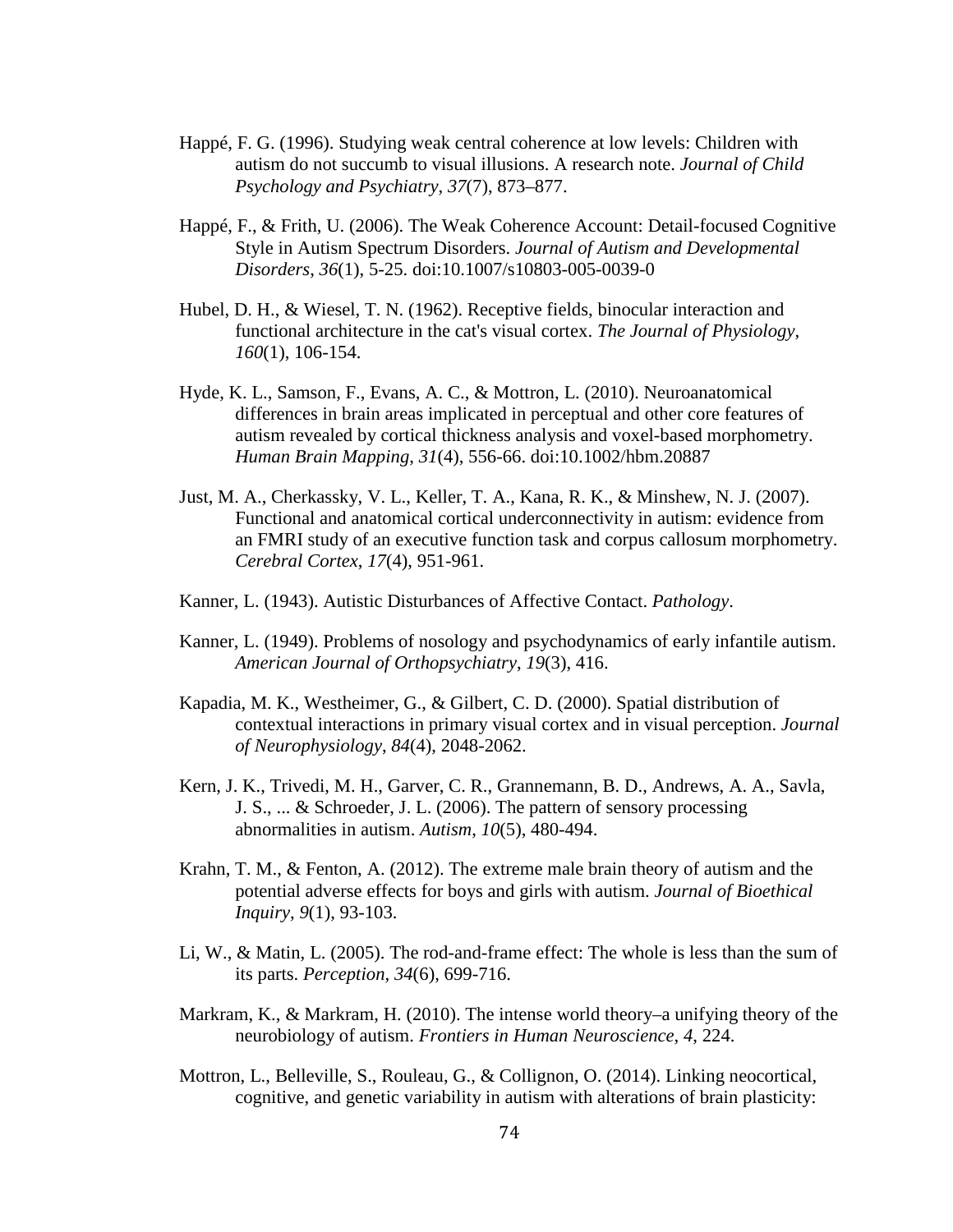The Trigger-Threshold-Target model. *Neuroscience & Biobehavioral Reviews*, *47*, 735-52.

- Mottron, L., Dawon, M., Soulières, I., Hubert, B., & Burack, J. (2006). Enhanced perceptual functioning in autism: an update, and eight principles of autistic perception. *Journal of Autism and Developmental Disorders*, *36*(1), 27-43.
- Navon, D. (1977). Forest before trees: The precedence of global features in visual perception. *Cognitive Psychology*, *9*(3), 353-83. doi:doi:10.1016/0010- 0285(77)90012-3.
- O'Neill, M., & Jones, R. S. (1997). Sensory-perceptual abnormalities in autism: a case for more research?. *Journal of Autism and Developmental Disorders*, *27*(3), 283-293.
- O'Reilly, H., Thiébaut, F., & White, S. (2013). Is macrocephaly a neural marker of a local bias in autism? *Developmental Cognitive Neuroscience*, *6*(2013), 149-154.
- Overduin, M. K., & Furnham, A. (2012). Assessing obsessive-compulsive disorder (OCD): A review of self-report measures. *Journal of Obsessive-Compulsive and Related Disorders*, *1*(4), 312-324.
- Peterson, J., Reed, S., Kenny, R., & Dassonville, P. (2015). A Two-Factor Structure within the Systemizing Trait of Autism Differentially Predicts Susceptibility to Lateral and Collinear Flanker Effects. *Journal of Vision*, *15*(12), 647-647.
- Plaisted, K., Swettenham, J., & Rees, L. (1999). Children with autism show local precedence in a divided attention task and global precedence in a selective attention task. *Journal of Child Psychology and Psychiatry*, *40*(05), 733-742.
- Poom, L. (2000). Inter-attribute tilt effects and orientation analysis in the visual brain. *Vision Research*, *40*(20), 2711-2722.
- Radomsky, A. S., & Rachman, S. (2004). Symmetry, ordering and arranging compulsive behaviour. *Behaviour Research and Therapy*, *42*(8), 893-913.
- Rankins, D., Bradshaw, J. L., & Georgiou-Karistianis, N. (2005). Local–global processing in obsessive–compulsive disorder and comorbid Tourette's syndrome. *Brain and Cognition*, *59*(1), 43-51.
- Reed, S., & Dassonville, P. (2012). Illusion Susceptibility Indicates a Two-Factor Structure to the Systemizing Trait of Autism. *Journal of Vision*, *12*(9), 1301- 1301.
- Robertson, A. E., & Simmons, D. R. (2013). The relationship between sensory sensitivity and autistic traits in the general population. *Journal of Autism and Developmental Disorders*, *43*(4), 775-784.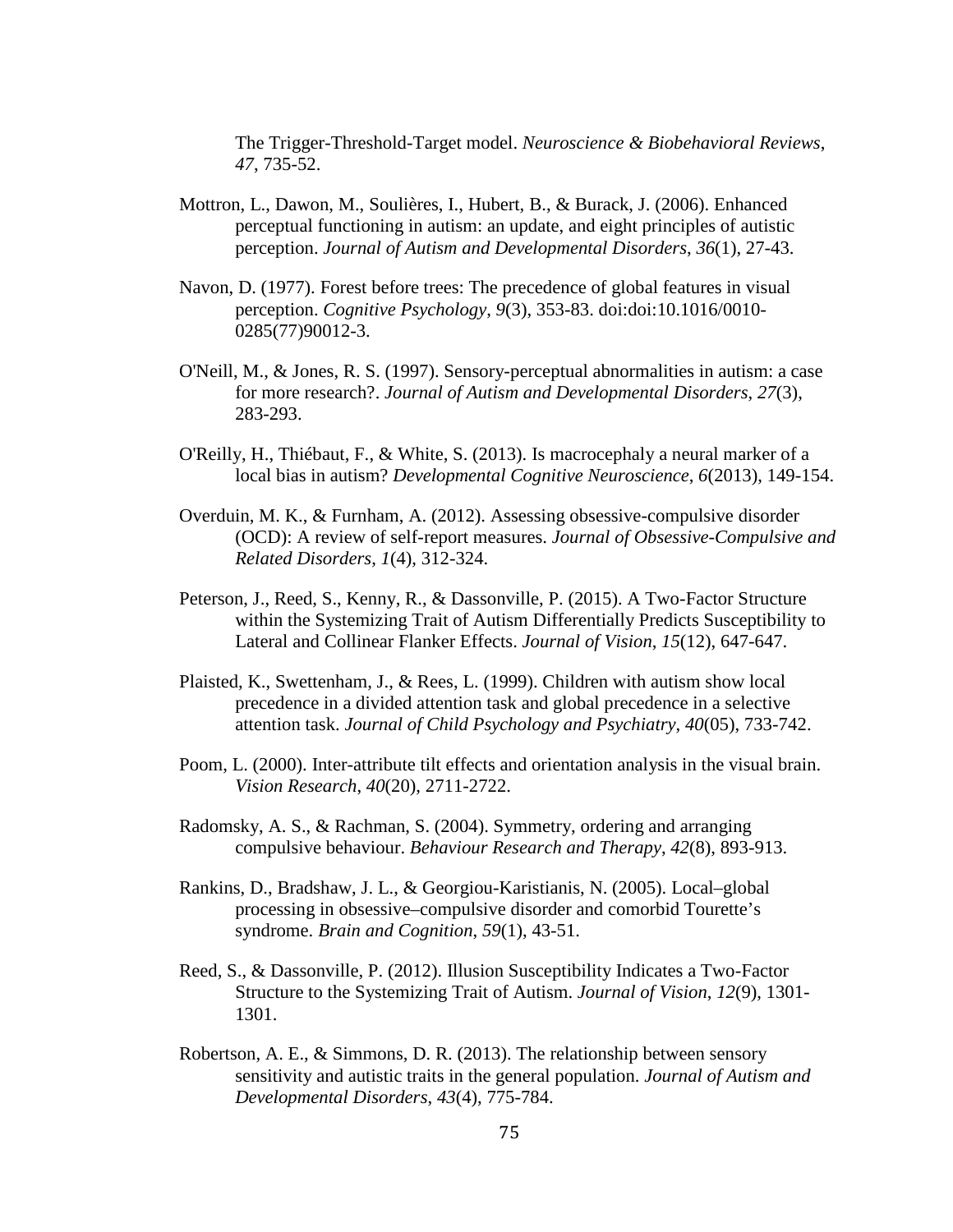- Ropar, D., & Mitchell, P. (1999). Are individuals with autism and Asperger's syndrome susceptible to visual illusions?. *Journal of Child Psychology and Psychiatry*, *40*(8), 1283-1293.
- Ropar, D., & Mitchell, P. (2001). Susceptibility to illusions and performance on visuospatial tasks in individuals with autism. *Journal of Child Psychology and Psychiatry*, *42*(4), 539-549.
- Ruta, L., Mugno, D., D'Arrigo, V. G., Vitiello, B., & Mazzone, L. (2010). Obsessive– compulsive traits in children and adolescents with Asperger syndrome. *European Child & Adolescent Psychiatry*, *19*(1), 17-24.
- Said, C. P., Egan, R. D., Minshew, N. J., Behrmann, M., & Heeger, D. J. (2013). Normal binocular rivalry in autism: implications for the excitation/inhibition imbalance hypothesis. *Vision Research*, *77*, 59-66.
- Sears, L. L., Vest, C., Mohamed, S., Bailey, J., Ranson, B. J., & Piven, J. (1999). An MRI study of the basal ganglia in autism. *Progress in Neuro-Psychopharmacology and Biological Psychiatry*, *23*(4), 613-624.
- Shah, A., & Frith, U. (1983). An islet of ability in autistic children: A research note. *Journal of Child Psychology and Psychiatry*, *24*(4), 613-620.
- Shah, A., & Frith, U. (1993). Why do autistic individuals show superior performance on the block design task?. *Journal of Child Psychology and Psychiatry*, *34*(8), 1351-1364.
- Thordarson, D. S., Radomsky, A. S., Rachman, S., Shafran, R., Sawchuk, C. N., & Hakstian, A. R. (2004). The Vancouver obsessional compulsive inventory (VOCI). *Behaviour Research and Therapy*, *42*(11), 1289-1314.
- Treffert, D. A. (2009). The savant syndrome: an extraordinary condition. A sypnosis: past, present, future. *Phil. Trans. R. Soc. B*, *2009*(364), 1351-1357. doi:10.1098/rstb.2008.0326
- Velázquez, J., & Galán, R. (2013). Information gain in the brain's resting state: A new perspective on autism. *Frontiers in Neuroinformatics*, *7*(37), doi:10.3389/fninf.2013.00037
- Walter, E., & Dassonville, P. (2011). Activation in a frontoparietal cortical network underlies individual differences in the performance of an embedded figures task. *PLOS ONE*, *6*(7), e20742.
- Walter, E., Dassonville, P., & Bochsler, T. M. (2009). A specific autistic trait that modulates visuospatial illusion susceptibility. *Journal of Autism and Developmental Disorders*, *39*(2), 339-349.